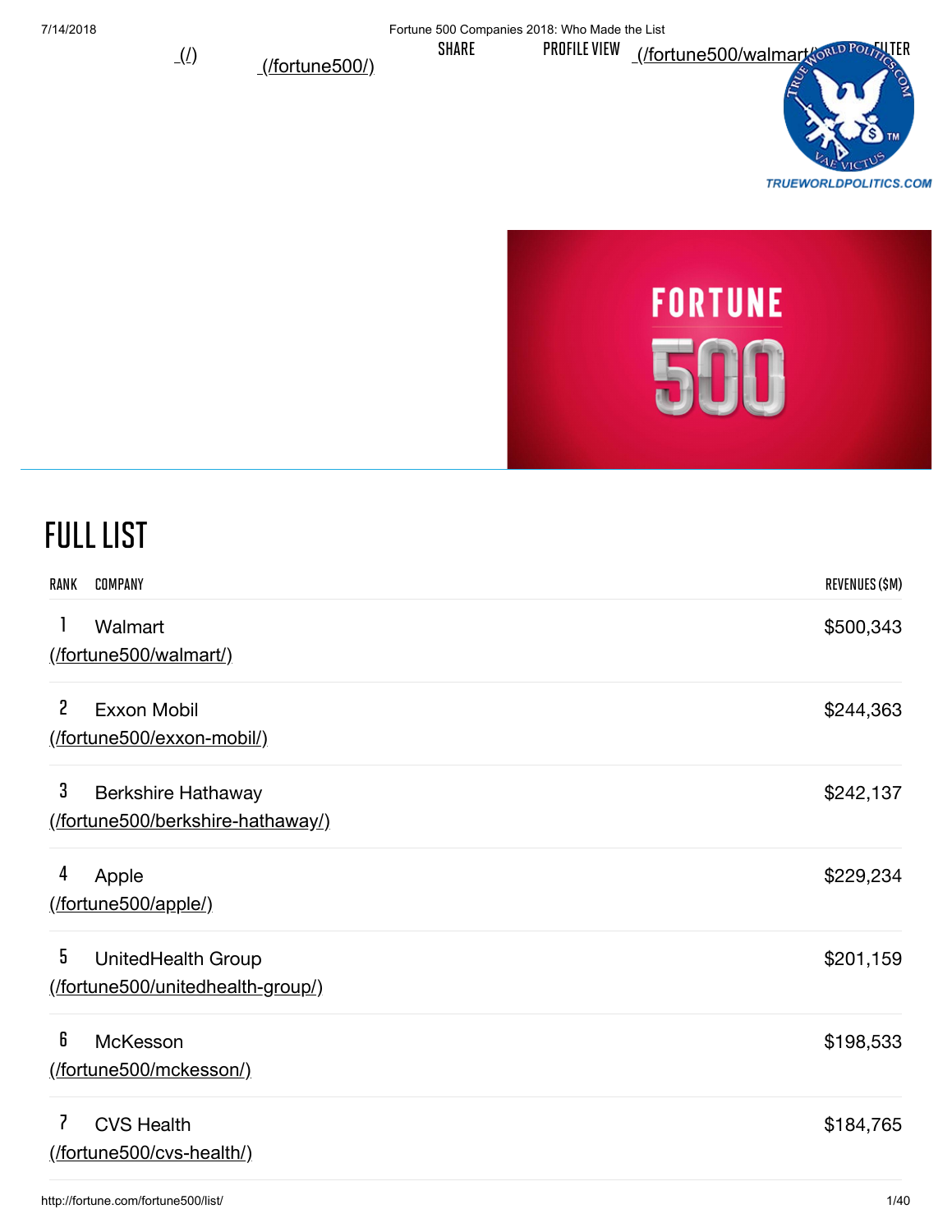| 7/18 <sup>2018</sup> Amazon.com<br>(/fortune500/amazon-com//fortune500/)        | Fortune 500 Companies 2018: Who Made the List<br><b>SHARE</b> | <b>PROFILE VIEW</b> | (/fortune500/walmart/) | \$177,866 |
|---------------------------------------------------------------------------------|---------------------------------------------------------------|---------------------|------------------------|-----------|
| 9<br>AT&T<br>(/fortune500/att/)                                                 |                                                               |                     |                        | \$160,546 |
| 10<br><b>General Motors</b><br>(fortune500/general-motors/)                     |                                                               |                     |                        | \$157,311 |
| 11<br><b>Ford Motor</b><br>(fortune500/ford-motor/)                             |                                                               |                     |                        | \$156,776 |
| 12<br>AmerisourceBergen<br>(fortune500/amerisourcebergen/)                      |                                                               |                     |                        | \$153,144 |
| 13<br>Chevron<br>(fortune500/chevron/)                                          |                                                               |                     |                        | \$134,533 |
| 14<br><b>Cardinal Health</b><br>(fortune500/cardinal-health/)                   |                                                               |                     |                        | \$129,976 |
| 15<br>Costco<br>(/fortune500/costco/)                                           |                                                               |                     |                        | \$129,025 |
| 16<br>Verizon<br>(fortune500/verizon/)                                          |                                                               |                     |                        | \$126,034 |
| 17<br>Kroger<br>(/fortune500/kroger/)                                           |                                                               |                     |                        | \$122,662 |
| 18<br><b>General Electric</b><br>(fortune500/general-electric/)                 |                                                               |                     |                        | \$122,274 |
| 19<br><b>Walgreens Boots Alliance</b><br>(fortune500/walgreens-boots-alliance/) |                                                               |                     |                        | \$118,214 |
| 20<br>JPMorgan Chase<br>(fortune500/jpmorgan-chase/)                            |                                                               |                     |                        | \$113,899 |

**[WANT PREMIUM ACCESS? VISIT THE FORTUNE DATASTORE \(http://fortune.com/data-store/?iid=f500list\)](http://fortune.com/data-store/?iid=f500list)**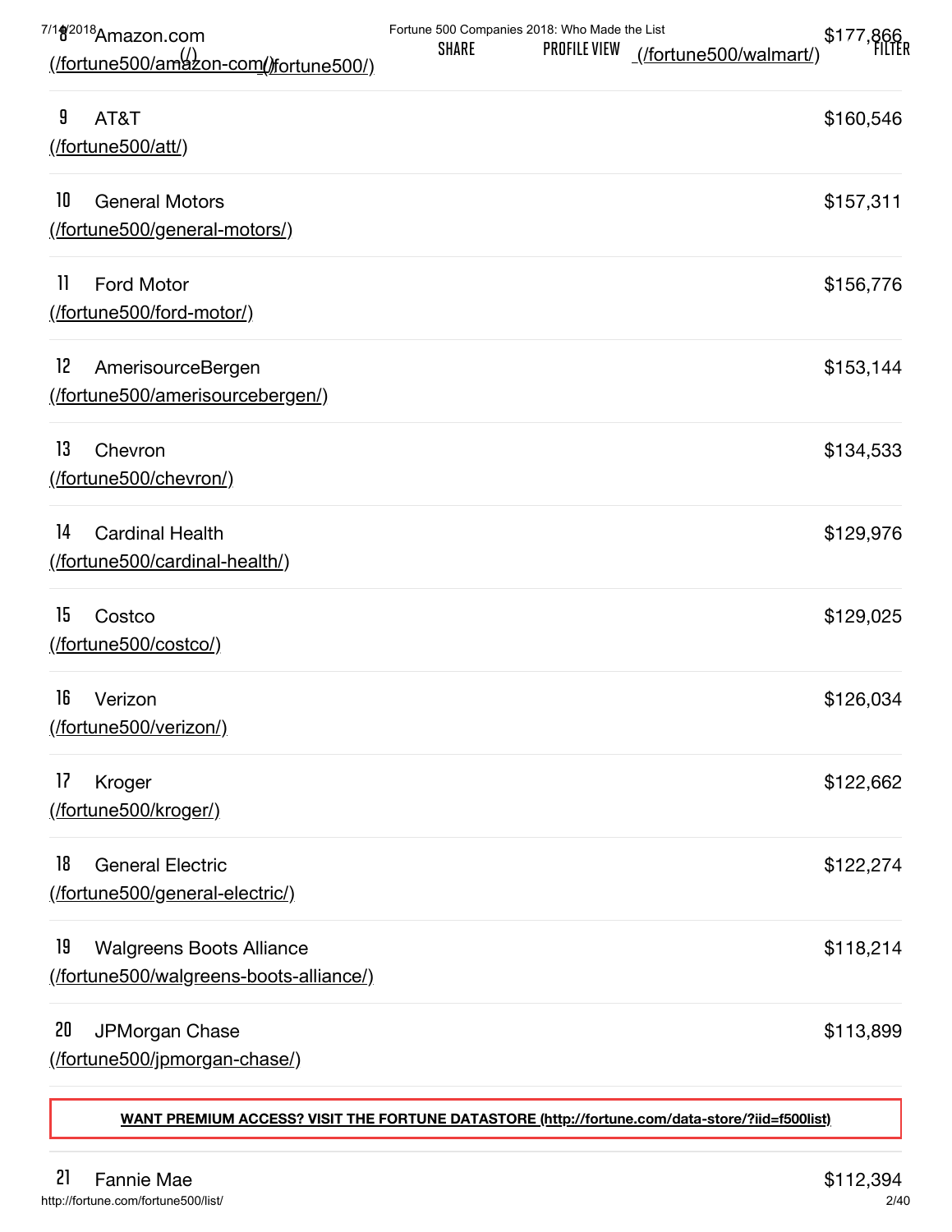| <u>7/(/f/3ºftåne500/fannie-mae/)</u><br><u>(/)</u>                              | Fortune 500 Companies 2018: Who Made the List<br><b>SHARE</b> | <b>PROFILE VIEW</b> | (/fortune500/walmart/) | <b>FILTER</b>    |
|---------------------------------------------------------------------------------|---------------------------------------------------------------|---------------------|------------------------|------------------|
| (/fortune500/)<br>22<br>Alphabet                                                |                                                               |                     |                        | \$110,855        |
| (/fortune500/alphabet/)                                                         |                                                               |                     |                        |                  |
| 23<br>Home Depot<br>(/fortune500/home-depot/)                                   |                                                               |                     |                        | \$100,904        |
| 24<br>Bank of America Corp.<br>(fortune500/bank-of-america-corp/)               |                                                               |                     |                        | \$100,264        |
| 25<br><b>Express Scripts Holding</b><br>(fortune500/express-scripts-holding/)   |                                                               |                     |                        | \$100,064.6      |
| 26<br><b>Wells Fargo</b><br>(fortune500/wells-fargo/)                           |                                                               |                     |                        | \$97,741         |
| 27<br><b>Boeing</b><br>(fortune500/boeing/)                                     |                                                               |                     |                        | \$93,392         |
| 28<br>Phillips 66<br>(fortune500/phillips-66/)                                  |                                                               |                     |                        | \$91,568         |
| 29<br>Anthem<br>(/fortune500/anthem/)                                           |                                                               |                     |                        | \$90,039.4       |
| 30<br>Microsoft<br>(/fortune500/microsoft/)                                     |                                                               |                     |                        | \$89,950         |
| 31<br><b>Valero Energy</b><br>(fortune500/valero-energy/)                       |                                                               |                     |                        | \$88,407         |
| 32<br>Citigroup<br>(fortune500/citigroup/)                                      |                                                               |                     |                        | \$87,966         |
| 33<br>Comcast<br>(fortune500/comcast/)                                          |                                                               |                     |                        | \$84,526         |
| 34<br><b>IBM</b><br>(fortune500/ibm/)                                           |                                                               |                     |                        | \$79,139         |
| 35<br><b>Dell Technologies</b><br><sub>ht</sub> (fortune500/dell-tochnologies/) |                                                               |                     |                        | \$78,660<br>3/40 |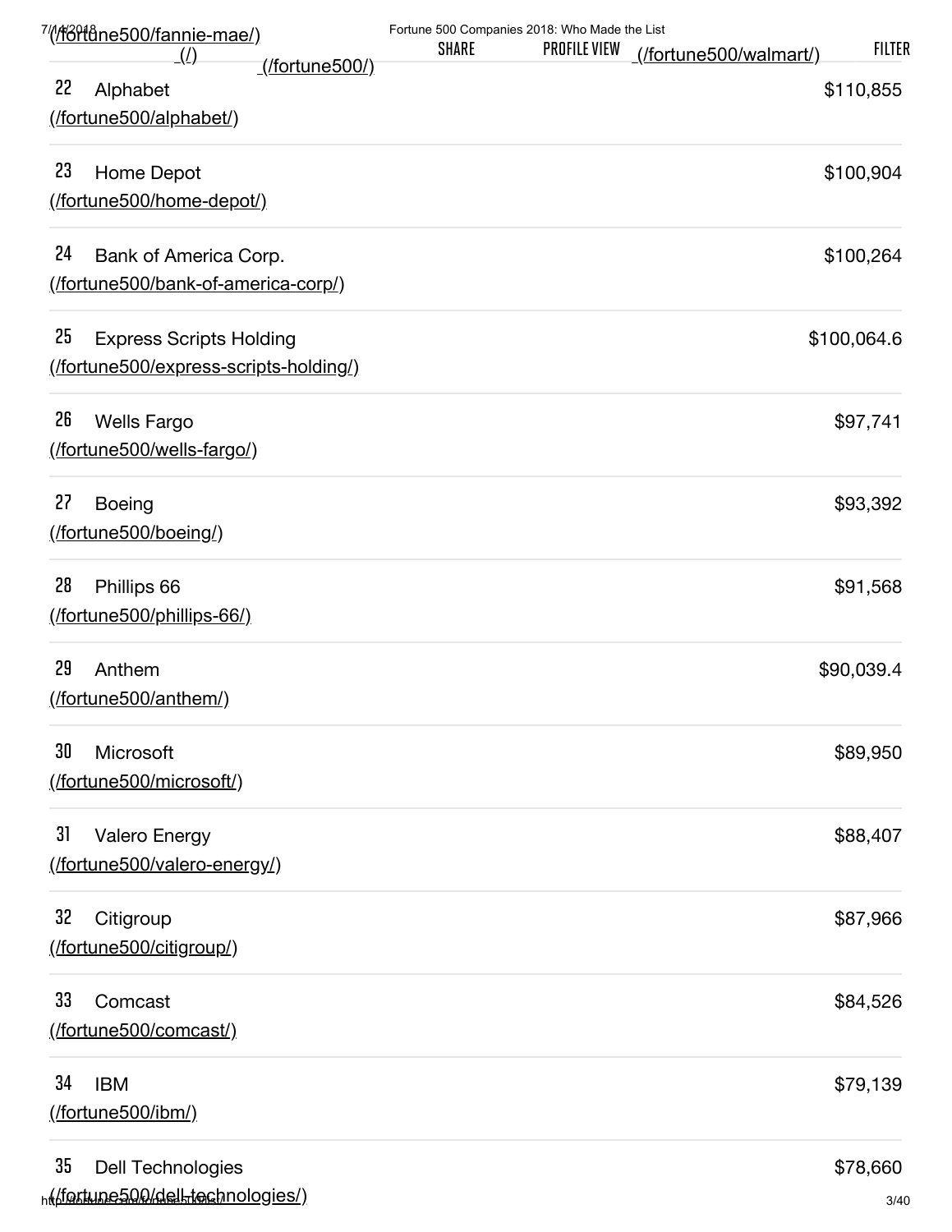| 7/14/2018                                                                                       | Fortune 500 Companies 2018: Who Made the List |              |                                          |
|-------------------------------------------------------------------------------------------------|-----------------------------------------------|--------------|------------------------------------------|
| 36<br>State Farm <sup>(2)</sup> nsuranceroffune500/)<br>(/fortune500/state-farm-insurance-cos/) | <b>SHARE</b>                                  | PROFILE VIEW | <u>(/fortune500/walmart/)</u> \$78,330.8 |
| 37<br>Johnson & Johnson<br>(/fortune500/johnson-johnson/)                                       |                                               |              | \$76,450                                 |
| 38<br><b>Freddie Mac</b><br>(/fortune500/freddie-mac/)                                          |                                               |              | \$74,676                                 |
| 39<br>Target<br>(/fortune500/target/)                                                           |                                               |              | \$71,879                                 |
| 40<br>Lowe's<br>(fortune500/lowes/)                                                             |                                               |              | \$68,619                                 |
| 41<br><b>Marathon Petroleum</b><br>(fortune500/marathon-petroleum/)                             |                                               |              | \$67,610                                 |
| 42<br>Procter & Gamble<br>(/fortune500/procter-gamble/)                                         |                                               |              | \$66,217                                 |
| 43<br>MetLife<br>(/fortune500/metlife/)                                                         |                                               |              | \$66,153                                 |
| 44 UPS<br>(/fortune500/ups/)                                                                    |                                               |              | \$65,872                                 |
| 45<br>PepsiCo<br>(fortune500/pepsico/)                                                          |                                               |              | \$63,525                                 |
| 46<br>Intel<br>(/fortune500/intel/)                                                             |                                               |              | \$62,761                                 |
| 47<br><b>DowDuPont</b><br>(fortune500/dowdupont/)                                               |                                               |              | \$62,683                                 |
| 48<br><b>Archer Daniels Midland</b><br>(fortune500/archer-daniels-midland/)                     |                                               |              | \$60,828                                 |
| 49<br>Aetna<br>(fortune500/aetna/)                                                              |                                               |              | \$60,535                                 |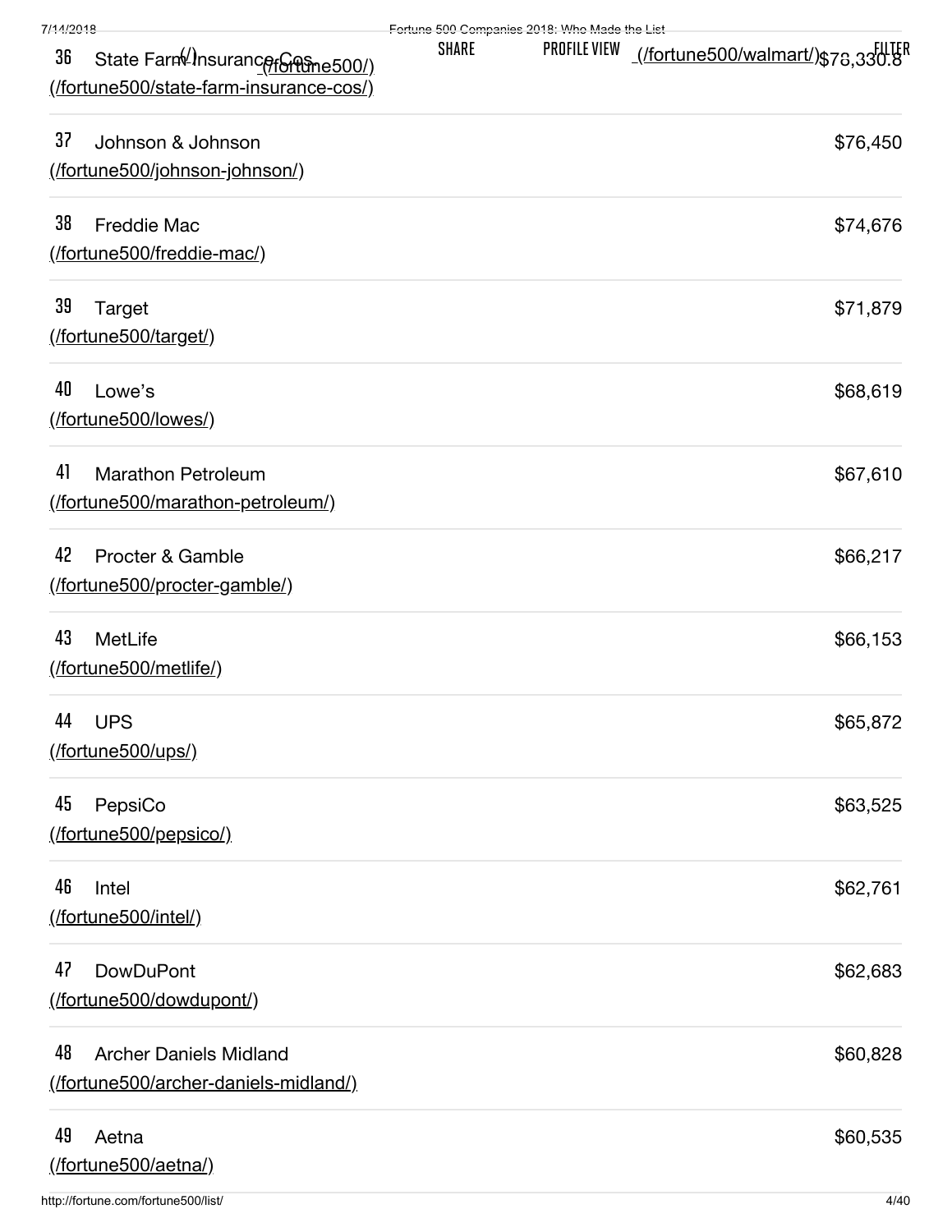| 7/Ff <sup>p018</sup> FedEx<br>(/fortune500/fedex/)<br>(/fortune500/)     | Fortune 500 Companies 2018: Who Made the List<br><b>SHARE</b> | <b>PROFILE VIEW</b> | (/fortune500/walmart/) | \$60,319   |
|--------------------------------------------------------------------------|---------------------------------------------------------------|---------------------|------------------------|------------|
| 51<br><b>United Technologies</b><br>(fortune500/united-technologies/)    |                                                               |                     |                        | \$59,837   |
| 52<br><b>Prudential Financial</b><br>(/fortune500/prudential-financial/) |                                                               |                     |                        | \$59,689   |
| 53<br>Albertsons Cos.<br>(fortune500/albertsons-cos/)                    |                                                               |                     |                        | \$59,678.2 |
| 54<br>Sysco<br>(/fortune500/sysco/)                                      |                                                               |                     |                        | \$55,371.1 |
| 55<br><b>Disney</b><br>(/fortune500/disney/)                             |                                                               |                     |                        | \$55,137   |
| 56<br>Humana<br>(/fortune500/humana/)                                    |                                                               |                     |                        | \$53,767   |
| 57<br>Pfizer<br>(/fortune500/pfizer/)                                    |                                                               |                     |                        | \$52,546   |
| 58<br><b>HP</b><br>(fortune500/hp/)                                      |                                                               |                     |                        | \$52,056   |
| 59<br><b>Lockheed Martin</b><br>(fortune500/lockheed-martin/)            |                                                               |                     |                        | \$51,048   |
| 60<br><b>AIG</b><br>(/fortune500/aig/)                                   |                                                               |                     |                        | \$49,520   |
| 61<br>Centene<br>(/fortune500/centene/)                                  |                                                               |                     |                        | \$48,572   |
| 62<br><b>Cisco Systems</b><br>(fortune500/cisco-systems/)                |                                                               |                     |                        | \$48,005   |
| 63<br><b>HCA Healthcare</b><br>(fortune500/hca-healthcare/)              |                                                               |                     |                        | \$47,653   |
| http://fortuեն.engry/rtura.osfer Equity                                  |                                                               |                     |                        | \$47,4870  |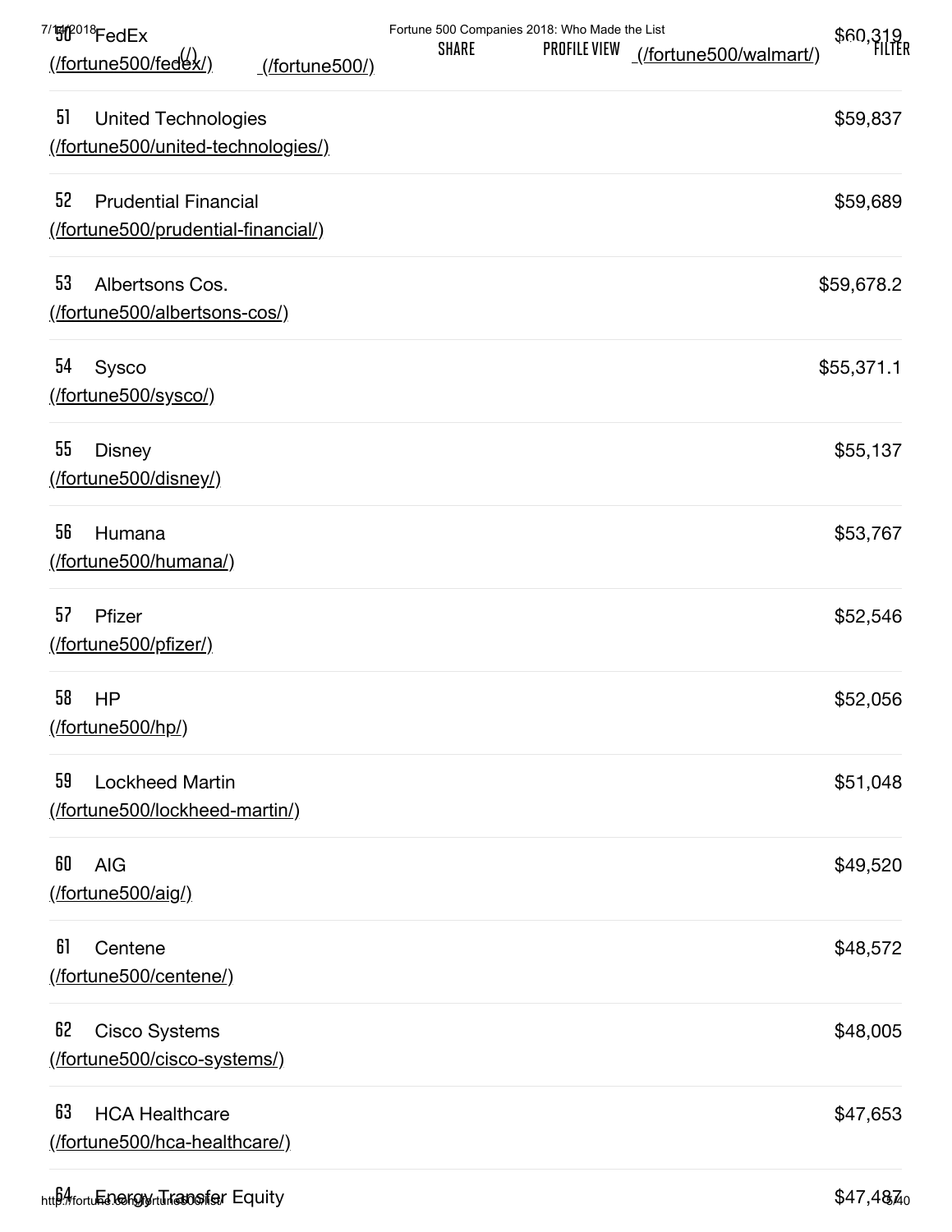| <u>7/(ffortåne500/energy-transfer-equity/)</u>        | Fortune 500 Companies 2018: Who Made the List |              |                        | <b>FILTER</b> |
|-------------------------------------------------------|-----------------------------------------------|--------------|------------------------|---------------|
| $\langle \underline{l} \rangle$<br>$($ fortune500 $/$ | <b>SHARE</b>                                  | PROFILE VIEW | (/fortune500/walmart/) |               |
| 65<br>Caterpillar                                     |                                               |              |                        | \$45,462      |
| (/fortune500/caterpillar/)                            |                                               |              |                        |               |
| 66<br>Nationwide                                      |                                               |              |                        | \$43,939.9    |
| (/fortune500/nationwide/)                             |                                               |              |                        |               |
| 67<br>Morgan Stanley                                  |                                               |              |                        | \$43,642      |
| (fortune500/morgan-stanley/)                          |                                               |              |                        |               |
| 68<br>Liberty Mutual Insurance Group                  |                                               |              |                        | \$42,687      |
| (fortune500/liberty-mutual-insurance-group/)          |                                               |              |                        |               |
| 69<br>New York Life Insurance                         |                                               |              |                        | \$42,296      |
| (fortune500/new-york-life-insurance/)                 |                                               |              |                        |               |
| 70<br>Goldman Sachs Group                             |                                               |              |                        | \$42,254      |
| (fortune500/goldman-sachs-group/)                     |                                               |              |                        |               |
| 71<br><b>American Airlines Group</b>                  |                                               |              |                        | \$42,207      |
| (fortune500/american-airlines-group/)                 |                                               |              |                        |               |
| 72<br>Best Buy                                        |                                               |              |                        | \$42,151      |
| (/fortune500/best-buy/)                               |                                               |              |                        |               |
| 73<br>Cigna                                           |                                               |              |                        | \$41,616      |
| (fortune500/cigna/)                                   |                                               |              |                        |               |
| 74<br><b>Charter Communications</b>                   |                                               |              |                        | \$41,581      |
| (fortune500/charter-communications/)                  |                                               |              |                        |               |
| 75<br>Delta Air Lines                                 |                                               |              |                        | \$41,244      |
| (fortune500/delta-air-lines/)                         |                                               |              |                        |               |
| 76<br>Facebook                                        |                                               |              |                        | \$40,653      |
| (fortune500/facebook/)                                |                                               |              |                        |               |
| 77<br>Honeywell International                         |                                               |              |                        | \$40,534      |
| (fortune500/honeywell-international/)                 |                                               |              |                        |               |
| 78<br><b>Merck</b>                                    |                                               |              |                        | \$40,122      |
| <sub>ht</sub> /fortune500/mersk/) <sub>v</sub>        |                                               |              |                        | 6/40          |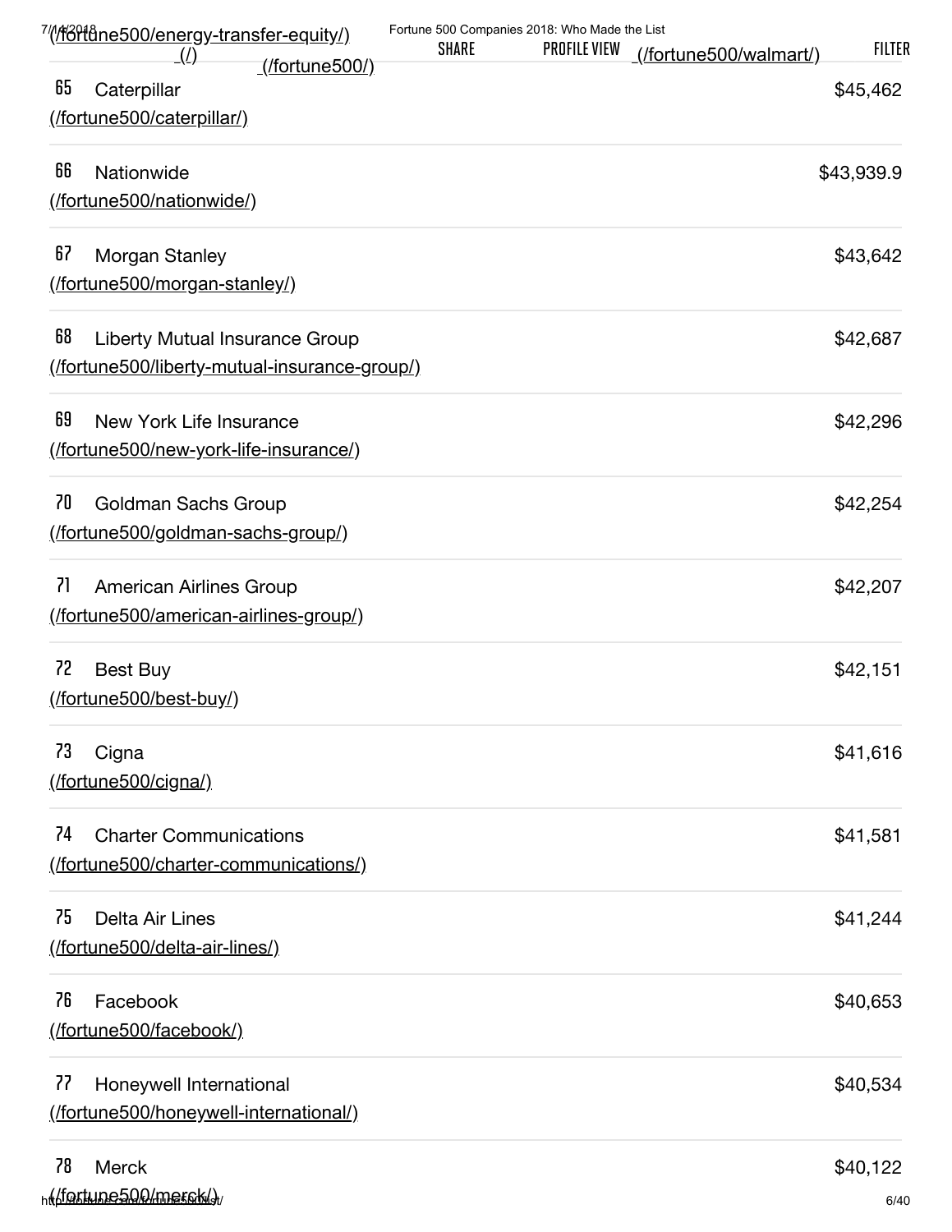|  |  | 7/14/2019 |  |  |
|--|--|-----------|--|--|
|  |  |           |  |  |

| 7/14/2018 |                                                                   |                                           |              | Fortuno 500 Companios 2018: Who Made the List |                               |            |
|-----------|-------------------------------------------------------------------|-------------------------------------------|--------------|-----------------------------------------------|-------------------------------|------------|
| 79        | Allstate $($ <i>l</i> )<br>(/fortune500/allstate/)                | (/fortune500/)                            | <b>SHARE</b> | PROFILE VIEW                                  | flutune500/walmart/) \$38,524 |            |
| 80        | <b>Tyson Foods</b><br>(fortune500/tyson-foods/)                   |                                           |              |                                               |                               | \$38,260   |
| 81        | <b>United Continental Holdings</b>                                | (fortune500/united-continental-holdings/) |              |                                               |                               | \$37,736   |
| 82        | Oracle<br>(/fortune500/oracle/)                                   |                                           |              |                                               |                               | \$37,728   |
| 83        | <b>Tech Data</b><br>(/fortune500/tech-data/)                      |                                           |              |                                               |                               | \$36,775   |
| 84        | <b>TIAA</b><br>(/fortune500/tiaa/)                                |                                           |              |                                               |                               | \$36,025.3 |
| 85        | <b>TJX</b><br><u>(/fortune500/tjx/)</u>                           |                                           |              |                                               |                               | \$35,864.7 |
| 86        | <b>American Express</b><br>(fortune500/american-express/)         |                                           |              |                                               |                               | \$35,583   |
| 87        | Coca-Cola<br>(/fortune500/coca-cola/)                             |                                           |              |                                               |                               | \$35,410   |
| 88        | <b>Publix Super Markets</b><br>(fortune500/publix-super-markets/) |                                           |              |                                               |                               | \$34,836.8 |
| 89        | <b>Nike</b><br>(/fortune500/nike/)                                |                                           |              |                                               |                               | \$34,350   |
| 90        | Andeavor<br>(fortune500/andeavor/)                                |                                           |              |                                               |                               | \$34,204   |
| 91        | <b>World Fuel Services</b><br>(fortune500/world-fuel-services/)   |                                           |              |                                               |                               | \$33,695.5 |
| 92        | Exelon<br>(fortune500/exelon/)                                    |                                           |              |                                               |                               | \$33,531   |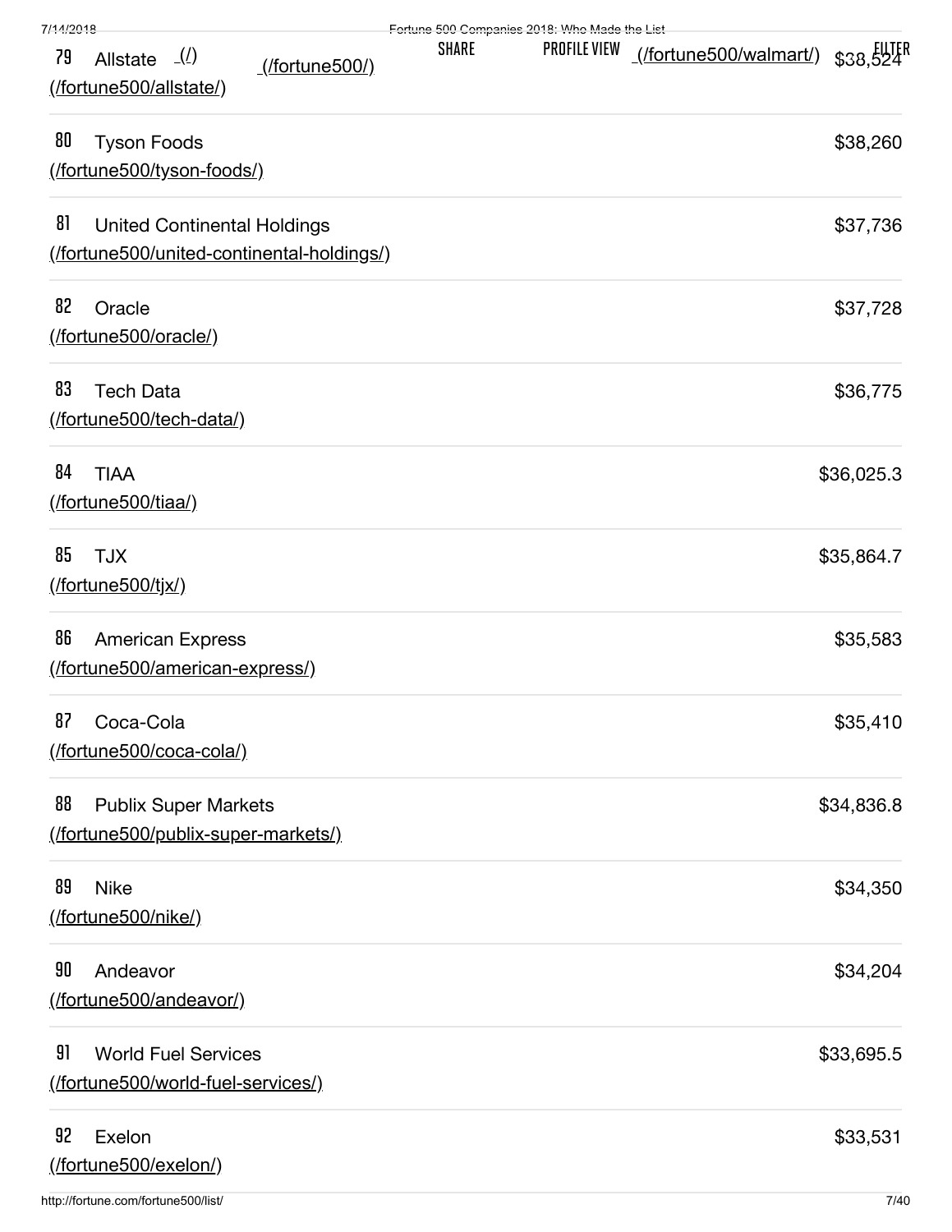| $^{7/9}$ $^{9/2018}$ Massachusetts Mutual Life Insurance $^{600}$ Companies 2018: Who Made the List |       |                     |                             |                      |
|-----------------------------------------------------------------------------------------------------|-------|---------------------|-----------------------------|----------------------|
|                                                                                                     | SHARE | <b>PROFILE VIEW</b> | $($ fortune500/walmart $')$ | \$33,495.4<br>FILTER |
| $($ fortune500/massachusett $\epsilon$ mutuatidi $\theta$ -insurance/)                              |       |                     |                             |                      |

| 94<br><b>Rite Aid</b><br>(/fortune500/rite-aid/)                                         | \$32,845.1 |
|------------------------------------------------------------------------------------------|------------|
| 95<br>ConocoPhillips<br>(/fortune500/conocophillips/)                                    | \$32,584   |
| 96<br><b>CHS</b><br>(/fortune500/chs/)                                                   | \$31,934.8 |
| 97<br>3M<br>$($ /fortune500/3m/ $)$                                                      | \$31,657   |
| 98<br><b>Time Warner</b><br>(fortune500/time-warner/)                                    | \$31,271   |
| 99<br><b>General Dynamics</b><br>(fortune500/general-dynamics/)                          | \$30,973   |
| 100<br><b>USAA</b><br>(fortune500/usaa/)                                                 | \$30,015.8 |
| 101<br><b>Capital One Financial</b><br>(fortune500/capital-one-financial/)               | \$29,999   |
| 102 Deere<br>(fortune500/deere/)                                                         | \$29,737.7 |
| 103<br><b>INTL FCStone</b><br>(fortune500/intl-fcstone/)                                 | \$29,423.6 |
| 104<br>Northwestern Mutual<br>(fortune500/northwestern-mutual/)                          | \$29,331   |
| 105<br><b>Enterprise Products Partners</b><br>(fortune500/enterprise-products-partners/) | \$29,241.5 |
| 106<br><b>Travelers Cos.</b><br><u>(fortune500/travelers-cos/)</u>                       | \$28,902   |

 $h$ tt $\mu$  $\ell$ fortu<del>n $\ell$ ewlett Inasokia</del>rd Enterprise  $$28,8\,\hbar$ o $\,$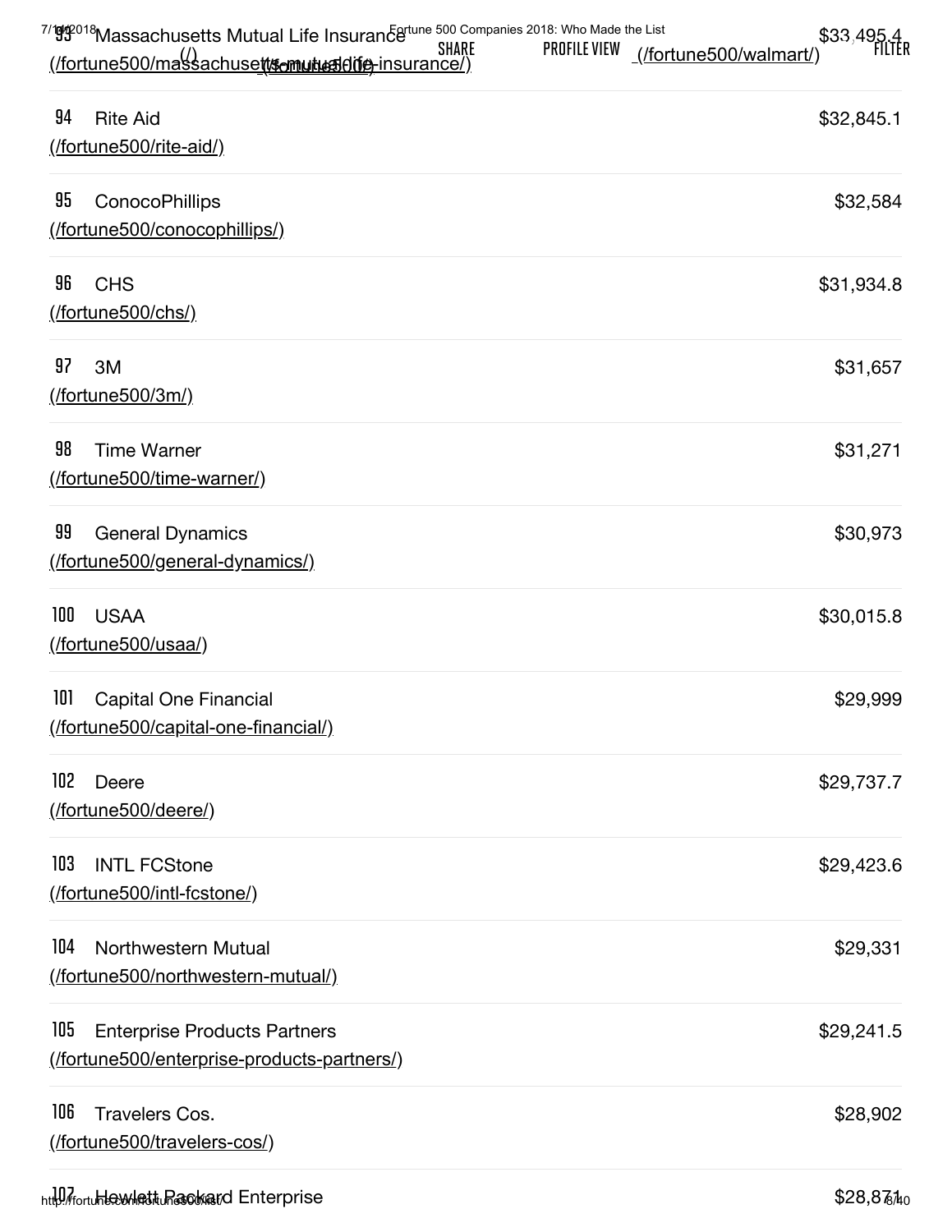| 7/(16916) net Companies 2018: Who Made the List (16916) of the Way United States Companies 2018: Who Made the List<br>$\langle \rho \rangle$ | <b>SHARE</b> | <b>PROFILE VIEW</b> | (/fortune500/walmart/) | <b>FILTER</b> |
|----------------------------------------------------------------------------------------------------------------------------------------------|--------------|---------------------|------------------------|---------------|
| (/fortune500/)<br>108<br><b>Philip Morris International</b>                                                                                  |              |                     |                        | \$28,748      |
| (fortune500/philip-morris-international/)                                                                                                    |              |                     |                        |               |
| 109<br><b>Twenty-First Century Fox</b>                                                                                                       |              |                     |                        | \$28,500      |
| (fortune500/twenty-first-century-fox/)                                                                                                       |              |                     |                        |               |
| 110<br>AbbVie                                                                                                                                |              |                     |                        | \$28,216      |
| (fortune500/abbvie/)                                                                                                                         |              |                     |                        |               |
| 111<br><b>Abbott Laboratories</b>                                                                                                            |              |                     |                        | \$27,390      |
| (fortune500/abbott-laboratories/)                                                                                                            |              |                     |                        |               |
| 112<br>Progressive                                                                                                                           |              |                     |                        | \$26,839      |
| (fortune500/progressive/)                                                                                                                    |              |                     |                        |               |
| 113<br><b>Arrow Electronics</b>                                                                                                              |              |                     |                        | \$26,812.5    |
| (fortune500/arrow-electronics/)                                                                                                              |              |                     |                        |               |
| 114<br><b>Kraft Heinz</b>                                                                                                                    |              |                     |                        | \$26,232      |
| (fortune500/kraft-heinz/)                                                                                                                    |              |                     |                        |               |
| 115<br><b>Plains GP Holdings</b>                                                                                                             |              |                     |                        | \$26,223      |
| (fortune500/plains-gp-holdings/)                                                                                                             |              |                     |                        |               |
| 116<br><b>Gilead Sciences</b>                                                                                                                |              |                     |                        | \$26,107      |
| (fortune500/gilead-sciences/)                                                                                                                |              |                     |                        |               |
| 117<br>Mondelez International                                                                                                                |              |                     |                        | \$25,896      |
| (fortune500/mondelez-international/)                                                                                                         |              |                     |                        |               |
| 118<br>Northrop Grumman                                                                                                                      |              |                     |                        | \$25,803      |
| (fortune500/northrop-grumman/)                                                                                                               |              |                     |                        |               |
| 119<br>Raytheon                                                                                                                              |              |                     |                        | \$25,348      |
| (fortune500/raytheon/)                                                                                                                       |              |                     |                        |               |
| 120<br>Macy's                                                                                                                                |              |                     |                        | \$24,837      |
| (/fortune500/macys/)                                                                                                                         |              |                     |                        |               |
| 121<br><b>US Foods Holding</b>                                                                                                               |              |                     |                        | \$24,147.2    |
| ht/fortune500/ws=foods-holding/)                                                                                                             |              |                     |                        | 9/40          |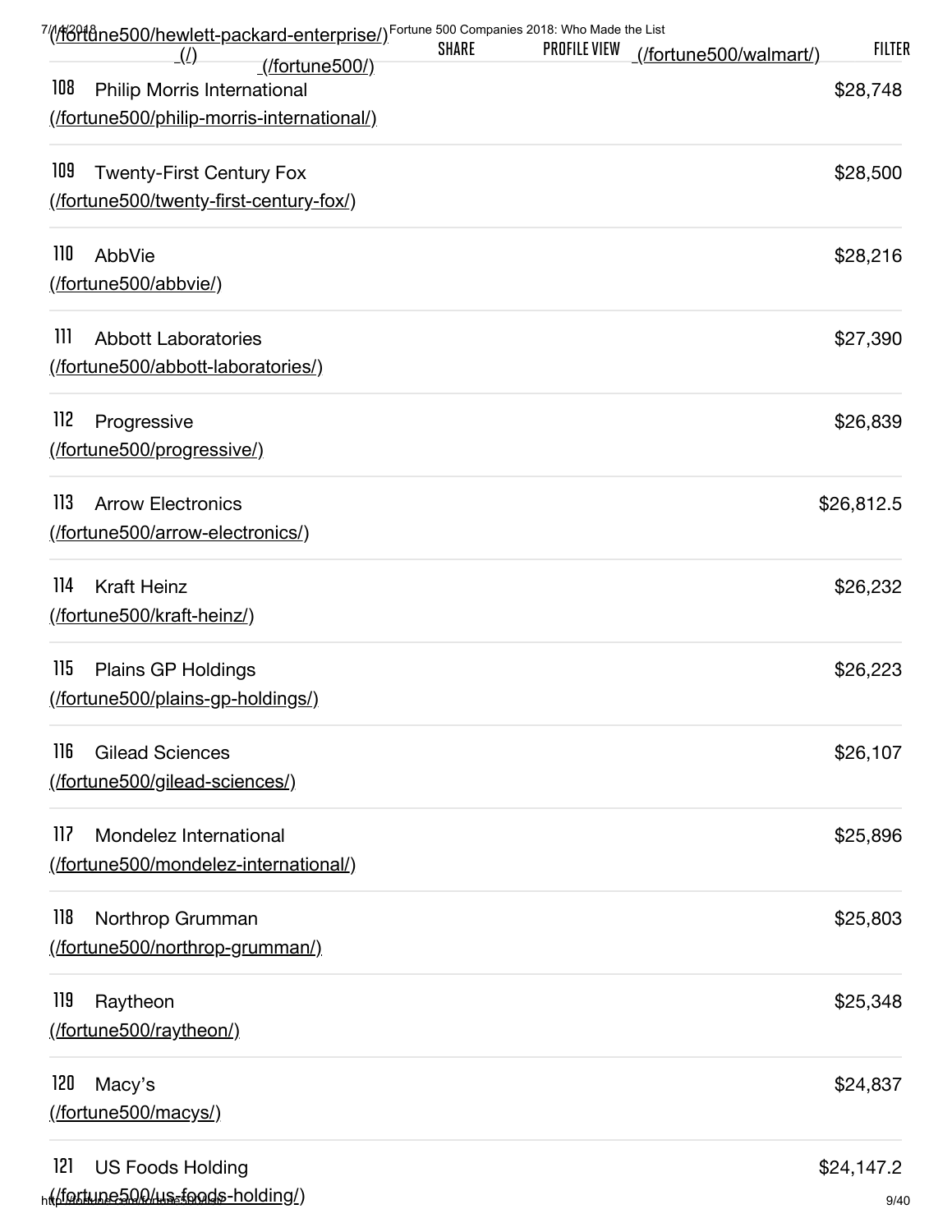| 7/14/2018 |  |
|-----------|--|
|           |  |

| 7/14/2018                                                              | Fortune 500 Companies 2018: Who Made the List |              |                        |            |
|------------------------------------------------------------------------|-----------------------------------------------|--------------|------------------------|------------|
| $U.S.$ Bancop<br>122<br>(/fortune500/)<br>(fortune500/u-s-bancorp/)    | <b>SHARE</b>                                  | PROFILE VIEW | (/fortune500/walmart/) | \$23,996   |
| 123<br><b>Dollar General</b><br>(/fortune500/dollar-general/)          |                                               |              |                        | \$23,471   |
| 124<br><b>International Paper</b><br>(fortune500/international-paper/) |                                               |              |                        | \$23,302   |
| 125<br>Duke Energy<br>(fortune500/duke-energy/)                        |                                               |              |                        | \$23,189   |
| 126<br>Southern<br>(/fortune500/southern/)                             |                                               |              |                        | \$23,031   |
| 127<br>Marriott International<br>(fortune500/marriott-international/)  |                                               |              |                        | \$22,894   |
| 128<br>Avnet<br>(/fortune500/avnet/)                                   |                                               |              |                        | \$22,872.1 |
| 129<br>Eli Lilly<br>(/fortune500/eli-lilly/)                           |                                               |              |                        | \$22,871.3 |
| 130 Amgen<br>(fortune500/amgen/)                                       |                                               |              |                        | \$22,849   |
| 131<br>McDonald's<br>(fortune500/mcdonalds/)                           |                                               |              |                        | \$22,820.4 |
| 132<br><b>Starbucks</b><br>(fortune500/starbucks/)                     |                                               |              |                        | \$22,386.8 |
| 133<br>Qualcomm<br>(fortune500/qualcomm/)                              |                                               |              |                        | \$22,291   |
| 134<br><b>Dollar Tree</b><br>(fortune500/dollar-tree/)                 |                                               |              |                        | \$22,245.5 |
| 135<br><b>PBF</b> Energy<br>(/fortune500/pbf-energy/)                  |                                               |              |                        | \$21,786.6 |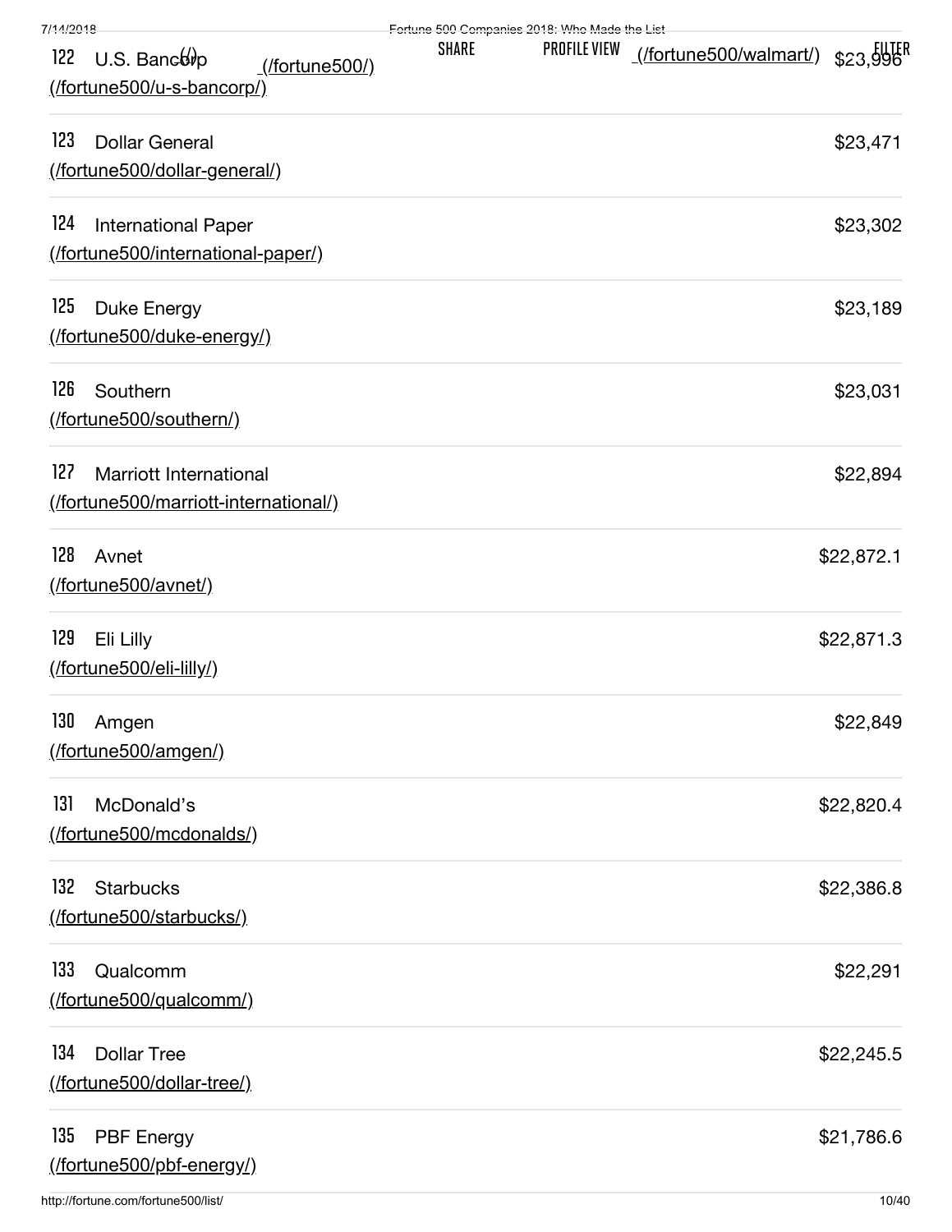| <sup>7/</sup> 13 <sup>8018</sup> lcahn Enterprises<br>(/fortune500/icaHn-enterprises)ne500/) | Fortune 500 Companies 2018: Who Made the List<br><b>PROFILE VIEW</b><br><b>SHARE</b> | (/fortune500/walmart/) | \$21,744    |
|----------------------------------------------------------------------------------------------|--------------------------------------------------------------------------------------|------------------------|-------------|
| 137<br>Aflac<br>(/fortune500/aflac/)                                                         |                                                                                      |                        | \$21,667    |
| 138<br>AutoNation<br>(/fortune500/autonation/)                                               |                                                                                      |                        | \$21,534.6  |
| 139<br>Penske Automotive Group<br>(fortune500/penske-automotive-group/)                      |                                                                                      |                        | \$21,389    |
| 140<br>Whirlpool<br>(/fortune500/whirlpool/)                                                 |                                                                                      |                        | \$21,253    |
| 141<br><b>Union Pacific</b><br>(fortune500/union-pacific/)                                   |                                                                                      |                        | \$21,240    |
| 142<br><b>Southwest Airlines</b><br>(/fortune500/southwest-airlines/)                        |                                                                                      |                        | \$21,171    |
| 143<br>ManpowerGroup<br>(fortune500/manpowergroup/)                                          |                                                                                      |                        | \$21,034.3  |
| 144<br><b>Thermo Fisher Scientific</b><br>(fortune500/thermo-fisher-scientific/)             |                                                                                      |                        | \$20,918    |
| 145<br><b>Bristol-Myers Squibb</b><br>(fortune500/bristol-myers-squibb/)                     |                                                                                      |                        | \$20,776    |
| 146<br>Halliburton<br>(fortune500/halliburton/)                                              |                                                                                      |                        | \$20,620    |
| 147<br><b>Tenet Healthcare</b><br>(fortune500/tenet-healthcare/)                             |                                                                                      |                        | \$20,613    |
| 148<br>Lear<br>(/fortune500/lear/)                                                           |                                                                                      |                        | \$20,467    |
| 149<br>Cummins<br>(fortune500/cummins/)                                                      |                                                                                      |                        | \$20,428    |
| http://tortuMeischondrtures/bmsology                                                         |                                                                                      |                        | $$20,322_0$ |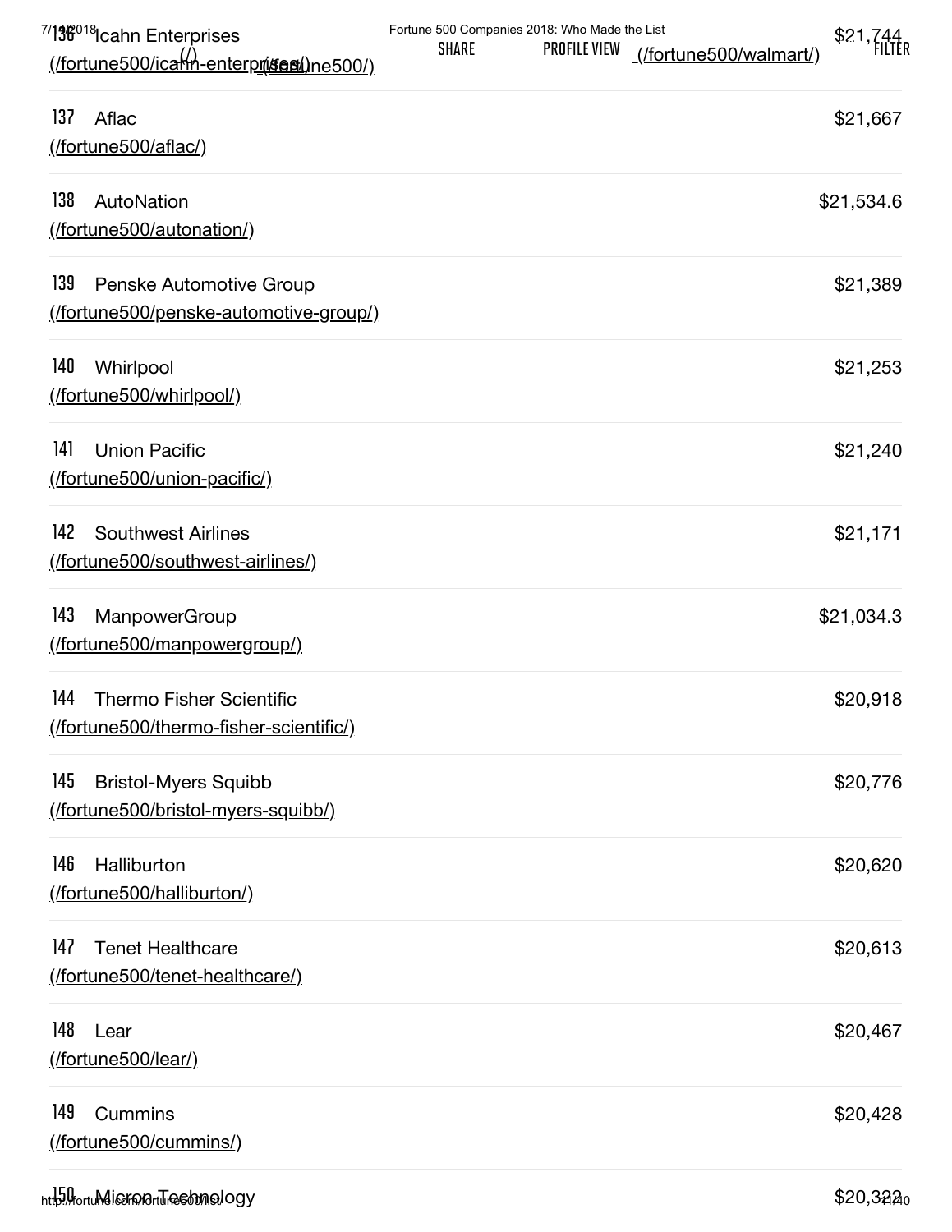| $\mathcal{L}(t)$                                                                       | Fortune 500 Companies 2018: Who Made the List<br><b>SHARE</b> | <b>PROFILE VIEW</b> | (/fortune500/walmart/) | <b>FILTER</b>       |
|----------------------------------------------------------------------------------------|---------------------------------------------------------------|---------------------|------------------------|---------------------|
| <u>(/fortune500/)</u><br>151<br>Nucor<br>(/fortune500/nucor/)                          |                                                               |                     |                        | \$20,252.4          |
| 152<br>Molina Healthcare<br>(fortune500/molina-healthcare/)                            |                                                               |                     |                        | \$19,883            |
| 153<br>Fluor<br>(/fortune500/fluor/)                                                   |                                                               |                     |                        | \$19,521            |
| 154<br>Altria Group<br>(fortune500/altria-group/)                                      |                                                               |                     |                        | \$19,494            |
| 155<br>Paccar<br>(/fortune500/paccar/)                                                 |                                                               |                     |                        | \$19,456.4          |
| 156<br><b>Hartford Financial Services</b><br>(fortune500/hartford-financial-services/) |                                                               |                     |                        | \$19,228            |
| 157<br>Kohl's<br>(fortune500/kohls/)                                                   |                                                               |                     |                        | \$19,095            |
| 158<br><b>Western Digital</b><br>(/fortune500/western-digital/)                        |                                                               |                     |                        | \$19,093            |
| 159<br>Jabil<br>(/fortune500/jabil/)                                                   |                                                               |                     |                        | \$19,063.1          |
| 160<br><b>Community Health Systems</b><br>(fortune500/community-health-systems/)       |                                                               |                     |                        | \$18,477            |
| 161<br>Visa<br>(/fortune500/visa/)                                                     |                                                               |                     |                        | \$18,358            |
| 162<br>Danaher<br>(fortune500/danaher/)                                                |                                                               |                     |                        | \$18,329.7          |
| 163<br>Kimberly-Clark<br>(fortune500/kimberly-clark/)                                  |                                                               |                     |                        | \$18,259            |
| 164<br><b>AECOM</b><br>ht/fortune500/aecom/)                                           |                                                               |                     |                        | \$18,203.4<br>12/40 |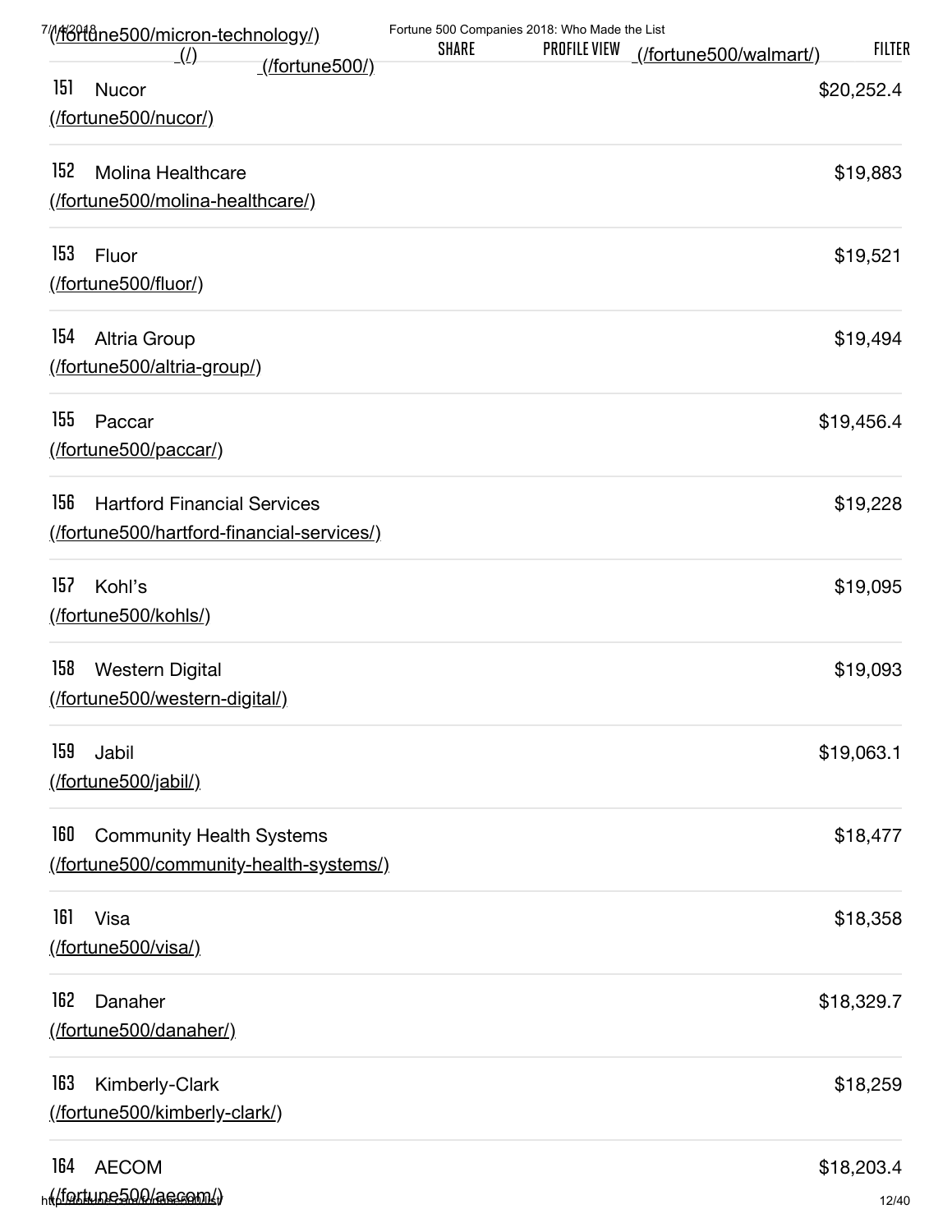| 7/14/2018                                                                        | Fortune 500 Companies 2018: Who Made the List |              |                                        |            |
|----------------------------------------------------------------------------------|-----------------------------------------------|--------------|----------------------------------------|------------|
| PNC Financial ServiceSrtune500/)<br>165<br>(/fortune500/pnc-financial-services/) | <b>SHARE</b>                                  | PROFILE VIEW | <u>(/fortune500/walmart/)</u> \$18,035 |            |
| 166<br>CenturyLink                                                               |                                               |              |                                        | \$17,656   |
| (fortune500/centurylink/)                                                        |                                               |              |                                        |            |
| 167<br>NextEra Energy<br>(fortune500/nextera-energy/)                            |                                               |              |                                        | \$17,195   |
| 168<br>PG&E Corp.                                                                |                                               |              |                                        | \$17,135   |
| (fortune500/pge-corp/)                                                           |                                               |              |                                        |            |
| 169<br>Synnex<br>(/fortune500/synnex/)                                           |                                               |              |                                        | \$17,045.7 |
| 170<br><b>WellCare Health Plans</b><br>(fortune500/wellcare-health-plans/)       |                                               |              |                                        | \$17,007.2 |
| 171<br>Performance Food Group<br>(fortune500/performance-food-group/)            |                                               |              |                                        | \$16,761.8 |
| 172<br>Sears Holdings<br>(fortune500/sears-holdings/)                            |                                               |              |                                        | \$16,702   |
| 173 Synchrony Financial<br>(/fortune500/synchrony-financial/)                    |                                               |              |                                        | \$16,695   |
| 174<br>CarMax<br>(fortune500/carmax/)                                            |                                               |              |                                        | \$16,637.1 |
| 175<br><b>Bank of New York Mellon</b><br>(fortune500/bank-of-new-york-mellon/)   |                                               |              |                                        | \$16,621   |
| 176<br>Freeport-McMoRan<br>(fortune500/freeport-mcmoran/)                        |                                               |              |                                        | \$16,416   |
| 177<br><b>Genuine Parts</b><br>(fortune500/genuine-parts/)                       |                                               |              |                                        | \$16,308.8 |
| 178<br><b>Emerson Electric</b><br>(fortune500/emerson-electric/)                 |                                               |              |                                        | \$16,301   |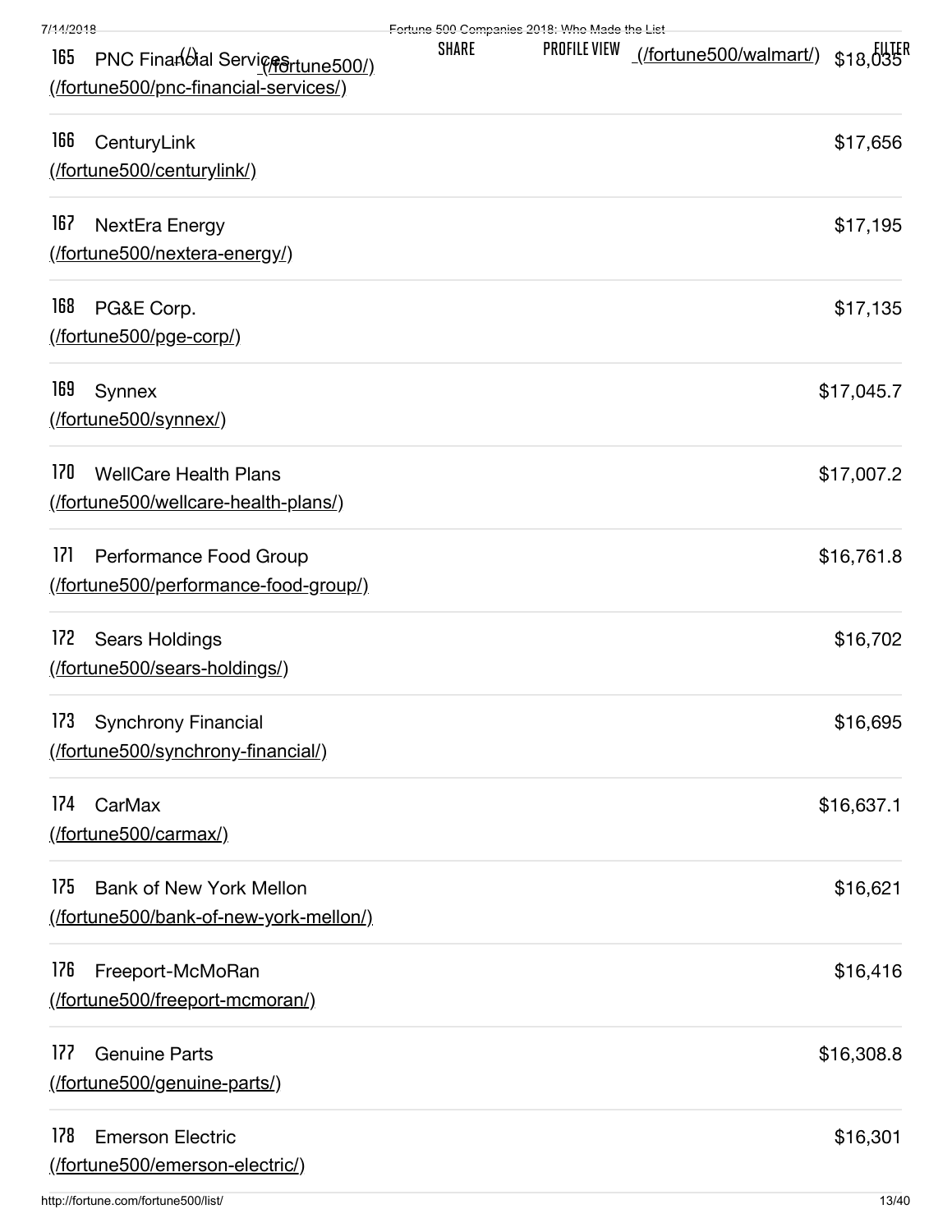| 7/179018 Da Vita<br><u>(/fortune500/davita/)</u><br>(/fortune500/)      | Fortune 500 Companies 2018: Who Made the List<br>\$16,038.2<br><b>SHARE</b><br><b>PROFILE VIEW</b><br>(/fortune500/walmart/) |
|-------------------------------------------------------------------------|------------------------------------------------------------------------------------------------------------------------------|
| 180<br>Supervalu<br>(/fortune500/supervalu/)                            | \$16,009                                                                                                                     |
| 181<br>Gap<br>(fortune500/gap/)                                         | \$15,855                                                                                                                     |
| 182<br><b>General Mills</b><br>(fortune500/general-mills/)              | \$15,619.8                                                                                                                   |
| 183<br>Nordstrom<br>(/fortune500/nordstrom/)                            | \$15,478                                                                                                                     |
| 184<br>Colgate-Palmolive<br>(fortune500/colgate-palmolive/)             | \$15,454                                                                                                                     |
| 185<br>American Electric Power<br>(fortune500/american-electric-power/) | \$15,424.9                                                                                                                   |
| 186<br><b>XPO Logistics</b><br>(/fortune500/xpo-logistics/)             | \$15,380.8                                                                                                                   |
| 187<br>Goodyear Tire & Rubber<br>(fortune500/goodyear-tire-rubber/)     | \$15,377                                                                                                                     |
| 188<br><b>Omnicom Group</b><br>(fortune500/omnicom-group/)              | \$15,273.6                                                                                                                   |
| 189<br><b>CDW</b><br>(/fortune500/cdw/)                                 | \$15,191.5                                                                                                                   |
| 190<br>Sherwin-Williams<br>(/fortune500/sherwin-williams/)              | \$14,983.8                                                                                                                   |
| 191<br><b>PPG</b> Industries<br>(/fortune500/ppg-industries/)           | \$14,967                                                                                                                     |
| 192<br><b>Texas Instruments</b><br>(/fortune500/texas-instruments/)     | \$14,961                                                                                                                     |
| http://ortufe.tdm/Redpigsongt/Worldwide                                 | $$14,869_4$ 40                                                                                                               |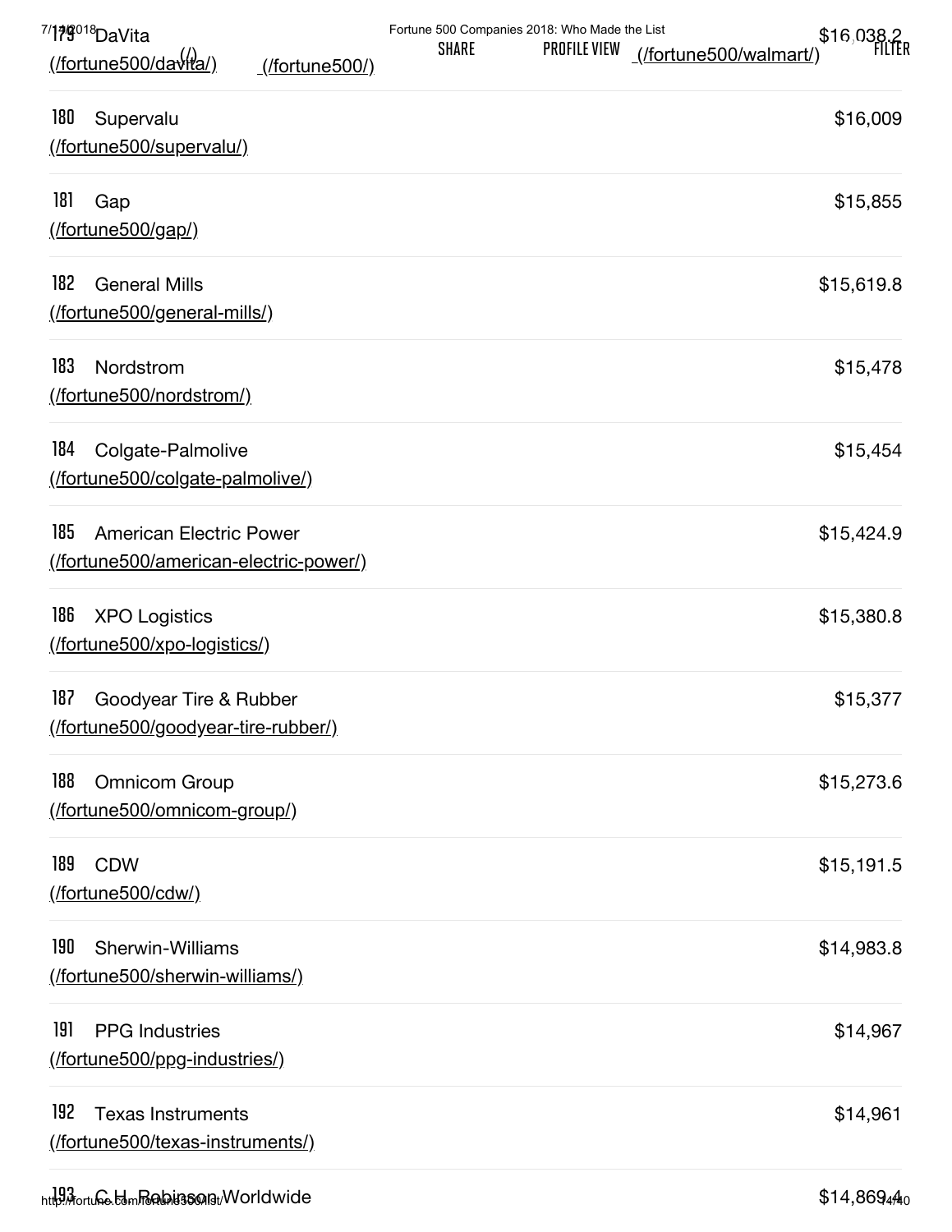| $\left($ /                                                                                   | <b>SHARE</b> | Fortune 500 Companies 2018: Who Made the List<br>PROFILE VIEW | (/fortune500/walmart/) | <b>FILTER</b>       |
|----------------------------------------------------------------------------------------------|--------------|---------------------------------------------------------------|------------------------|---------------------|
| (/fortune500/)<br>194<br>WestRock<br>(/fortune500/westrock/)                                 |              |                                                               |                        | \$14,859.7          |
| 195<br><b>Cognizant Technology Solutions</b><br>(fortune500/cognizant-technology-solutions/) |              |                                                               |                        | \$14,810            |
| 196<br><b>Newell Brands</b><br>(fortune500/newell-brands/)                                   |              |                                                               |                        | \$14,742.2          |
| 197<br><b>CBS</b><br>$($ /fortune500/cbs/ $)$                                                |              |                                                               |                        | \$14,710            |
| 198<br><b>Envision Healthcare</b><br>(/fortune500/envision-healthcare/)                      |              |                                                               |                        | \$14,700.5          |
| 199<br>Monsanto<br>(/fortune500/monsanto/)                                                   |              |                                                               |                        | \$14,640            |
| 200<br>Aramark<br>(/fortune500/aramark/)                                                     |              |                                                               |                        | \$14,604.4          |
| 201<br><b>Applied Materials</b><br>(fortune500/applied-materials/)                           |              |                                                               |                        | \$14,537            |
| 202<br>Waste Management<br>(fortune500/waste-management/)                                    |              |                                                               |                        | \$14,485            |
| 203<br><b>DISH Network</b><br>(/fortune500/dish-network/)                                    |              |                                                               |                        | \$14,391.4          |
| 204<br><b>Illinois Tool Works</b><br>(/fortune500/illinois-tool-works/)                      |              |                                                               |                        | \$14,314            |
| 205<br><b>Lincoln National</b><br>(/fortune500/lincoln-national/)                            |              |                                                               |                        | \$14,257            |
| 206<br>HollyFrontier<br>(/fortune500/hollyfrontier/)                                         |              |                                                               |                        | \$14,251.3          |
| 207<br><b>CBRE Group</b><br>ht/fortune500/chrengroup/)                                       |              |                                                               |                        | \$14,209.6<br>15/40 |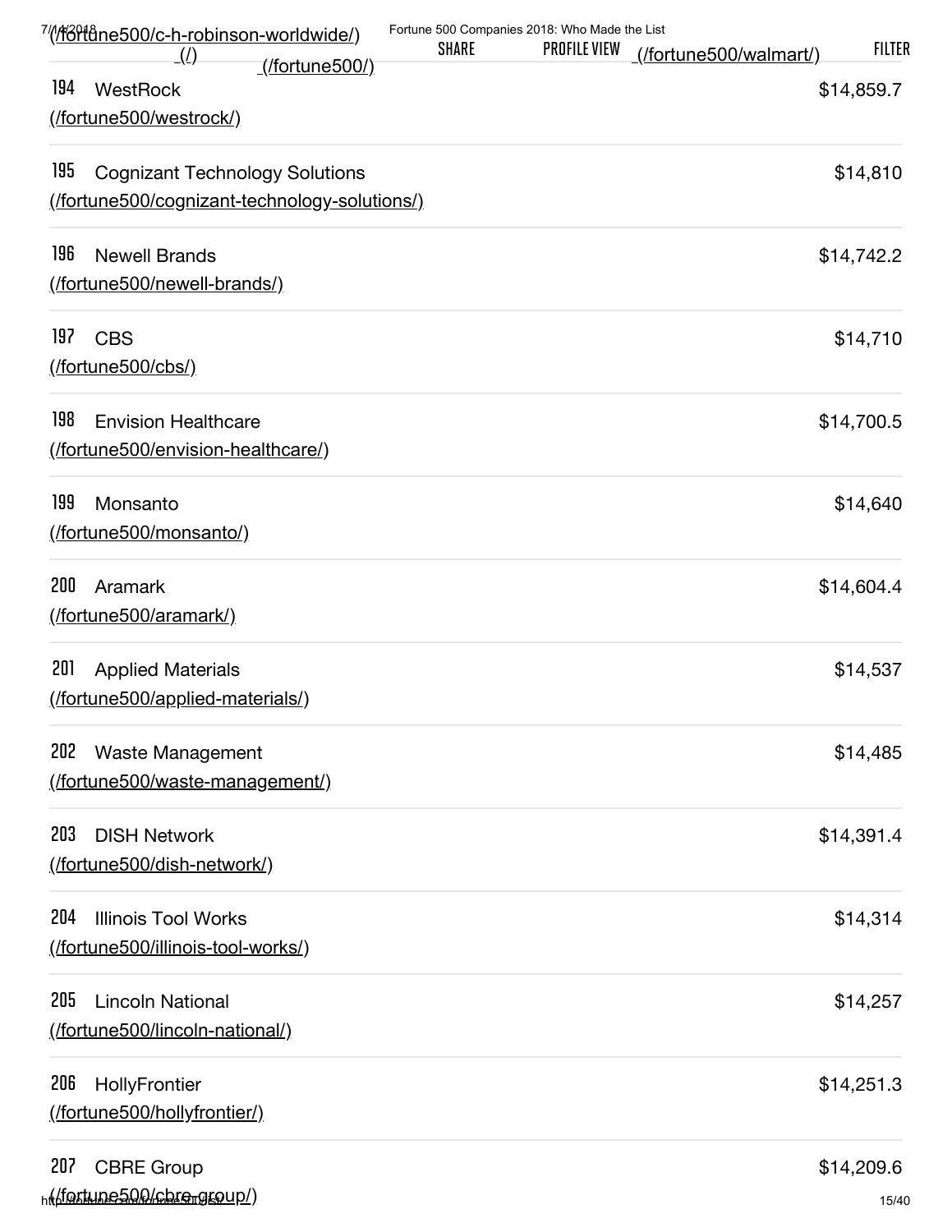|  | 7/14/2018 |  |  |
|--|-----------|--|--|
|  |           |  |  |

| 7/14/2018                                                                        |              | Fertune 500 Companies 2018: Who Made the List |            |
|----------------------------------------------------------------------------------|--------------|-----------------------------------------------|------------|
| Textron $($ <i>l</i> )<br>208<br><u>(/fortune500/)</u><br>(/fortune500/textron/) | <b>SHARE</b> | PROFILE VIEW                                  |            |
| 209<br><b>Ross Stores</b><br>(fortune500/ross-stores/)                           |              |                                               | \$14,134.7 |
| 210<br><b>Principal Financial</b><br>(fortune500/principal-financial/)           |              |                                               | \$14,093.2 |
| 211<br>D.R. Horton<br>(fortune500/d-r-horton/)                                   |              |                                               | \$14,091   |
| 212<br>Marsh & McLennan<br>(fortune500/marsh-mclennan/)                          |              |                                               | \$14,024   |
| 213<br>Devon Energy<br>(fortune500/devon-energy/)                                |              |                                               | \$13,949   |
| 214<br><b>AES</b><br>(/fortune500/aes/)                                          |              |                                               | \$13,850   |
| 215<br>Ecolab<br>(fortune500/ecolab/)                                            |              |                                               | \$13,838.3 |
| 216 Land O'Lakes<br>(fortune500/land-olakes/)                                    |              |                                               | \$13,740.4 |
| 217<br>Loews<br>(/fortune500/loews/)                                             |              |                                               | \$13,735   |
| 218<br>Kinder Morgan<br>(fortune500/kinder-morgan/)                              |              |                                               | \$13,705   |
| 219<br>FirstEnergy<br>(fortune500/firstenergy/)                                  |              |                                               | \$13,627   |
| 220<br><b>Occidental Petroleum</b><br>(fortune500/occidental-petroleum/)         |              |                                               | \$13,274   |
| 221<br>Viacom<br>(/fortune500/viacom/)                                           |              |                                               | \$13,263   |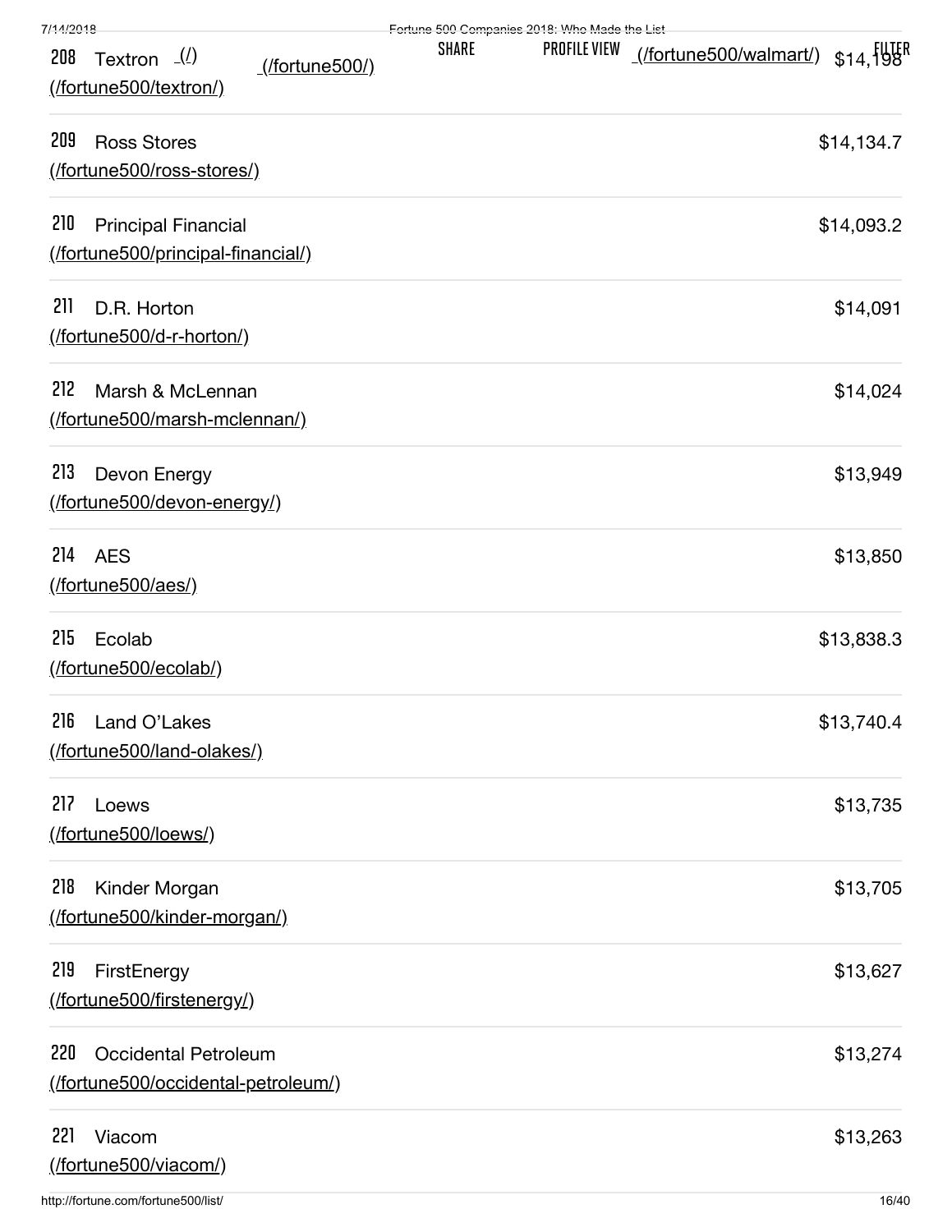| <sup>7/</sup> 222 <sup>018</sup> PayPal Holdings<br><u>(/fortune500/payoal-holdirgom/tune500/)</u> | Fortune 500 Companies 2018: Who Made the List<br><b>SHARE</b><br><b>PROFILE VIEW</b> | \$13,094<br>(/fortune500/walmart/) |
|----------------------------------------------------------------------------------------------------|--------------------------------------------------------------------------------------|------------------------------------|
| 223<br><b>NGL Energy Partners</b><br>(fortune500/ngl-energy-partners/)                             |                                                                                      | \$13,022.2                         |
| 224<br>Celgene<br>(fortune500/celgene/)                                                            |                                                                                      | \$13,003                           |
| 225<br>Arconic<br>(/fortune500/arconic/)                                                           |                                                                                      | \$12,960                           |
| 226<br>Kellogg<br>(/fortune500/kellogg/)                                                           |                                                                                      | \$12,923                           |
| 227<br>Las Vegas Sands<br>(fortune500/las-vegas-sands/)                                            |                                                                                      | \$12,882                           |
| 228<br><b>Stanley Black &amp; Decker</b><br>(fortune500/stanley-black-decker/)                     |                                                                                      | \$12,747.2                         |
| 229<br><b>Booking Holdings</b><br>(fortune500/booking-holdings/)                                   |                                                                                      | \$12,681.1                         |
| 230<br>Lennar<br>(/fortune500/lennar/)                                                             |                                                                                      | \$12,646.4                         |
| 231<br>L Brands<br>(fortune500/l-brands/)                                                          |                                                                                      | \$12,632.4                         |
| 232<br><b>DTE Energy</b><br>(fortune500/dte-energy/)                                               |                                                                                      | \$12,607                           |
| 233<br><b>Dominion Energy</b><br>(fortune500/dominion-energy/)                                     |                                                                                      | \$12,586                           |
| 234<br>Reinsurance Group of America<br>(fortune500/reinsurance-group-of-america/)                  |                                                                                      | \$12,515.8                         |
| 235<br>J.C. Penney<br>(/fortune500/j-c-penney/)                                                    |                                                                                      | \$12,506                           |
|                                                                                                    |                                                                                      |                                    |

h[ttp://fortune.com/fortune500/list/](http://fortune.com/fortune500/mastercard/) 17/40 236 Mastercard \$12,497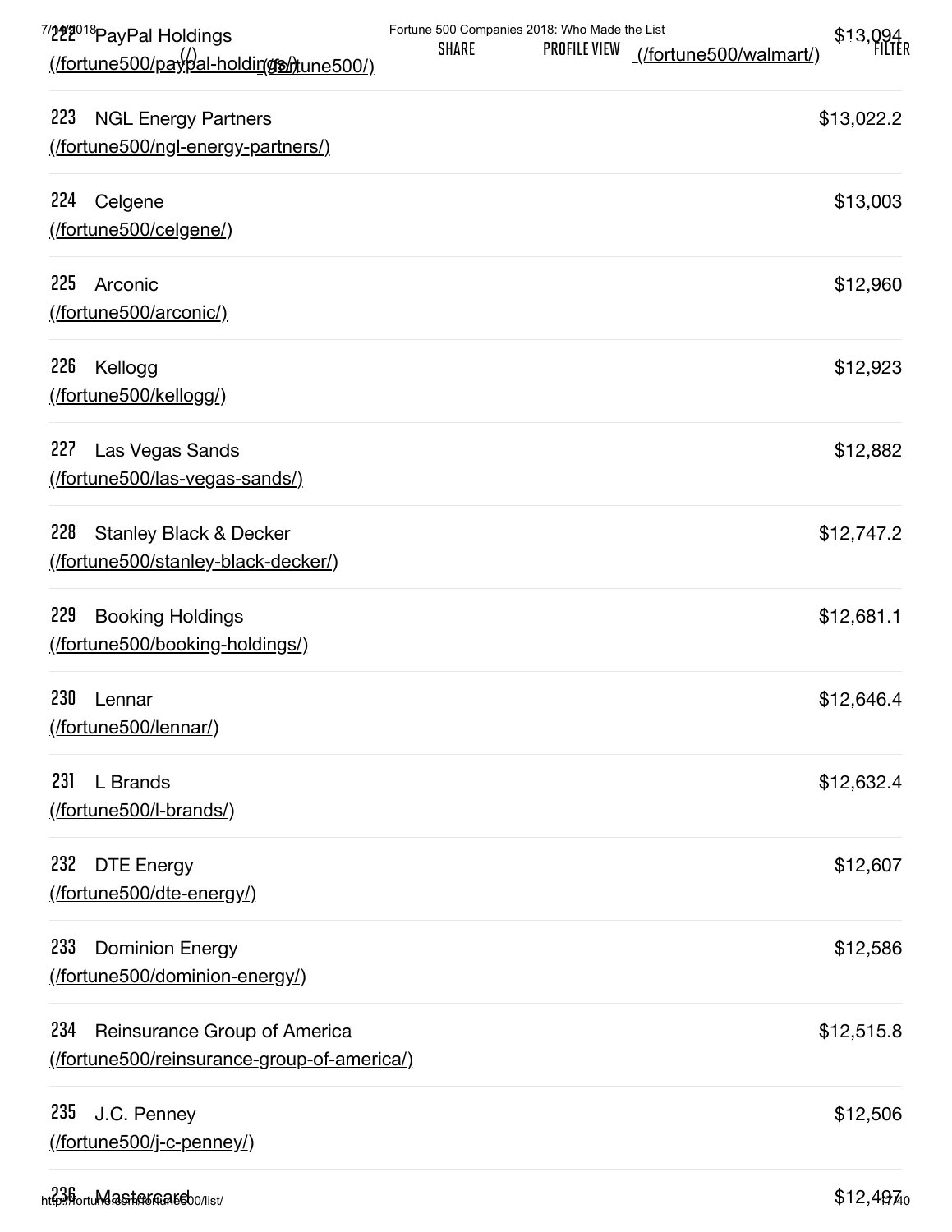| 7/f <del>60ft8ne500/mastercard/</del> )       |              | Fortune 500 Companies 2018: Who Made the List |                        |               |
|-----------------------------------------------|--------------|-----------------------------------------------|------------------------|---------------|
| <u>(/)</u><br>(/fortune500/)                  | <b>SHARE</b> | <b>PROFILE VIEW</b>                           | (/fortune500/walmart/) | <b>FILTER</b> |
| 237<br><b>BlackRock</b>                       |              |                                               |                        | \$12,491      |
| (fortune500/blackrock/)                       |              |                                               |                        |               |
| 238<br>Henry Schein                           |              |                                               |                        | \$12,461.5    |
| (fortune500/henry-schein/)                    |              |                                               |                        |               |
| 239<br>Guardian Life Ins. Co. of America      |              |                                               |                        | \$12,454.5    |
| (fortune500/guardian-life-ins-co-of-america/) |              |                                               |                        |               |
| 240<br><b>Stryker</b>                         |              |                                               |                        | \$12,444      |
| (fortune500/stryker/)                         |              |                                               |                        |               |
| 241<br>Jefferies Financial Group              |              |                                               |                        | \$12,407.9    |
| (fortune500/leucadia-national/)               |              |                                               |                        |               |
| 242<br>VF                                     |              |                                               |                        | \$12,399.6    |
| (/fortune500/vf/)                             |              |                                               |                        |               |
| 243<br><b>ADP</b>                             |              |                                               |                        | \$12,379.8    |
| (/fortune500/adp/)                            |              |                                               |                        |               |
| 244<br><b>Edison International</b>            |              |                                               |                        | \$12,320      |
| (/fortune500/edison-international/)           |              |                                               |                        |               |
| 245<br>Biogen                                 |              |                                               |                        | \$12,273.9    |
| (/fortune500/biogen/)                         |              |                                               |                        |               |
| 246<br><b>United States Steel</b>             |              |                                               |                        | \$12,250      |
| (fortune500/united-states-steel/)             |              |                                               |                        |               |
| 247<br><b>Core-Mark Holding</b>               |              |                                               |                        | \$12,225      |
| (fortune500/core-mark-holding/)               |              |                                               |                        |               |
| 248<br>Bed Bath & Beyond                      |              |                                               |                        | \$12,215.8    |
| (fortune500/bed-bath-beyond/)                 |              |                                               |                        |               |
| 249<br>Oneok                                  |              |                                               |                        | \$12,173.9    |
| (fortune500/oneok/)                           |              |                                               |                        |               |
| 250<br>BB&T Corp.                             |              |                                               |                        | \$12,156      |
| ht(fortune500/bht560rp/)                      |              |                                               |                        | 18/40         |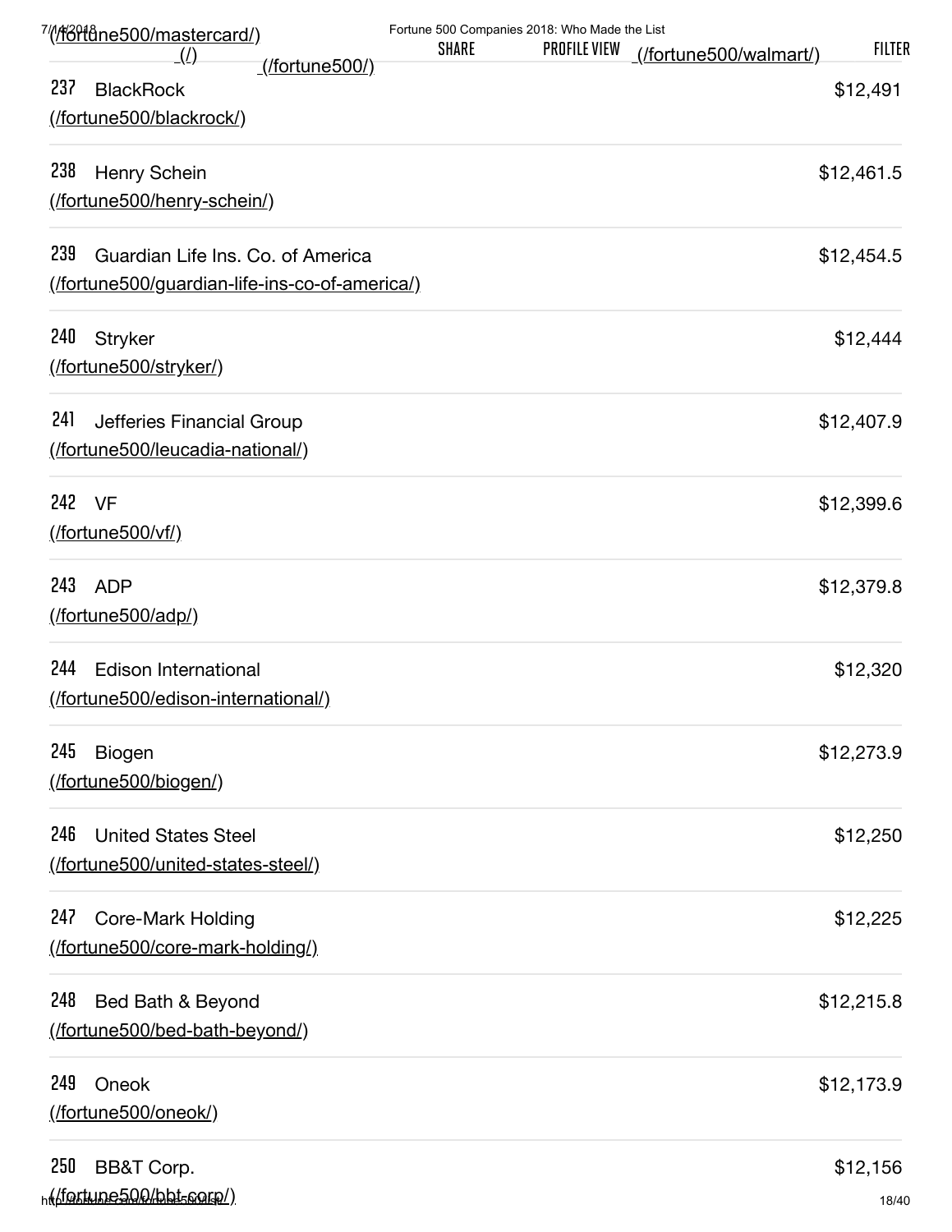| 7/14/2018                                                                              | Fortune 500 Companies 2018: Who Made the List |              |                                                     |            |
|----------------------------------------------------------------------------------------|-----------------------------------------------|--------------|-----------------------------------------------------|------------|
| 251<br>Becton Dickinson<br>(/fortune500/)<br>(fortune500/becton-dickinson/)            | <b>SHARE</b>                                  | PROFILE VIEW | <u>(/fortune500/walmart/)</u> \$12,093 <sup>R</sup> |            |
| 252<br>Ameriprise Financial<br>(fortune500/ameriprise-financial)                       |                                               |              |                                                     | \$12,075   |
| 253<br>Farmers Insurance Exchange<br>(fortune500/farmers-insurance-exchange/)          |                                               |              |                                                     | \$12,071.8 |
| 254<br><b>First Data</b><br>(fortune500/first-data/)                                   |                                               |              |                                                     | \$12,052   |
| 255<br><b>Consolidated Edison</b><br>(fortune500/consolidated-edison/)                 |                                               |              |                                                     | \$12,033   |
| 256<br>Parker-Hannifin<br>(fortune500/parker-hannifin/)                                |                                               |              |                                                     | \$12,029.3 |
| 257<br>Anadarko Petroleum<br>(/fortune500/anadarko-petroleum/)                         |                                               |              |                                                     | \$11,908   |
| 258<br><b>Estee Lauder</b><br>(fortune500/estee-lauder/)                               |                                               |              |                                                     | \$11,824   |
| 259 State Street Corp.<br>(fortune500/state-street-corp/)                              |                                               |              |                                                     | \$11,774   |
| 260<br>Tesla<br>(/fortune500/tesla/)                                                   |                                               |              |                                                     | \$11,758.8 |
| 261<br><b>Netflix</b><br>(/fortune500/netflix/)                                        |                                               |              |                                                     | \$11,692.7 |
| 262<br>Alcoa<br>(fortune500/alcoa/)                                                    |                                               |              |                                                     | \$11,652   |
| 263<br><b>Discover Financial Services</b><br>(fortune500/discover-financial-services/) |                                               |              |                                                     | \$11,545   |
| 264<br>Praxair<br>(/fortune500/praxair/)                                               |                                               |              |                                                     | \$11,437   |
| http://fortune.com/fortune500/list/                                                    |                                               |              |                                                     | 19/40      |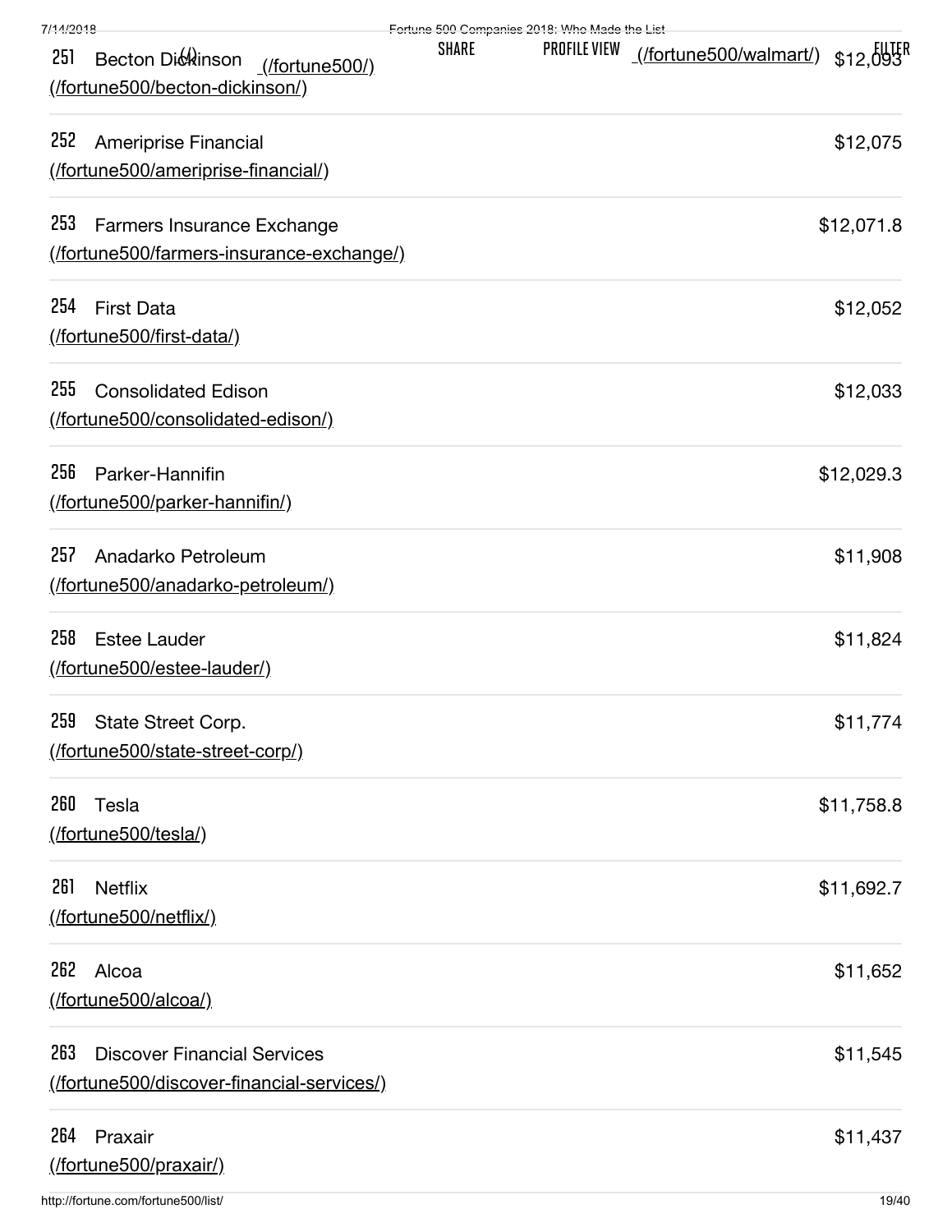| 7/200918CSX                                                                        | Fortune 500 Companies 2018: Who Made the List<br><b>SHARE</b><br><b>PROFILE VIEW</b> | \$11,408                  |
|------------------------------------------------------------------------------------|--------------------------------------------------------------------------------------|---------------------------|
| (/fortune500/cs <del>x</del> /)<br>(/fortune500/)                                  |                                                                                      | (/fortune500/walmart/)    |
| 266<br><b>Xcel Energy</b><br>(fortune500/xcel-energy/)                             |                                                                                      | \$11,404                  |
| 267<br>Unum Group<br>(fortune500/unum-group/)                                      |                                                                                      | \$11,286.8                |
| 268<br><b>Universal Health Services</b><br>(fortune500/universal-health-services/) |                                                                                      | \$11,278.9                |
| 269<br><b>NRG Energy</b><br>(fortune500/nrg-energy/)                               |                                                                                      | \$11,275                  |
| 270<br><b>EOG Resources</b><br>(fortune500/eog-resources/)                         |                                                                                      | \$11,208.3                |
| 271<br>Sempra Energy<br>(fortune500/sempra-energy/)                                |                                                                                      | \$11,207                  |
| 272<br>Toys "R" Us<br>(/fortune500/toys-r-us/)                                     |                                                                                      | \$11,146                  |
| 273<br>Group 1 Automotive<br>(fortune500/group-1-automotive/)                      |                                                                                      | \$11,123.7                |
| 274<br>Entergy<br>(/fortune500/entergy/)                                           |                                                                                      | \$11,074.5                |
| 275<br><b>Molson Coors Brewing</b><br>(fortune500/molson-coors-brewing/)           |                                                                                      | \$11,002.8                |
| 276<br>L3 Technologies<br>(fortune500/l3-technologies/)                            |                                                                                      | \$11,002                  |
| 277<br>Ball<br>(/fortune500/ball/)                                                 |                                                                                      | \$10,983                  |
| 278<br>AutoZone<br>(fortune500/autozone/)                                          |                                                                                      | \$10,888.7                |
| http://fortume.uspha.ytumb560/list/                                                |                                                                                      | $$10,853$ <sub>0</sub> 40 |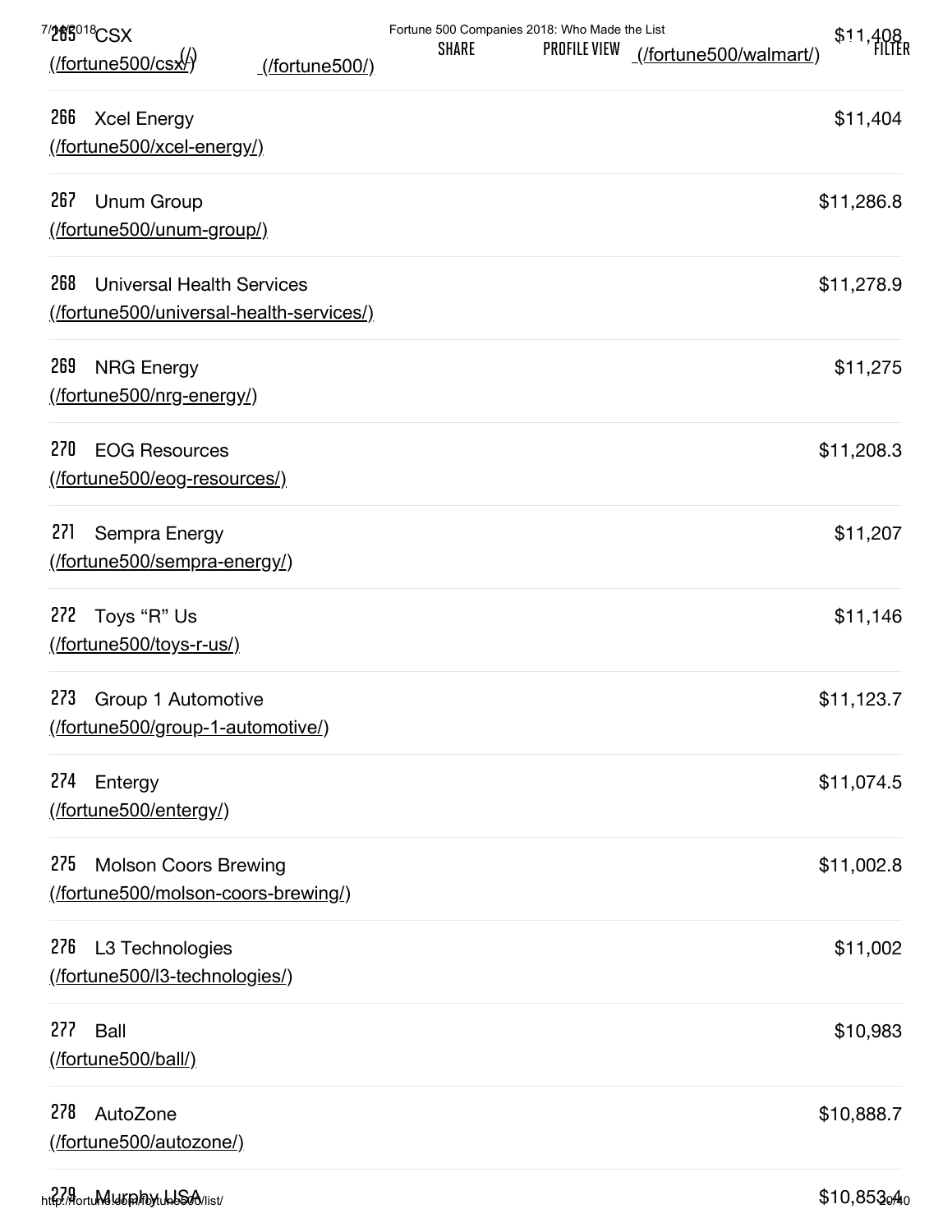| <u>7/(/f/oftåne500/murphy-usa/)</u>      | Fortune 500 Companies 2018: Who Made the List |              |                        |               |
|------------------------------------------|-----------------------------------------------|--------------|------------------------|---------------|
| _(/)<br>$($ fortune500 $/$               | <b>SHARE</b>                                  | PROFILE VIEW | (/fortune500/walmart/) | <b>FILTER</b> |
| 280<br><b>MGM Resorts International</b>  |                                               |              |                        | \$10,773.9    |
| (fortune500/mgm-resorts-international/)  |                                               |              |                        |               |
| 281<br><b>Office Depot</b>               |                                               |              |                        | \$10,752      |
| (fortune500/office-depot/)               |                                               |              |                        |               |
| 282<br>Huntsman                          |                                               |              |                        | \$10,592      |
| (fortune500/huntsman/)                   |                                               |              |                        |               |
| 283<br><b>Baxter International</b>       |                                               |              |                        | \$10,561      |
| (fortune500/baxter-international/)       |                                               |              |                        |               |
| 284<br><b>Norfolk Southern</b>           |                                               |              |                        | \$10,551      |
| (/fortune500/norfolk-southern/)          |                                               |              |                        |               |
| 285<br>salesforce.com                    |                                               |              |                        | \$10,480      |
| (fortune500/salesforce-com/)             |                                               |              |                        |               |
| 286<br>Laboratory Corp. of America       |                                               |              |                        | \$10,441.4    |
| (fortune500/laboratory-corp-of-america/) |                                               |              |                        |               |
| 287<br>W.W. Grainger                     |                                               |              |                        | \$10,424.9    |
| (/fortune500/w-w-grainger/)              |                                               |              |                        |               |
| 288<br><b>Qurate Retail</b>              |                                               |              |                        | \$10,404      |
| (fortune500/qurate-retail/)              |                                               |              |                        |               |
| 289<br>Autoliv                           |                                               |              |                        | \$10,382.6    |
| (/fortune500/autoliv/)                   |                                               |              |                        |               |
| 290<br><b>Live Nation Entertainment</b>  |                                               |              |                        | \$10,337.4    |
| (fortune500/live-nation-entertainment/)  |                                               |              |                        |               |
| 291<br><b>Xerox</b>                      |                                               |              |                        | \$10,265      |
| (/fortune500/xerox/)                     |                                               |              |                        |               |
| 292<br>Leidos Holdings                   |                                               |              |                        | \$10,170      |
| (fortune500/leidos-holdings/)            |                                               |              |                        |               |
| 293<br>Corning                           |                                               |              |                        | \$10,116      |
| ht(fortune500/corping()                  |                                               |              |                        | 21/40         |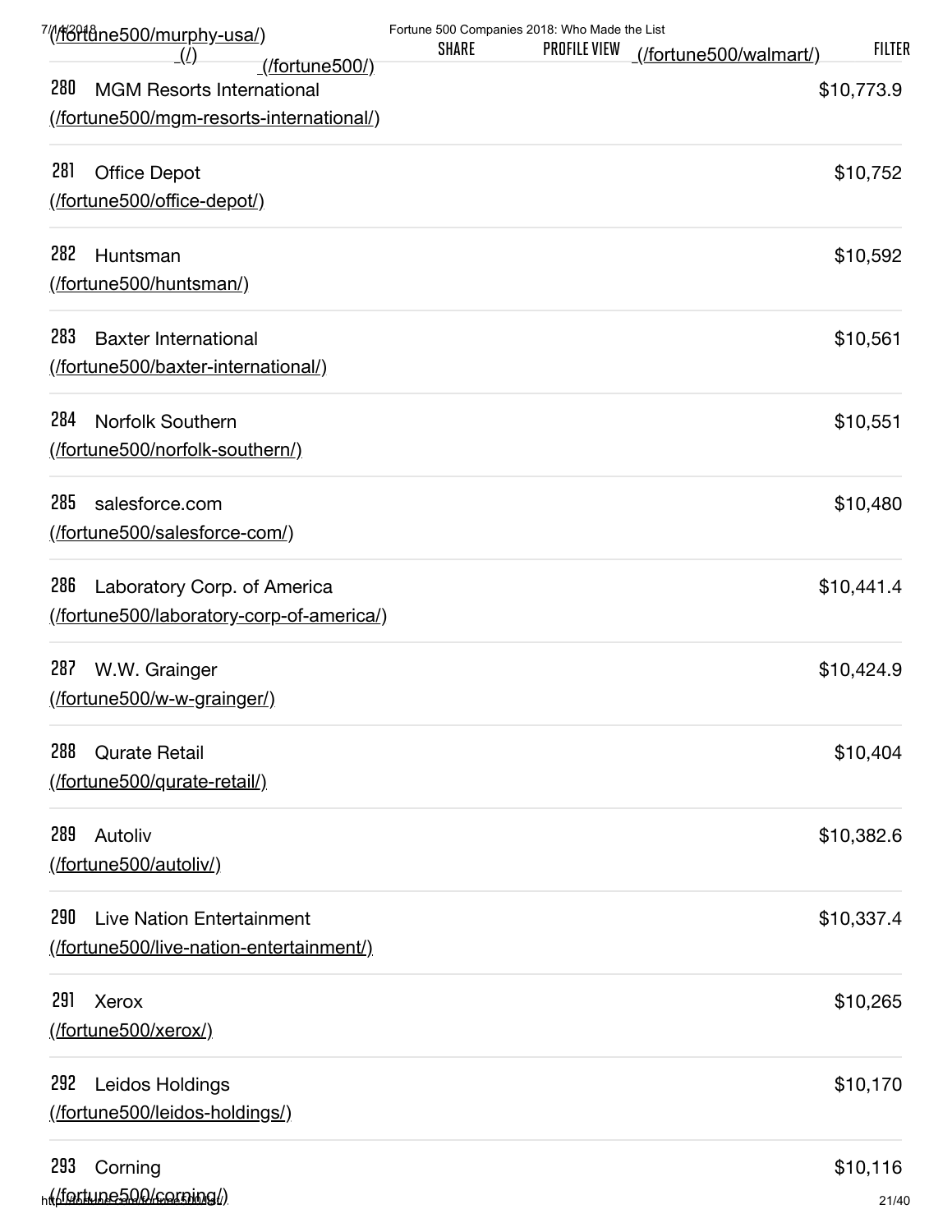| 7/14/2018                                                                             | Fertune 500 Companies 2018: Who Made the List |              |                                                        |
|---------------------------------------------------------------------------------------|-----------------------------------------------|--------------|--------------------------------------------------------|
| Lithia Motors<br>294<br>(/fortune500/)<br>(/fortune500/lithia-motors/)                | <b>SHARE</b>                                  | PROFILE VIEW | <u>_(/fortune500/walmart/)  รู <sub>10.08</sub>tll</u> |
| 295<br><b>Expedia Group</b><br>(fortune500/expedia-group/)                            |                                               |              | \$10,059.8                                             |
| 296<br><b>Republic Services</b><br>(fortune500/republic-services/)                    |                                               |              | \$10,041.5                                             |
| 297<br>Jacobs Engineering Group<br>(fortune500/jacobs-engineering-group/)             |                                               |              | \$10,022.8                                             |
| 298<br><b>Sonic Automotive</b><br>(fortune500/sonic-automotive/)                      |                                               |              | \$9,867.2                                              |
| 299<br><b>Ally Financial</b><br>(fortune500/ally-financial/)                          |                                               |              | \$9,866                                                |
| 300<br><b>LKQ</b><br>(/fortune500/lkq/)                                               |                                               |              | \$9,848                                                |
| 301<br><b>BorgWarner</b><br>(fortune500/borgwarner/)                                  |                                               |              | \$9,799.3                                              |
| 302 Fidelity National Financial<br>(fortune500/fidelity-national-financial/)          |                                               |              | \$9,769                                                |
| 303<br><b>SunTrust Banks</b><br>(/fortune500/suntrust-banks/)                         |                                               |              | \$9,741                                                |
| 304<br><b>IQVIA Holdings</b><br>(fortune500/iqvia-holdings/)                          |                                               |              | \$9,739                                                |
| 305<br><b>Reliance Steel &amp; Aluminum</b><br>(/fortune500/reliance-steel-aluminum/) |                                               |              | \$9,721                                                |
| 306<br><b>Nvidia</b><br>(/fortune500/nvidia/)                                         |                                               |              | \$9,714                                                |
| 307<br>Voya Financial<br>(fortune500/voya-financial/)                                 |                                               |              | \$9,660                                                |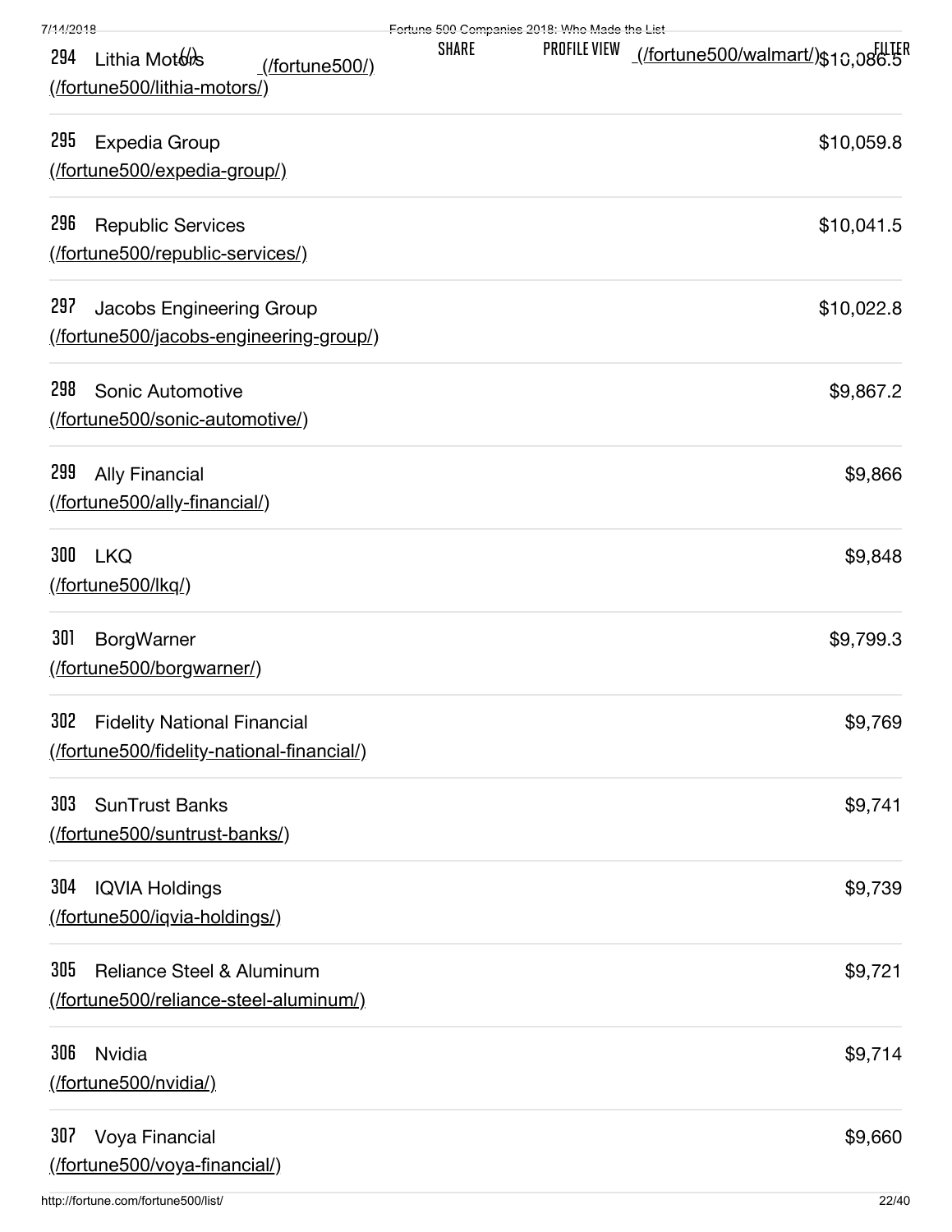| 7/308018 Center Point Energy                                                                    | Fortune 500 Companies 2018: Who Made the List |              |                        | \$9,614   |
|-------------------------------------------------------------------------------------------------|-----------------------------------------------|--------------|------------------------|-----------|
| (fortune500/centerpoint-entergy the 500)                                                        | <b>SHARE</b>                                  | PROFILE VIEW | (/fortune500/walmart/) |           |
| 309<br>eBay<br>$($ fortune500/ebay $/$                                                          |                                               |              |                        | \$9,567   |
| 310<br>Eastman Chemical<br>(/fortune500/eastman-chemical/)                                      |                                               |              |                        | \$9,549   |
| 311<br>American Family Insurance Group<br><u>(/fortune500/american-family-insurance-group/)</u> |                                               |              |                        | \$9,545.4 |
| 312<br><b>Steel Dynamics</b><br>(fortune500/steel-dynamics/)                                    |                                               |              |                        | \$9,538.8 |
| 313<br>Pacific Life<br>(fortune500/pacific-life/)                                               |                                               |              |                        | \$9,510   |
| 314<br><b>Chesapeake Energy</b><br>(fortune500/chesapeake-energy/)                              |                                               |              |                        | \$9,496   |
| 315<br><b>Mohawk Industries</b><br>(fortune500/mohawk-industries/)                              |                                               |              |                        | \$9,491.3 |
| 316<br><b>Quanta Services</b><br>(fortune500/quanta-services/)                                  |                                               |              |                        | \$9,466.5 |
| 317<br><b>Advance Auto Parts</b><br>(/fortune500/advance-auto-parts/)                           |                                               |              |                        | \$9,373.8 |
| 318<br>Owens & Minor<br><u>(/fortune500/owens-minor/)</u>                                       |                                               |              |                        | \$9,318.3 |
| 319<br><b>United Natural Foods</b><br>(fortune500/united-natural-foods/)                        |                                               |              |                        | \$9,274.5 |
| 320<br><b>Tenneco</b><br>(/fortune500/tenneco/)                                                 |                                               |              |                        | \$9,274   |
| 321<br>Conagra Brands<br>(fortune500/conagra-brands/)                                           |                                               |              |                        | \$9,234.8 |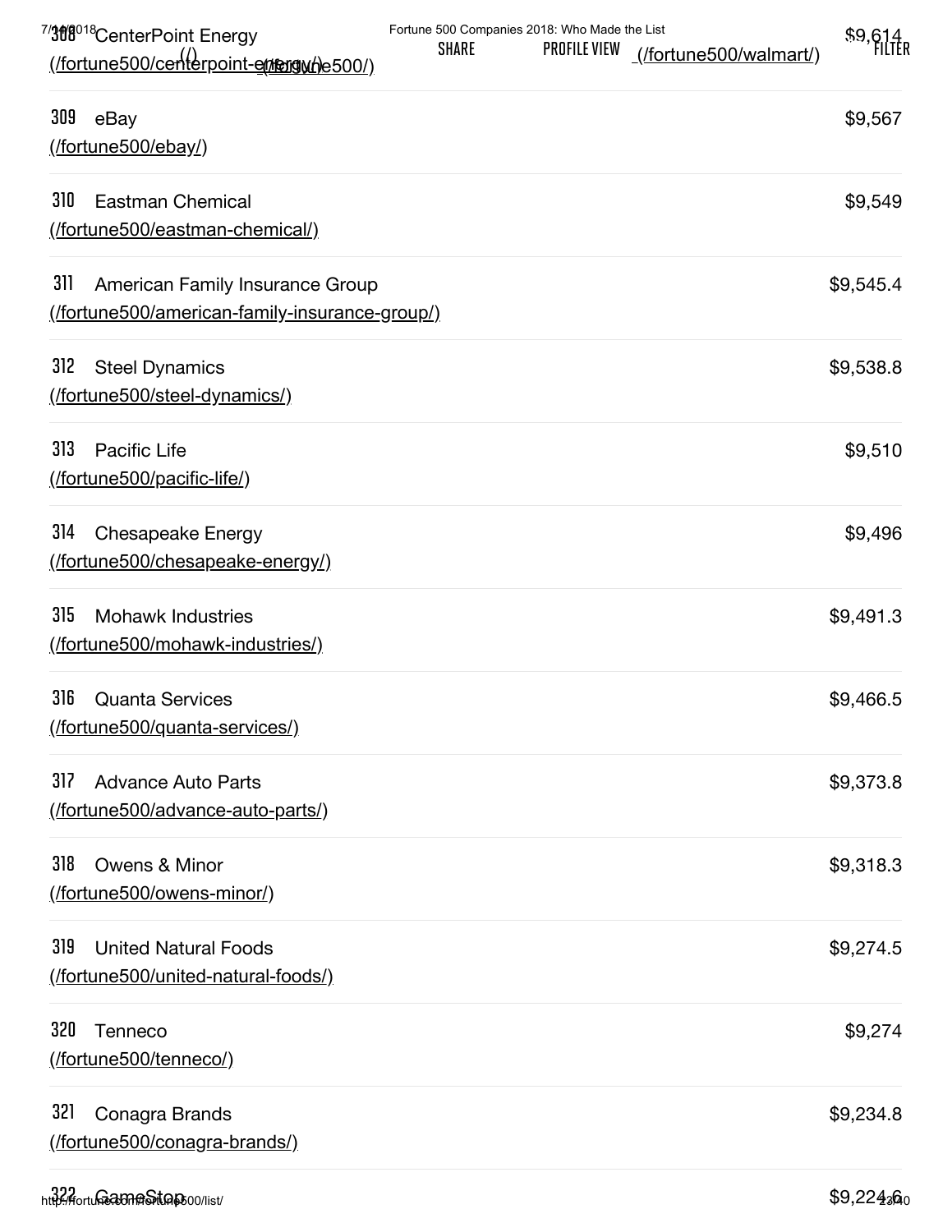| <u>///fortåne500/gamestop/)</u><br><u>(/)</u>                                                                | <b>SHARE</b> | Fortune 500 Companies 2018: Who Made the List<br><b>PROFILE VIEW</b> | (/fortune500/walmart/) | <b>FILTER</b> |
|--------------------------------------------------------------------------------------------------------------|--------------|----------------------------------------------------------------------|------------------------|---------------|
| <u>(/fortune500/)</u><br>323<br><b>Hormel Foods</b>                                                          |              |                                                                      |                        | \$9,167.5     |
| (fortune500/hormel-foods/)                                                                                   |              |                                                                      |                        |               |
| 324<br><b>Hilton Worldwide Holdings</b><br>(fortune500/hilton-worldwide-holdings/)                           |              |                                                                      |                        | \$9,140       |
| 325<br><b>Frontier Communications</b><br>(fortune500/frontier-communications/)                               |              |                                                                      |                        | \$9,128       |
| 326<br><b>Fidelity National Information Services</b><br>(fortune500/fidelity-national-information-services/) |              |                                                                      |                        | \$9,123       |
| 327<br><b>Public Service Enterprise Group</b><br>(fortune500/public-service-enterprise-group/)               |              |                                                                      |                        | \$9,084       |
| 328<br><b>Boston Scientific</b><br>(fortune500/boston-scientific/)                                           |              |                                                                      |                        | \$9,048       |
| 329<br>O'Reilly Automotive<br>(fortune500/oreilly-automotive/)                                               |              |                                                                      |                        | \$8,977.7     |
| 330<br><b>Charles Schwab</b><br>(fortune500/charles-schwab/)                                                 |              |                                                                      |                        | \$8,960       |
| 331<br><b>Global Partners</b><br>(fortune500/global-partners/)                                               |              |                                                                      |                        | \$8,920.6     |
| 332<br><b>PVH</b><br>(/fortune500/pvh/)                                                                      |              |                                                                      |                        | \$8,914.8     |
| 333<br>Avis Budget Group<br>(fortune500/avis-budget-group/)                                                  |              |                                                                      |                        | \$8,848       |
| 334<br><b>Targa Resources</b><br>(fortune500/targa-resources/)                                               |              |                                                                      |                        | \$8,814.9     |
| 335<br><b>Hertz Global Holdings</b><br>(fortune500/hertz-global-holdings/)                                   |              |                                                                      |                        | \$8,803       |
| 336<br>Calpine                                                                                               |              |                                                                      |                        | \$8,752       |

http://fortune.com/fortune500/list/ 24/40 [\(/fortune500/calpine/\)](http://fortune.com/fortune500/calpine/)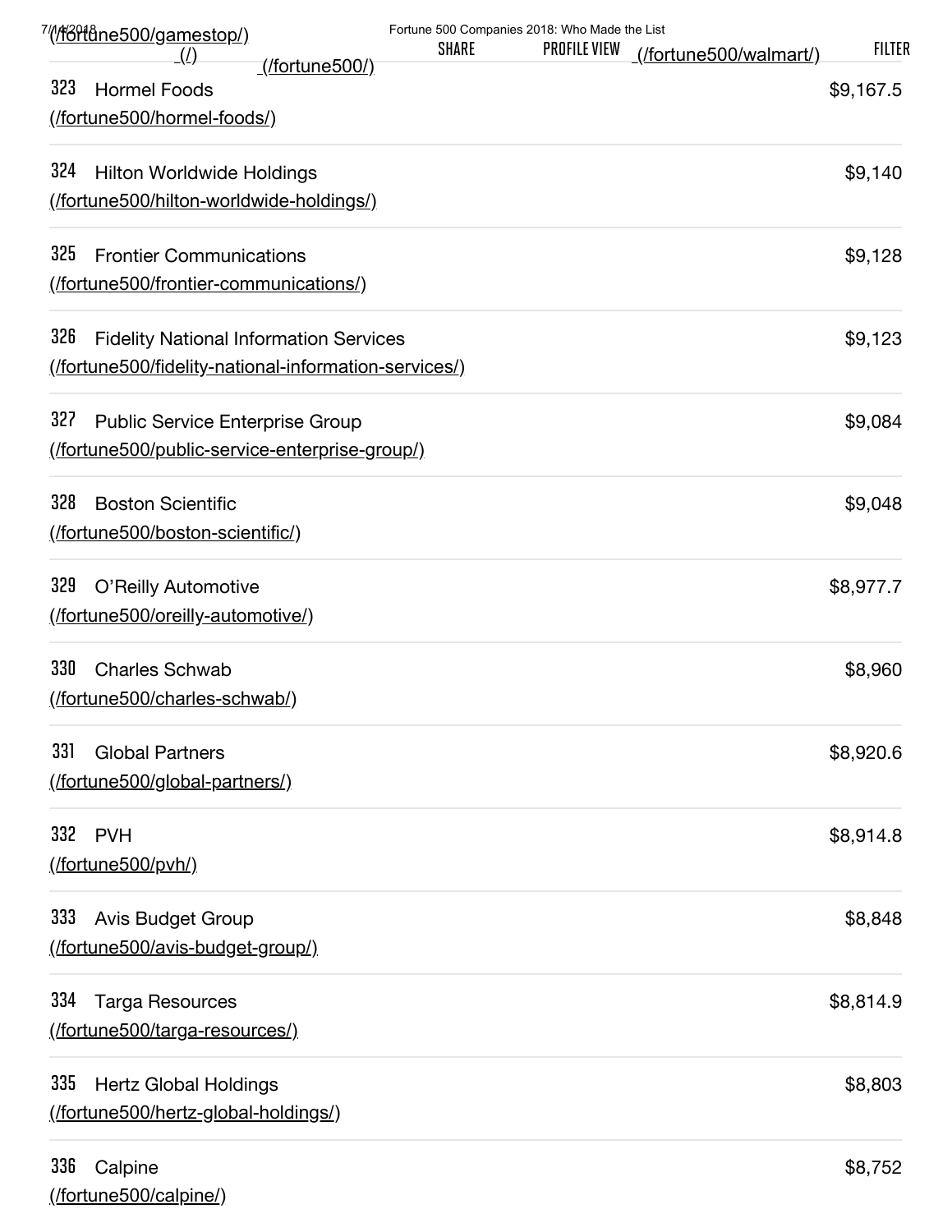| 337<br>Mutual of Omaha Insurance 500/)<br>(fortune500/mutual-of-omaha-insurance/)                | <b>SHARE</b> | PROFILE VIEW | <u>(/fortune500/walmart/)</u> \$8,73 <sup>5</sup> |
|--------------------------------------------------------------------------------------------------|--------------|--------------|---------------------------------------------------|
| 338<br>Crown Holdings<br>(fortune500/crown-holdings/)                                            |              |              | \$8,698                                           |
| 339<br>Peter Kiewit Sons'<br>(fortune500/peter-kiewit-sons/)                                     |              |              | \$8,678                                           |
| 340<br><b>Dick's Sporting Goods</b><br>(fortune500/dicks-sporting-goods/)                        |              |              | \$8,590.5                                         |
| 341<br>PulteGroup<br>(/fortune500/pultegroup/)                                                   |              |              | \$8,573.3                                         |
| 342<br>Navistar International<br>(fortune500/navistar-international/)                            |              |              | \$8,570                                           |
| 343<br><b>Thrivent Financial for Lutherans</b><br>(fortune500/thrivent-financial-for-lutherans/) |              |              | \$8,527.9                                         |
| 344<br><b>DCP Midstream</b><br>(/fortune500/dcp-midstream/)                                      |              |              | \$8,462                                           |
| 345<br>Air Products & Chemicals<br>(fortune500/air-products-chemicals/)                          |              |              | \$8,442.4                                         |
| 346<br>Veritiv<br>(/fortune500/veritiv/)                                                         |              |              | \$8,364.7                                         |
| 347<br><b>AGCO</b><br>(fortune500/agco/)                                                         |              |              | \$8,306.5                                         |
| 348<br><b>Genworth Financial</b><br>(/fortune500/genworth-financial/)                            |              |              | \$8,295                                           |
| 349<br>Univar<br>(/fortune500/univar/)                                                           |              |              | \$8,253.7                                         |
| 350<br>News Corp.<br>(fortune500/news-corp/)                                                     |              |              | \$8,139                                           |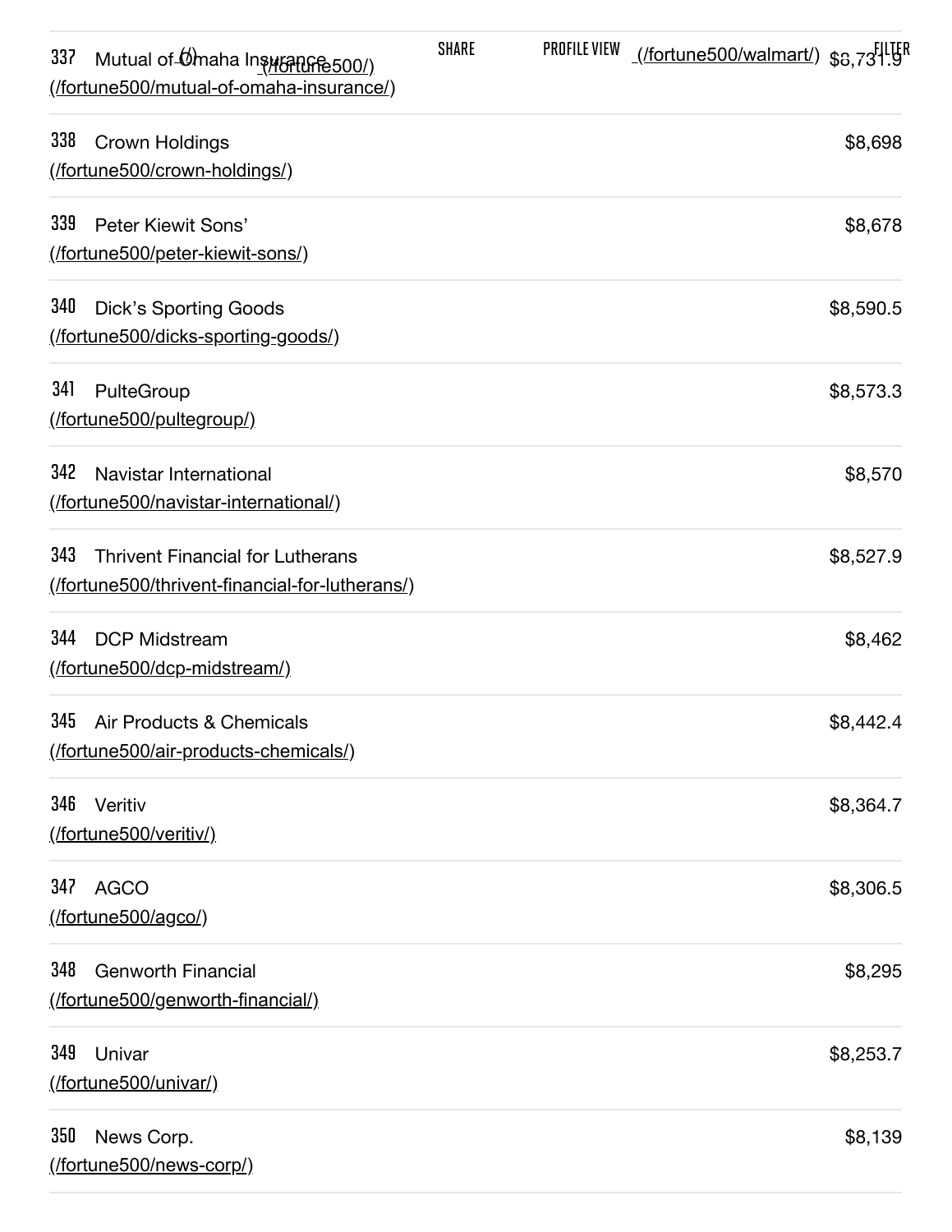| 351<br>SpartanNash<br><u>(/fortune500/spartannash/@/fortune500/)</u>         | <b>SHARE</b> | <b>PROFILE VIEW</b> | \$8,128.<br>(/fortune500/walmart/) |
|------------------------------------------------------------------------------|--------------|---------------------|------------------------------------|
| 352<br><b>Westlake Chemical</b><br>(fortune500/westlake-chemical/)           |              |                     | \$8,041                            |
| 353<br>Williams<br>(fortune500/williams/)                                    |              |                     | \$8,031                            |
| 354<br>Lam Research<br>(fortune500/lam-research/)                            |              |                     | \$8,013.6                          |
| 355<br>Alaska Air Group<br><u>(/fortune500/alaska-air-group/)</u>            |              |                     | \$7,933                            |
| 356<br>Jones Lang LaSalle<br>(fortune500/jones-lang-lasalle/)                |              |                     | \$7,932.4                          |
| 357<br>Anixter International<br>(fortune500/anixter-international/)          |              |                     | \$7,927.4                          |
| 358<br><b>Campbell Soup</b><br>(fortune500/campbell-soup/)                   |              |                     | \$7,890                            |
| 359<br>Interpublic Group<br>(/fortune500/interpublic-group/)                 |              |                     | \$7,882.4                          |
| 360<br>Dover<br>(fortune500/dover/)                                          |              |                     | \$7,830.4                          |
| 361<br><b>Zimmer Biomet Holdings</b><br>(fortune500/zimmer-biomet-holdings/) |              |                     | \$7,824.1                          |
| 362<br>Dean Foods<br>(fortune500/dean-foods/)                                |              |                     | \$7,795                            |
| 363<br><b>Foot Locker</b><br>(fortune500/foot-locker/)                       |              |                     | \$7,782                            |
| 364<br><b>Eversource Energy</b><br>(fortune500/eversource-energy/)           |              |                     | \$7,752                            |
|                                                                              |              |                     |                                    |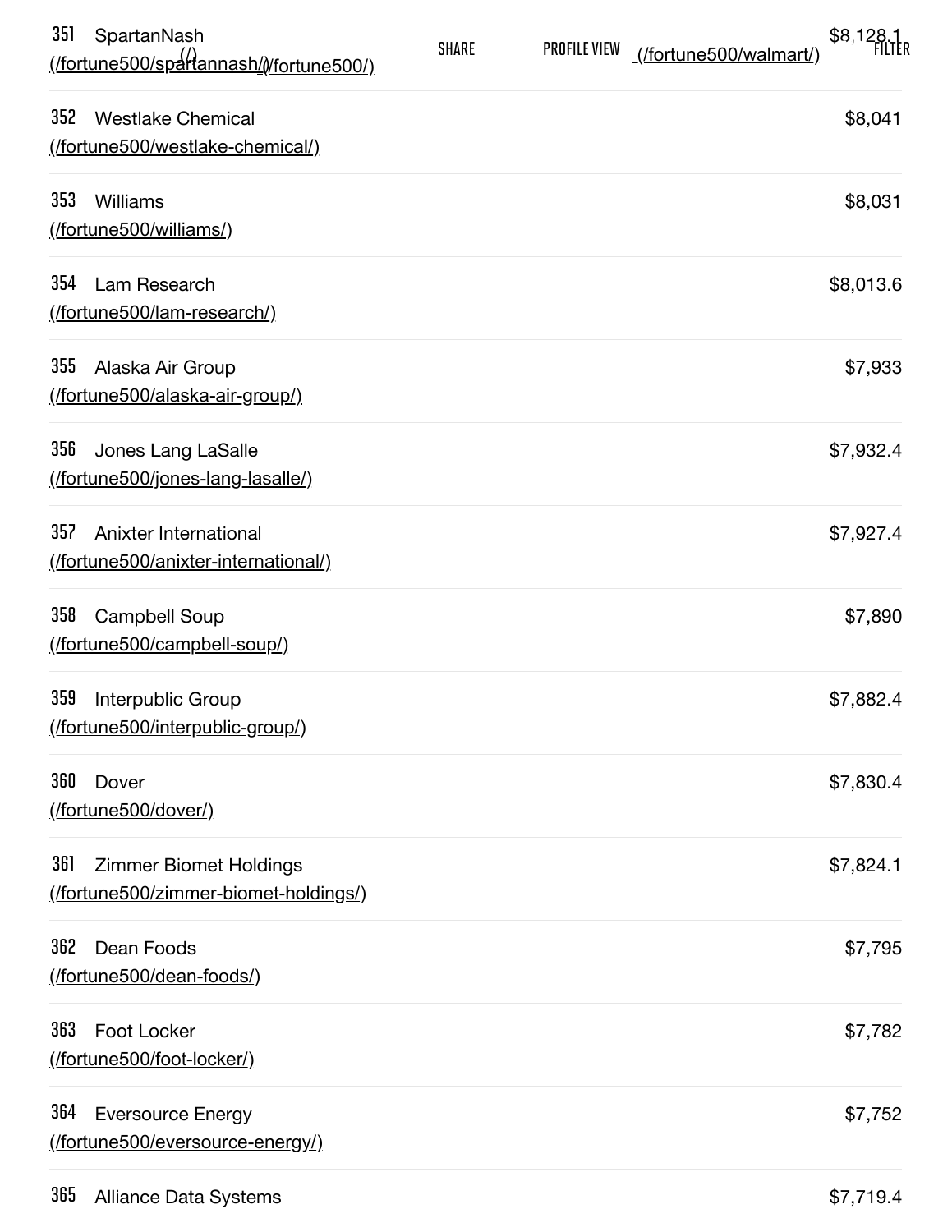| (fortune500/alliance-data-systems/)<br>_(/)         | <b>SHARE</b> | <b>PROFILE VIEW</b> | (/fortune500/walmart/) | <b>FILTER</b> |
|-----------------------------------------------------|--------------|---------------------|------------------------|---------------|
| (/fortune500/)<br>366<br><b>Fifth Third Bancorp</b> |              |                     |                        | \$7,713       |
| (/fortune500/fifth-third-bancorp/)                  |              |                     |                        |               |
| 367<br><b>Quest Diagnostics</b>                     |              |                     |                        | \$7,709       |
| (fortune500/quest-diagnostics/)                     |              |                     |                        |               |
| 368<br><b>EMCOR Group</b>                           |              |                     |                        | \$7,687.9     |
| (fortune500/emcor-group/)                           |              |                     |                        |               |
| 369<br>W.R. Berkley                                 |              |                     |                        | \$7,684.8     |
| (fortune500/w-r-berkley/)                           |              |                     |                        |               |
| 370<br><b>WESCO</b> International                   |              |                     |                        | \$7,679       |
| (fortune500/wesco-international/)                   |              |                     |                        |               |
| 371<br>Coty                                         |              |                     |                        | \$7,650.3     |
| (/fortune500/coty/)                                 |              |                     |                        |               |
| 372<br><b>WEC Energy Group</b>                      |              |                     |                        | \$7,648.5     |
| (fortune500/wec-energy-group/)                      |              |                     |                        |               |
| 373<br>Masco                                        |              |                     |                        | \$7,644       |
| (fortune500/masco/)                                 |              |                     |                        |               |
| 374<br><b>DXC Technology</b>                        |              |                     |                        | \$7,607       |
| (fortune500/dxc-technology/)                        |              |                     |                        |               |
| 375<br>Auto-Owners Insurance                        |              |                     |                        | \$7,603.7     |
| (fortune500/auto-owners-insurance/)                 |              |                     |                        |               |
| 376<br>Jones Financial (Edward Jones)               |              |                     |                        | \$7,597       |
| (fortune500/jones-financial-edward-jones/)          |              |                     |                        |               |
| 377<br><b>Liberty Media</b>                         |              |                     |                        | \$7,594       |
| (fortune500/liberty-media/)                         |              |                     |                        |               |
| 378<br>Erie Insurance Group                         |              |                     |                        | \$7,535.1     |
| (fortune500/erie-insurance-group/)                  |              |                     |                        |               |
| 379<br>Hershey                                      |              |                     |                        | \$7,515.4     |
| (fortune500/hershey/)                               |              |                     |                        |               |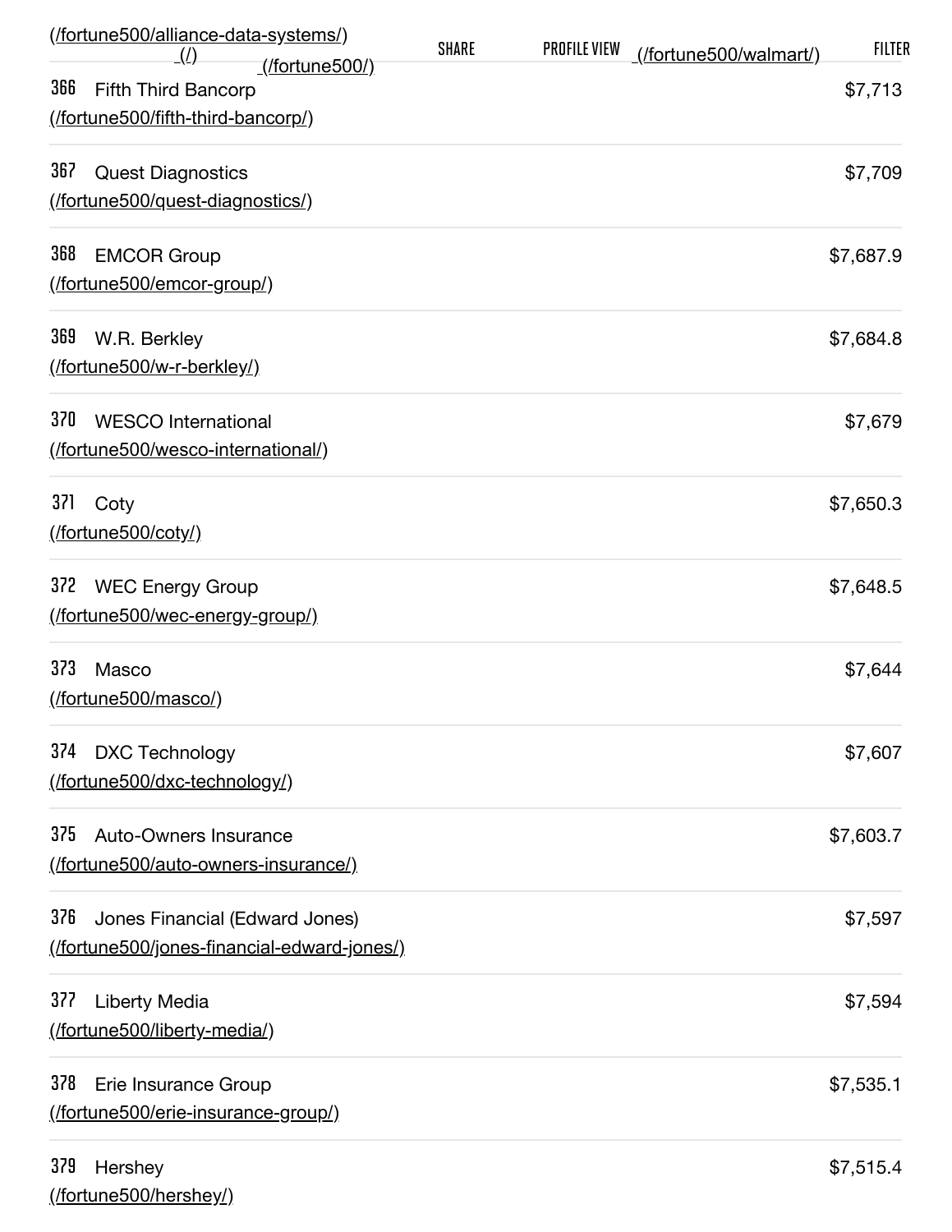| $\Box$ ( $\Box$ )<br>380<br><b>PPL</b><br>(/fortune500/)<br>$($ /fortune500/ppl/ $)$ | <b>SHARE</b> | <b>PROFILE VIEW</b> | (/fortune500/walmart/) | \$7,447   |
|--------------------------------------------------------------------------------------|--------------|---------------------|------------------------|-----------|
| 381<br>Huntington Ingalls Industries<br>(fortune500/huntington-ingalls-industries/)  |              |                     |                        | \$7,441   |
| 382<br>Mosaic<br>(/fortune500/mosaic/)                                               |              |                     |                        | \$7,409.4 |
| 383<br>J.M. Smucker<br><u>(/fortune500/j-m-smucker/)</u>                             |              |                     |                        | \$7,392.3 |
| 384<br><b>Delek US Holdings</b><br>(fortune500/delek-us-holdings/)                   |              |                     |                        | \$7,349.5 |
| 385<br><b>Newmont Mining</b><br>(fortune500/newmont-mining/)                         |              |                     |                        | \$7,348   |
| 386<br><b>Constellation Brands</b><br>(fortune500/constellation-brands/)             |              |                     |                        | \$7,331.5 |
| 387<br><b>Ryder System</b><br>(fortune500/ryder-system/)                             |              |                     |                        | \$7,329.6 |
| 388<br><b>National Oilwell Varco</b><br>(fortune500/national-oilwell-varco/)         |              |                     |                        | \$7,304   |
| 389<br><b>Adobe Systems</b><br>(/fortune500/adobe-systems/)                          |              |                     |                        | \$7,301.5 |
| 390<br><b>LifePoint Health</b><br>(/fortune500/lifepoint-health/)                    |              |                     |                        | \$7,263.1 |
| 391<br><b>Tractor Supply</b><br>(fortune500/tractor-supply/)                         |              |                     |                        | \$7,256.4 |
| 392<br>Thor Industries<br>(fortune500/thor-industries/)                              |              |                     |                        | \$7,247   |
| 393<br>Dana<br>(/fortune500/dana/)                                                   |              |                     |                        | \$7,209   |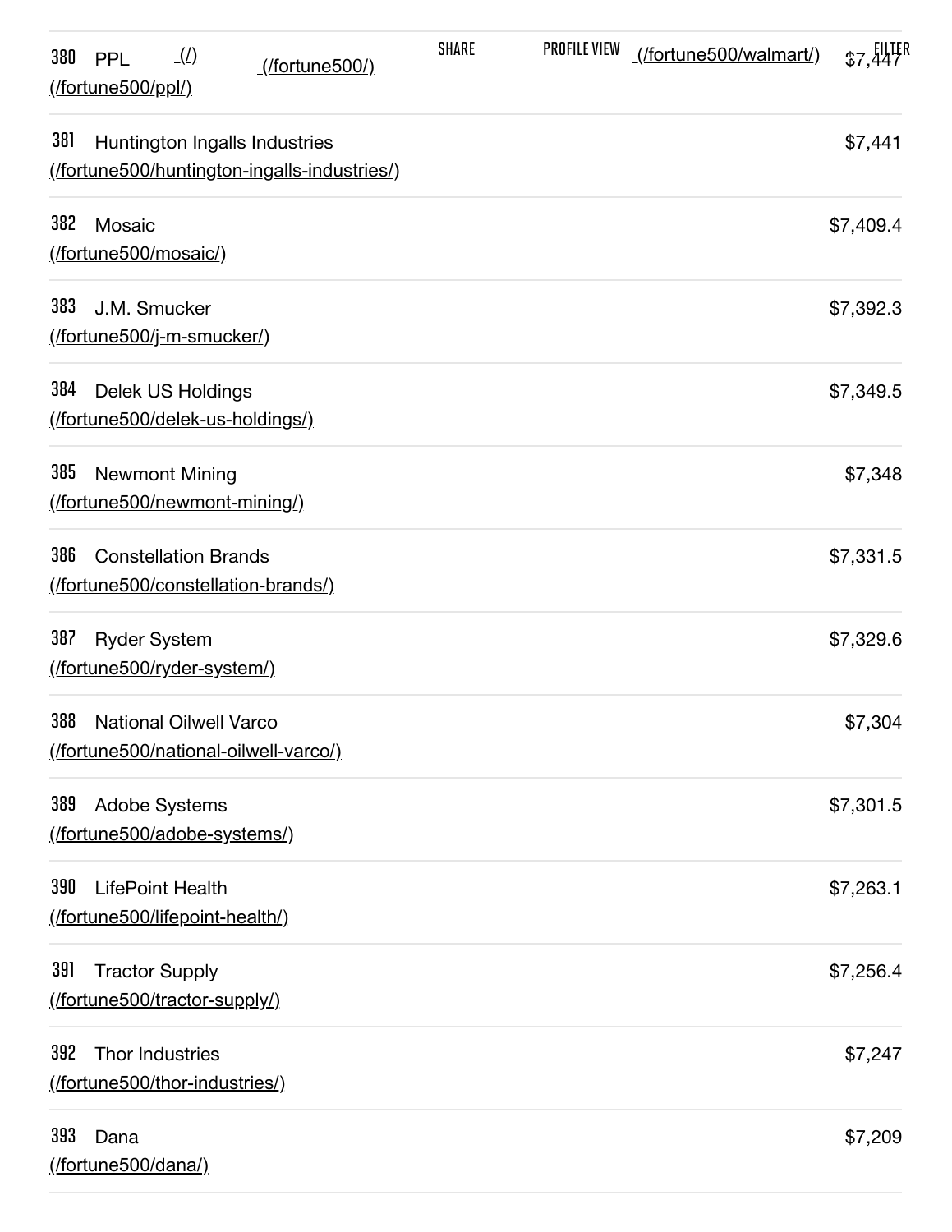| 394 | Weyerhaeuser<br><u>(/fortune500/weVerhaeusqt/brtune500/)</u>                     | <b>SHARE</b> | <b>PROFILE VIEW</b> | (/fortune500/walmart/) | \$7,196   |
|-----|----------------------------------------------------------------------------------|--------------|---------------------|------------------------|-----------|
| 395 | J.B. Hunt Transport Services<br>(fortune500/j-b-hunt-transport-services/)        |              |                     |                        | \$7,189.6 |
| 396 | <b>Darden Restaurants</b><br>(fortune500/darden-restaurants/)                    |              |                     |                        | \$7,170.2 |
| 397 | Yum China Holdings<br>(fortune500/yum-china-holdings/)                           |              |                     |                        | \$7,144   |
| 398 | <b>Blackstone Group</b><br>(fortune500/blackstone-group/)                        |              |                     |                        | \$7,119.1 |
| 399 | Berry Global Group<br>(fortune500/berry-global-group/)                           |              |                     |                        | \$7,095   |
| 400 | <b>Builders FirstSource</b><br>(/fortune500/builders-firstsource/)               |              |                     |                        | \$7,034.2 |
| 401 | <b>Activision Blizzard</b><br>(fortune500/activision-blizzard/)                  |              |                     |                        | \$7,017   |
| 402 | JetBlue Airways<br><u>(/fortune500/jetblue-airways/)</u>                         |              |                     |                        | \$7,015   |
| 403 | Amphenol<br>(fortune500/amphenol/)                                               |              |                     |                        | \$7,011.3 |
| 404 | <b>A-Mark Precious Metals</b><br>(fortune500/a-mark-precious-metals/)            |              |                     |                        | \$6,989.6 |
| 405 | Spirit AeroSystems Holdings<br><u>(/fortune500/spirit-aerosystems-holdings/)</u> |              |                     |                        | \$6,983   |
| 406 | R.R. Donnelley & Sons<br>(fortune500/r-r-donnelley-sons/)                        |              |                     |                        | \$6,939.6 |
| 407 | <b>Harris</b><br>(fortune500/harris/)                                            |              |                     |                        | \$6,939   |
|     |                                                                                  |              |                     |                        |           |

408 [Expeditors Intl. of Washington](http://fortune.com/fortune500/expeditors-intl-of-washington/)  $$6,920.9$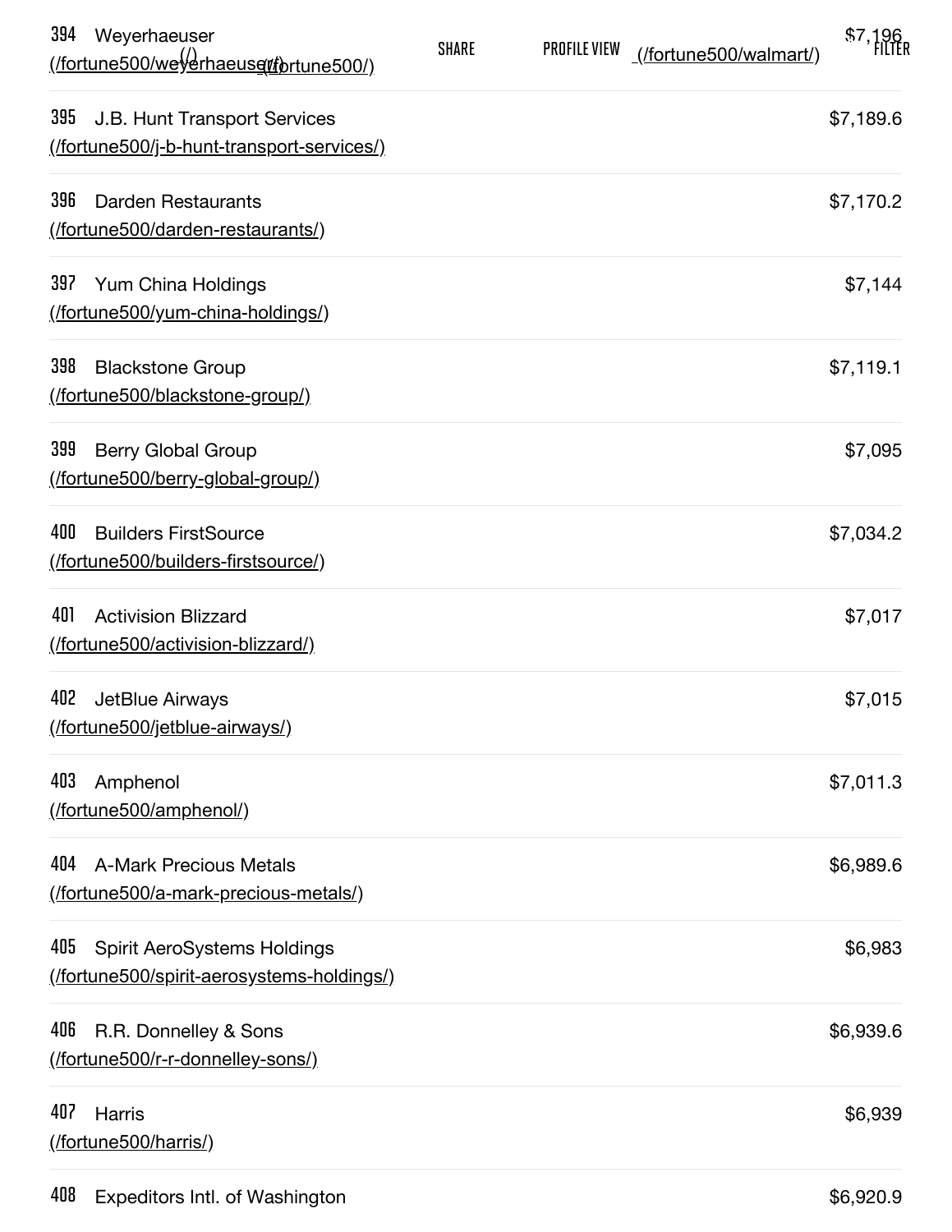| (fortune500/expeditors-intl-of-washington/)                       | <b>SHARE</b> | <b>PROFILE VIEW</b> | (/fortune500/walmart/) | <b>FILTER</b> |
|-------------------------------------------------------------------|--------------|---------------------|------------------------|---------------|
| $\mathcal{L}(t)$<br>$($ fortune500 $/$<br>409<br><b>Discovery</b> |              |                     |                        | \$6,873       |
| (fortune500/discovery/)                                           |              |                     |                        |               |
| 410<br>Owens-Illinois                                             |              |                     |                        | \$6,869       |
| (fortune500/owens-illinois/)                                      |              |                     |                        |               |
| 411<br>Sanmina                                                    |              |                     |                        | \$6,868.6     |
| (fortune500/sanmina/)                                             |              |                     |                        |               |
| 412<br>KeyCorp                                                    |              |                     |                        | \$6,868       |
| (fortune500/keycorp/)                                             |              |                     |                        |               |
| 413<br>American Financial Group                                   |              |                     |                        | \$6,865       |
| (fortune500/american-financial-group/)                            |              |                     |                        |               |
| 414<br>Oshkosh                                                    |              |                     |                        | \$6,829.6     |
| (fortune500/oshkosh/)                                             |              |                     |                        |               |
| 415<br><b>Rockwell Collins</b>                                    |              |                     |                        | \$6,822       |
| (fortune500/rockwell-collins/)                                    |              |                     |                        |               |
| 416<br><b>Kindred Healthcare</b>                                  |              |                     |                        | \$6,767.6     |
| (fortune500/kindred-healthcare/)                                  |              |                     |                        |               |
| 417<br><b>Insight Enterprises</b>                                 |              |                     |                        | \$6,703.6     |
| (fortune500/insight-enterprises/)                                 |              |                     |                        |               |
| 418<br>Dr Pepper Snapple Group                                    |              |                     |                        | \$6,690       |
| (fortune500/dr-pepper-snapple-group/)                             |              |                     |                        |               |
| 419<br><b>American Tower</b>                                      |              |                     |                        | \$6,663.9     |
| (fortune500/american-tower/)                                      |              |                     |                        |               |
| 420<br>Fortive                                                    |              |                     |                        | \$6,656       |
| (fortune500/fortive/)                                             |              |                     |                        |               |
| 421<br>Ralph Lauren                                               |              |                     |                        | \$6,652.8     |
| (fortune500/ralph-lauren/)                                        |              |                     |                        |               |
| 422<br><b>HRG Group</b>                                           |              |                     |                        | \$6,650       |
| (fortune500/hrg-group/)                                           |              |                     |                        |               |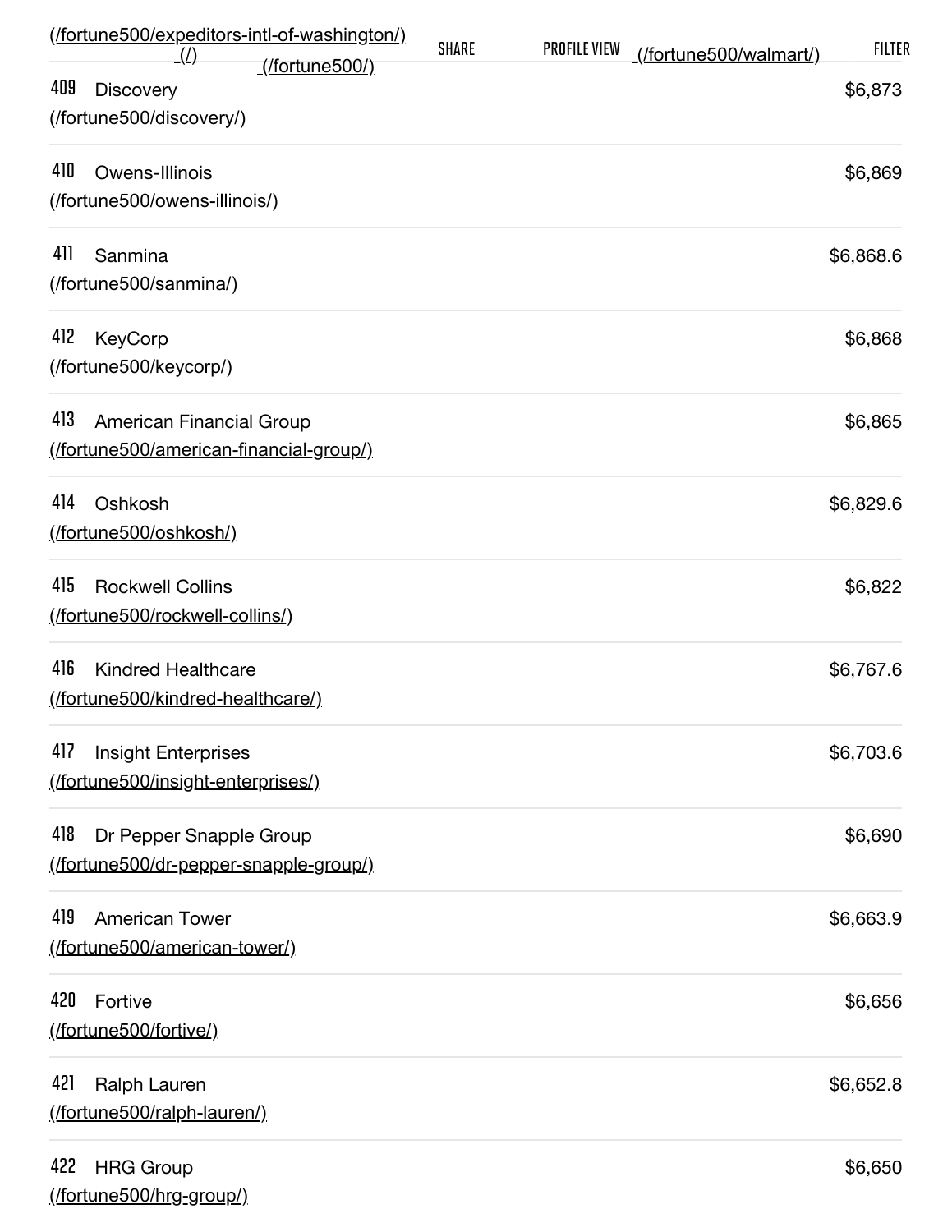| 423<br>Ascena Retail Groun (fortune 500/)<br>(fortune500/ascena-retail-group/)   | <b>SHARE</b> | PROFILE VIEW | <u>(/fortune500/walmart/)</u> \$6,849.8 |           |
|----------------------------------------------------------------------------------|--------------|--------------|-----------------------------------------|-----------|
| 424<br><b>United Rentals</b><br>(/fortune500/united-rentals/)                    |              |              |                                         | \$6,641   |
| 425<br><b>Casey's General Stores</b><br>(fortune500/caseys-general-stores/)      |              |              |                                         | \$6,640.6 |
| 426<br>Graybar Electric<br>(fortune500/graybar-electric/)                        |              |              |                                         | \$6,631.2 |
| 427<br><b>Avery Dennison</b><br>(fortune500/avery-dennison/)                     |              |              |                                         | \$6,613.8 |
| 428<br><b>MasTec</b><br>(fortune500/mastec/)                                     |              |              |                                         | \$6,607   |
| 429<br><b>CMS Energy</b><br>(/fortune500/cms-energy/)                            |              |              |                                         | \$6,583   |
| 430<br><b>HD Supply Holdings</b><br>(fortune500/hd-supply-holdings/)             |              |              |                                         | \$6,534   |
| 431<br>Raymond James Financial<br>(fortune500/raymond-james-financial/)          |              |              |                                         | \$6,524.9 |
| 432<br><b>NCR</b><br>(/fortune500/ncr/)                                          |              |              |                                         | \$6,516   |
| 433<br>Hanesbrands<br>(fortune500/hanesbrands/)                                  |              |              |                                         | \$6,478.3 |
| 434<br><b>Asbury Automotive Group</b><br>(fortune500/asbury-automotive-group/)   |              |              |                                         | \$6,456.5 |
| 435<br><b>Citizens Financial Group</b><br>(fortune500/citizens-financial-group/) |              |              |                                         | \$6,454   |
| 436<br>Packaging Corp. of America<br>(fortune500/packaging-corp-of-america/)     |              |              |                                         | \$6,444.9 |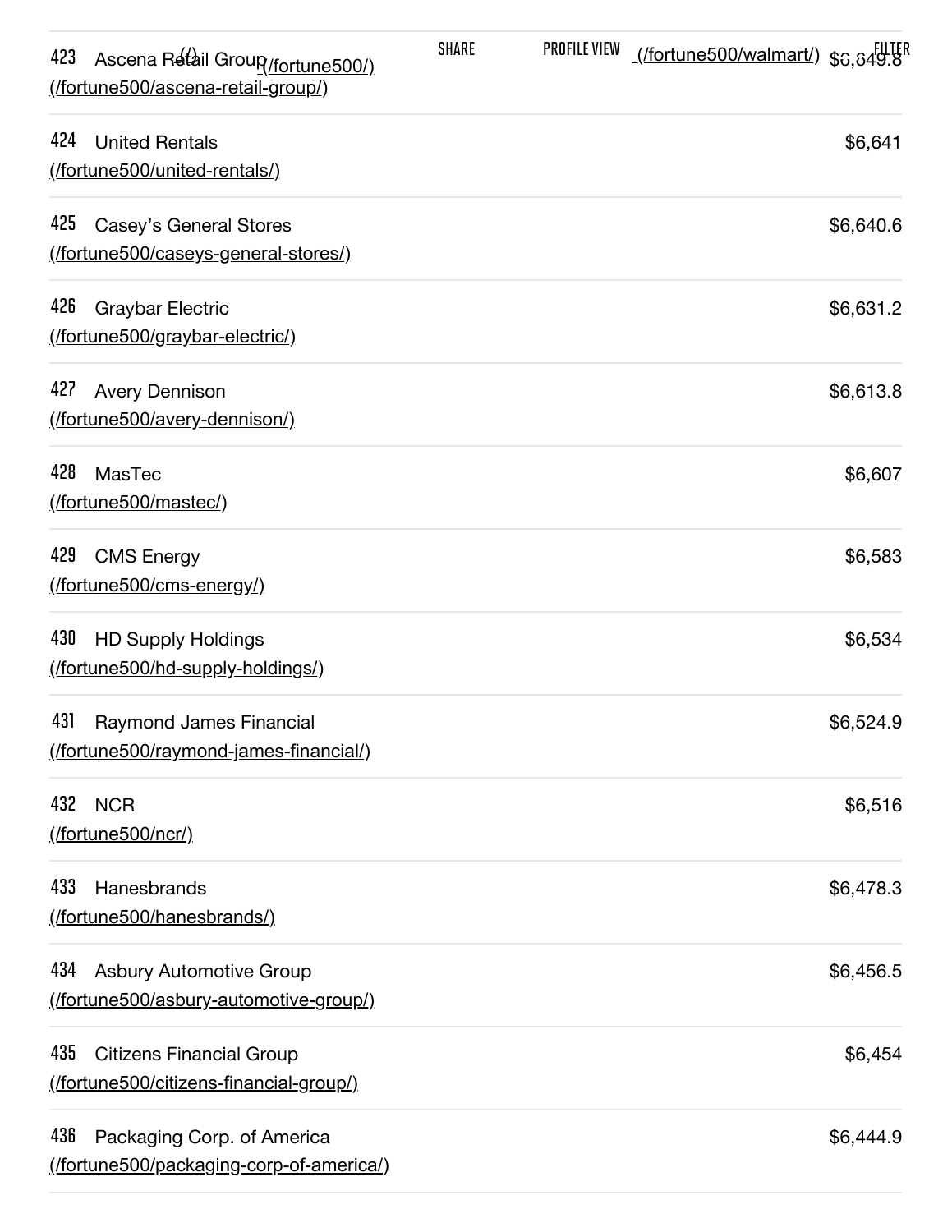| 437<br>Alleghany<br><u>(/fortune500/alleghany/) (/fortune500/)</u>                | <b>SHARE</b> | <b>PROFILE VIEW</b> | (/fortune500/walmart/) | \$6,424.7<br>FILTER |
|-----------------------------------------------------------------------------------|--------------|---------------------|------------------------|---------------------|
| 438<br>Apache<br>(fortune500/apache/)                                             |              |                     |                        | \$6,423             |
| 439<br>Dillard's<br>(/fortune500/dillards/)                                       |              |                     |                        | \$6,422.7           |
| 440<br>Assurant<br>(fortune500/assurant/)                                         |              |                     |                        | \$6,415             |
| 441<br><b>Franklin Resources</b><br>(fortune500/franklin-resources/)              |              |                     |                        | \$6,392.2           |
| 442<br><b>Owens Corning</b><br>(fortune500/owens-corning/)                        |              |                     |                        | \$6,384             |
| 443<br><b>Motorola Solutions</b><br>(fortune500/motorola-solutions/)              |              |                     |                        | \$6,380             |
| 444<br><b>NVR</b><br>(/fortune500/nvr/)                                           |              |                     |                        | \$6,322.3           |
| 445<br><b>Rockwell Automation</b><br>(/fortune500/rockwell-automation/)           |              |                     |                        | \$6,311.3           |
| 446<br><b>TreeHouse Foods</b><br>(fortune500/treehouse-foods/)                    |              |                     |                        | \$6,307.1           |
| 447<br><b>Wynn Resorts</b><br>(fortune500/wynn-resorts/)                          |              |                     |                        | \$6,306.4           |
| 448<br>Olin<br>(/fortune500/olin/)                                                |              |                     |                        | \$6,268.4           |
| 449<br>American Axle & Manufacturing<br>(fortune500/american-axle-manufacturing/) |              |                     |                        | \$6,266             |
| 450<br>Old Republic International<br>(fortune500/old-republic-international/)     |              |                     |                        | \$6,263.1           |
|                                                                                   |              |                     |                        |                     |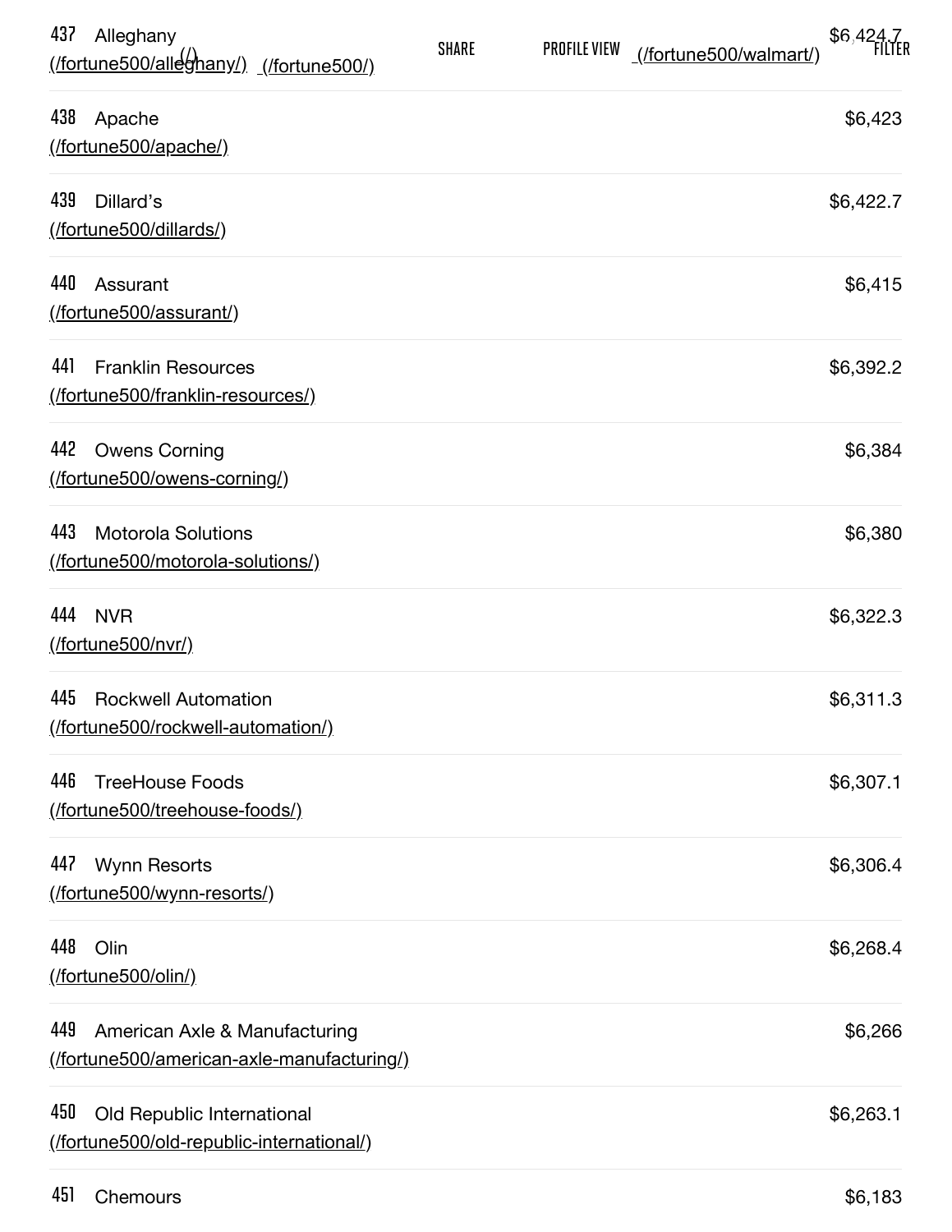| (fortune500/chemours/)<br>$\left(\frac{\mu}{\mu}\right)$ |                       | <b>SHARE</b> | <b>PROFILE VIEW</b> | (/fortune500/walmart/) | <b>FILTER</b> |
|----------------------------------------------------------|-----------------------|--------------|---------------------|------------------------|---------------|
| 452<br>iHeartMedia                                       | <u>(/fortune500/)</u> |              |                     |                        | \$6,178.2     |
| (/fortune500/iheartmedia/)                               |                       |              |                     |                        |               |
| 453<br>Ameren                                            |                       |              |                     |                        | \$6,177       |
| (/fortune500/ameren/)                                    |                       |              |                     |                        |               |
| 454<br>Arthur J. Gallagher                               |                       |              |                     |                        | \$6,159.6     |
| (fortune500/arthur-j-gallagher/)                         |                       |              |                     |                        |               |
| 455<br>Celanese                                          |                       |              |                     |                        | \$6,140       |
| (fortune500/celanese/)                                   |                       |              |                     |                        |               |
| 456<br><b>Sealed Air</b>                                 |                       |              |                     |                        | \$6,130.6     |
| (/fortune500/sealed-air/)                                |                       |              |                     |                        |               |
| 457<br>UGI                                               |                       |              |                     |                        | \$6,120.7     |
| (/fortune500/ugi/)                                       |                       |              |                     |                        |               |
| 458<br><b>Realogy Holdings</b>                           |                       |              |                     |                        | \$6,114       |
| (fortune500/realogy-holdings/)                           |                       |              |                     |                        |               |
| 459<br><b>Burlington Stores</b>                          |                       |              |                     |                        | \$6,110       |
| (/fortune500/burlington-stores/)                         |                       |              |                     |                        |               |
| 460<br><b>Regions Financial</b>                          |                       |              |                     |                        | \$6,093       |
| (/fortune500/regions-financial/)                         |                       |              |                     |                        |               |
| 461<br><b>AK Steel Holding</b>                           |                       |              |                     |                        | \$6,080.5     |
| (fortune500/ak-steel-holding/)                           |                       |              |                     |                        |               |
| 462<br>Securian Financial Group                          |                       |              |                     |                        | \$6,066.5     |
| (fortune500/securian-financial-group/)                   |                       |              |                     |                        |               |
| 463<br><b>S&amp;P Global</b>                             |                       |              |                     |                        | \$6,063       |
| (fortune500/sp-global/)                                  |                       |              |                     |                        |               |
| 464<br>Markel                                            |                       |              |                     |                        | \$6,061.7     |
| (/fortune500/markel/)                                    |                       |              |                     |                        |               |
| 465<br><b>TravelCenters of America</b>                   |                       |              |                     |                        | \$6,051.6     |
| (fortune500/travelcenters-of-america/)                   |                       |              |                     |                        |               |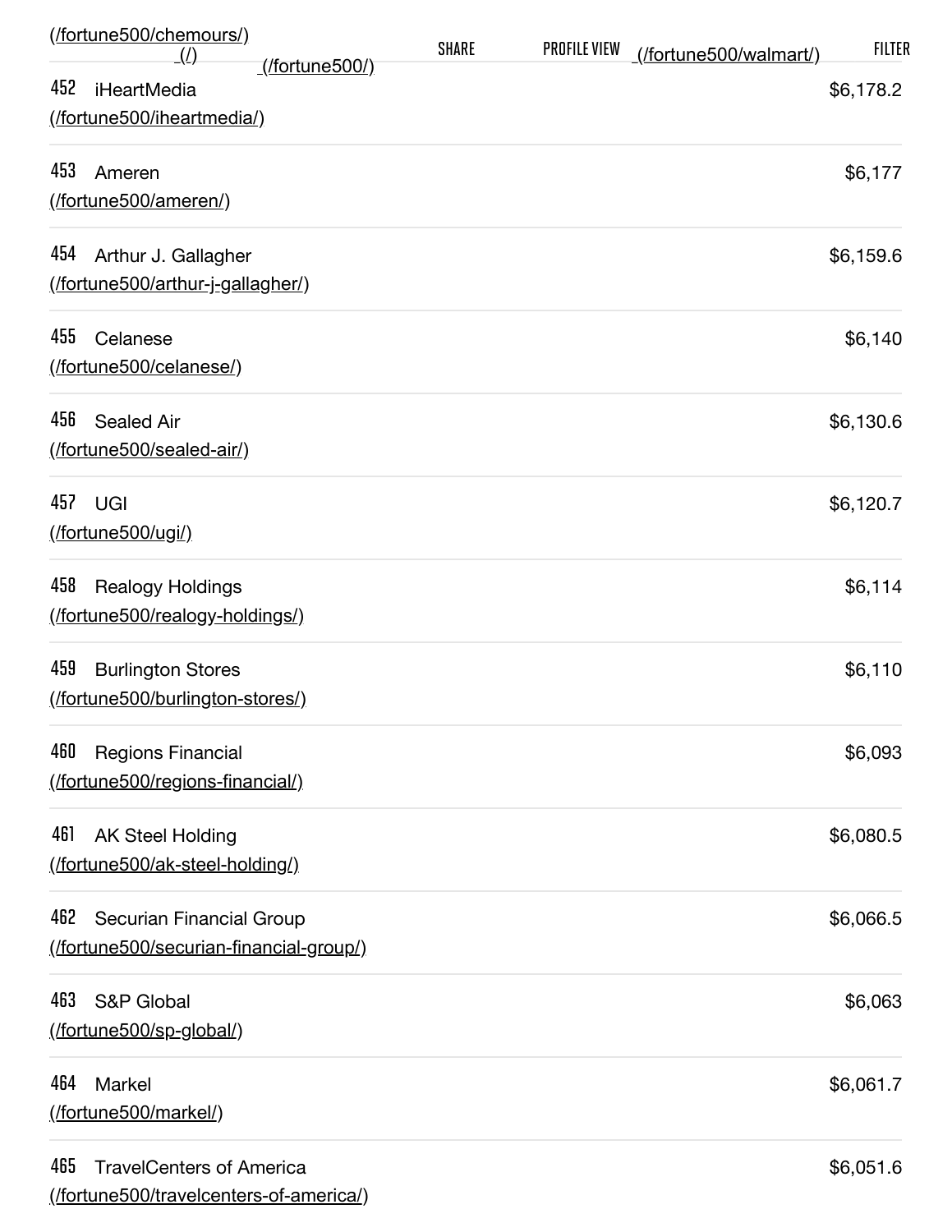| Conduent $(2)$<br>466<br>(/fortune500/)<br>(/fortune500/conduent/)                   | <b>SHARE</b> | PROFILE VIEW | (/fortune500/walmart/) | \$8.022   |
|--------------------------------------------------------------------------------------|--------------|--------------|------------------------|-----------|
| 467<br>M&T Bank Corp.<br>(fortune500/mt-bank-corp/)                                  |              |              |                        | \$6,018.9 |
| 468<br>Clorox<br>(/fortune500/clorox/)                                               |              |              |                        | \$5,973   |
| 469<br><b>AmTrust Financial Services</b><br>(fortune500/amtrust-financial-services/) |              |              |                        | \$5,958.9 |
| 470<br><b>KKR</b><br>(/fortune500/kkr/)                                              |              |              |                        | \$5,930   |
| 471<br><b>Ulta Beauty</b><br>(/fortune500/ulta-beauty/)                              |              |              |                        | \$5,884.5 |
| 472<br><b>Yum Brands</b><br>(fortune500/yum-brands/)                                 |              |              |                        | \$5,878   |
| 473<br><b>Regeneron Pharmaceuticals</b><br>(fortune500/regeneron-pharmaceuticals/)   |              |              |                        | \$5,872.2 |
| 474<br><b>Windstream Holdings</b><br>(/fortune500/windstream-holdings/)              |              |              |                        | \$5,852.9 |
| 475<br><b>Magellan Health</b><br>(fortune500/magellan-health/)                       |              |              |                        | \$5,838.6 |
| 476<br>Western & Southern Financial<br>(fortune500/western-southern-financial/)      |              |              |                        | \$5,836.3 |
| 477<br>Intercontinental Exchange<br>(fortune500/intercontinental-exchange/)          |              |              |                        | \$5,834   |
| 478<br>Ingredion<br>(/fortune500/ingredion/)                                         |              |              |                        | \$5,832   |
| 479<br><b>Wyndham Destinations</b><br>(/fortune500/wyndham-worldwide/)               |              |              |                        | \$5,821   |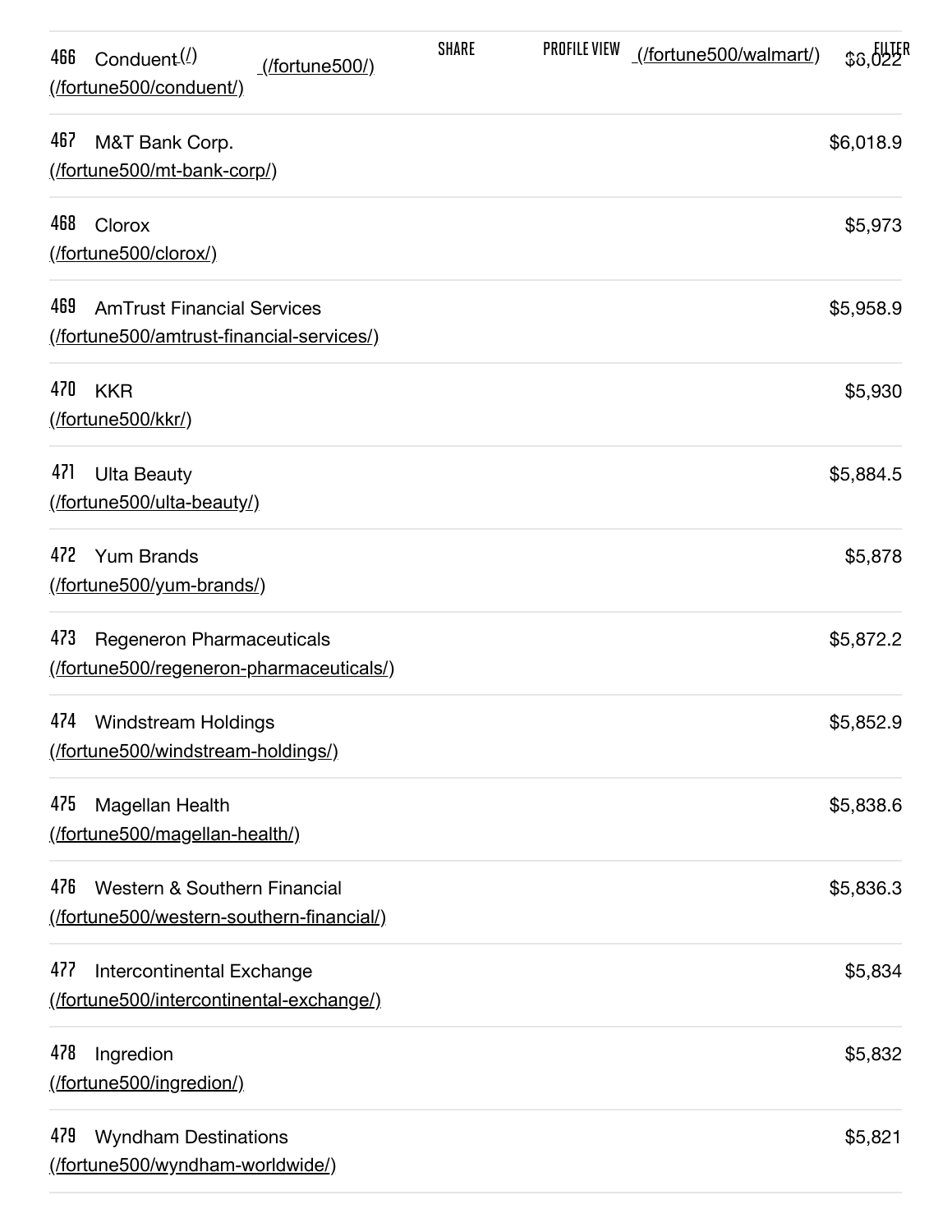| 480<br><b>Toll Brothers</b><br><u>(/fortune500/tol<del>l</del><sup>(/</sup>drothers/)(/fortune500/)</u> | <b>SHARE</b> | PROFILE VIEW | (/fortune500/walmart/) | \$5,815.1 |
|---------------------------------------------------------------------------------------------------------|--------------|--------------|------------------------|-----------|
| 481<br>Seaboard<br>(/fortune500/seaboard/)                                                              |              |              |                        | \$5,809   |
| 482<br><b>Booz Allen Hamilton</b><br>(fortune500/booz-allen-hamilton/)                                  |              |              |                        | \$5,804.3 |
| 483<br><b>First American Financial</b><br>(/fortune500/first-american-financial/)                       |              |              |                        | \$5,772.4 |
| 484<br>Cincinnati Financial<br>(/fortune500/cincinnati-financial/)                                      |              |              |                        | \$5,732.4 |
| 485<br><b>Avon Products</b><br>(fortune500/avon-products/)                                              |              |              |                        | \$5,715.6 |
| 486<br><b>Northern Trust</b><br>(/fortune500/northern-trust/)                                           |              |              |                        | \$5,715.5 |
| 487<br>Fiserv<br>(/fortune500/fiserv/)                                                                  |              |              |                        | \$5,696   |
| 488<br>Harley-Davidson<br><u>(fortune500/harley-davidson/)</u>                                          |              |              |                        | \$5,647.2 |
| 489<br><b>Cheniere Energy</b><br>(fortune500/cheniere-energy/)                                          |              |              |                        | \$5,601   |
| 490<br>Patterson<br>(fortune500/patterson/)                                                             |              |              |                        | \$5,593.1 |
| 491<br>Peabody Energy<br>(fortune500/peabody-energy/)                                                   |              |              |                        | \$5,578.8 |
| 492<br><b>ON Semiconductor</b><br>(fortune500/on-semiconductor/)                                        |              |              |                        | \$5,543.1 |
| 493<br><b>Simon Property Group</b><br>(fortune500/simon-property-group/)                                |              |              |                        | \$5,538.6 |
|                                                                                                         |              |              |                        |           |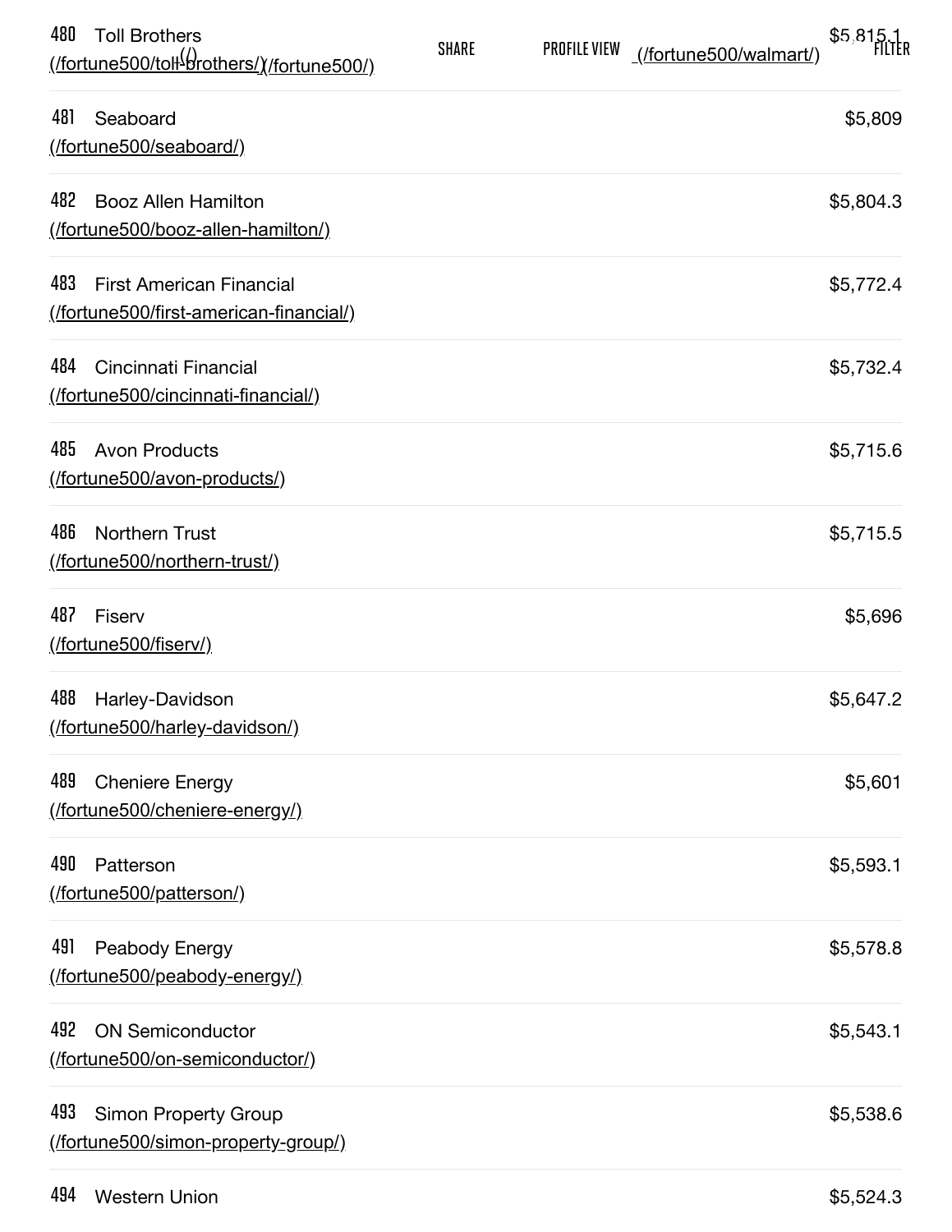| (fortune500/western-union/)<br>$\mathcal{L}(I)$ |                       | <b>SHARE</b> | <b>PROFILE VIEW</b> | (/fortune500/walmart/) | <b>FILTER</b> |
|-------------------------------------------------|-----------------------|--------------|---------------------|------------------------|---------------|
| 495<br><b>NetApp</b>                            | <u>(/fortune500/)</u> |              |                     |                        | \$5,519       |
| (fortune500/netapp/)                            |                       |              |                     |                        |               |
| 496<br><b>Polaris Industries</b>                |                       |              |                     |                        | \$5,504.8     |
| (fortune500/polaris-industries/)                |                       |              |                     |                        |               |
| 497<br><b>Pioneer Natural Resources</b>         |                       |              |                     |                        | \$5,455       |
| (fortune500/pioneer-natural-resources/)         |                       |              |                     |                        |               |
| 498<br><b>ABM Industries</b>                    |                       |              |                     |                        | \$5,453.6     |
| (fortune500/abm-industries/)                    |                       |              |                     |                        |               |
| 499<br><b>Vistra Energy</b>                     |                       |              |                     |                        | \$5,430       |
| (fortune500/vistra-energy/)                     |                       |              |                     |                        |               |
| 500<br>Cintas                                   |                       |              |                     |                        | \$5,428.9     |
| (/fortune500/cintas/)                           |                       |              |                     |                        |               |
| 501<br>Hess                                     |                       |              |                     |                        | \$5,405       |
| (/fortune500/hess/)                             |                       |              |                     |                        |               |
| 502<br><b>Host Hotels &amp; Resorts</b>         |                       |              |                     |                        | \$5,387       |
| (/fortune500/host-hotels-resorts/)              |                       |              |                     |                        |               |
| 503<br><b>Kelly Services</b>                    |                       |              |                     |                        | \$5,374.4     |
| (fortune500/kelly-services/)                    |                       |              |                     |                        |               |
| 504<br><b>Genesis Healthcare</b>                |                       |              |                     |                        | \$5,373.7     |
| (fortune500/genesis-healthcare/)                |                       |              |                     |                        |               |
| 505<br>Michaels Cos.                            |                       |              |                     |                        | \$5,362       |
| (fortune500/michaels-cos/)                      |                       |              |                     |                        |               |
| 506<br><b>Advanced Micro Devices</b>            |                       |              |                     |                        | \$5,329       |
| (fortune500/advanced-micro-devices/)            |                       |              |                     |                        |               |
| 507<br>Zoetis                                   |                       |              |                     |                        | \$5,307       |
| (/fortune500/zoetis/)                           |                       |              |                     |                        |               |
| 508<br>Williams-Sonoma                          |                       |              |                     |                        | \$5,292.4     |
| (fortune500/williams-sonoma/)                   |                       |              |                     |                        |               |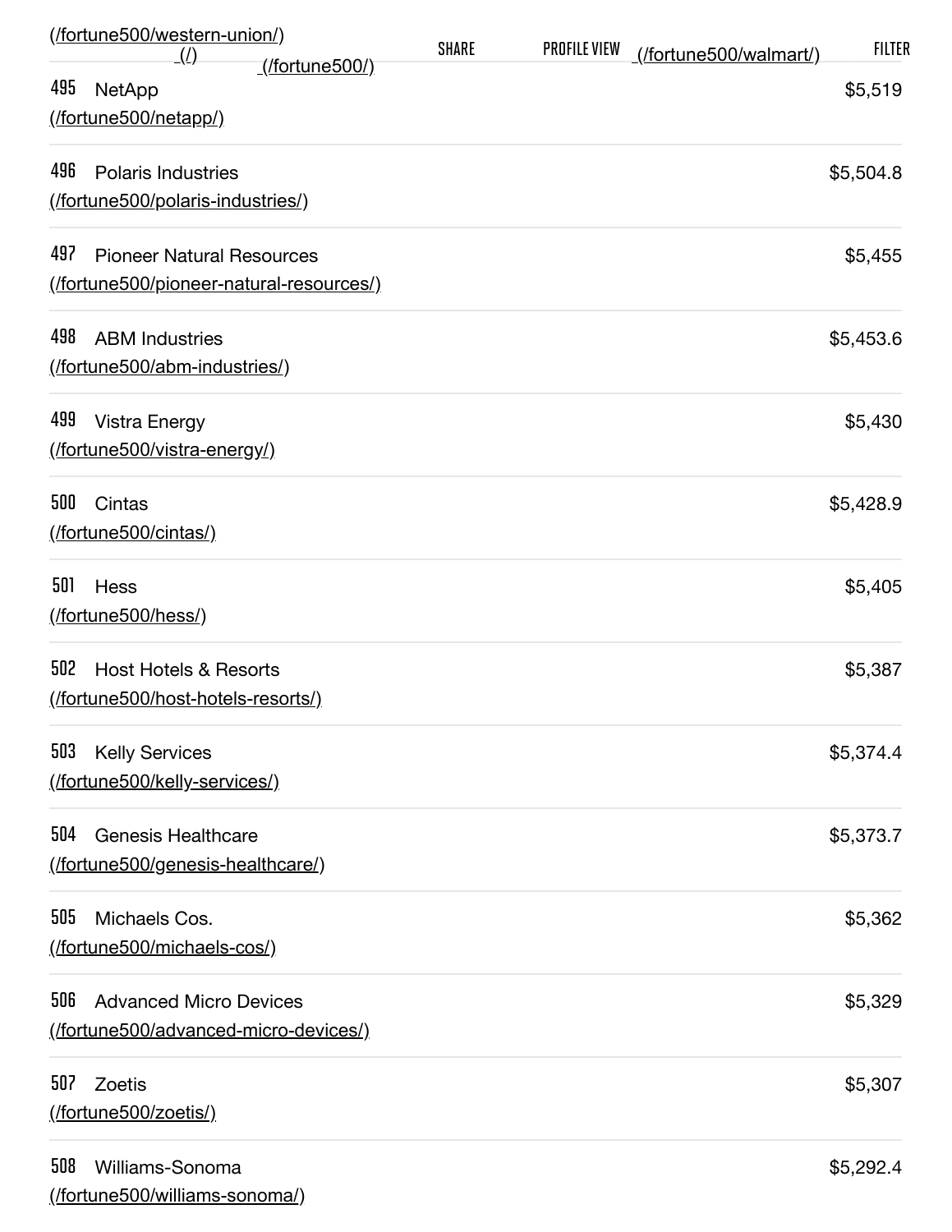| Fortune Brahds Home & Section<br>509<br>(/fortune500/fortune-brands-home-security/) | <b>SHARE</b> | PROFILE VIEW | filter// <u>fortune500/walmart/)</u> \$5,283.3 |           |
|-------------------------------------------------------------------------------------|--------------|--------------|------------------------------------------------|-----------|
| 510<br><b>Big Lots</b><br>(/fortune500/big-lots/)                                   |              |              |                                                | \$5,271   |
| 511<br><b>Robert Half International</b><br>(fortune500/robert-half-international/)  |              |              |                                                | \$5,266.8 |
| 512<br>Post Holdings<br>(fortune500/post-holdings/)                                 |              |              |                                                | \$5,225.8 |
| 513<br>Hasbro<br>(/fortune500/hasbro/)                                              |              |              |                                                | \$5,209.8 |
| 514<br>Hanover Insurance Group<br>(fortune500/hanover-insurance-group/)             |              |              |                                                | \$5,184.4 |
| 515<br><b>Navient</b><br>(/fortune500/navient/)                                     |              |              |                                                | \$5,179   |
| 516<br>Intuit<br>(/fortune500/intuit/)                                              |              |              |                                                | \$5,177   |
| 517<br>Domtar<br>(/fortune500/domtar/)                                              |              |              |                                                | \$5,157   |
| 518<br>Marathon Oil<br>(fortune500/marathon-oil/)                                   |              |              |                                                | \$5,153   |
| 519<br>Cerner<br>(fortune500/cerner/)                                               |              |              |                                                | \$5,142.3 |
| 520<br><b>Analog Devices</b><br>(fortune500/analog-devices/)                        |              |              |                                                | \$5,107.5 |
| 521<br>Telephone & Data Systems<br>(fortune500/telephone-data-systems/)             |              |              |                                                | \$5,044   |
| 522<br>Essendant<br>(/fortune500/essendant/)                                        |              |              |                                                | \$5,037.3 |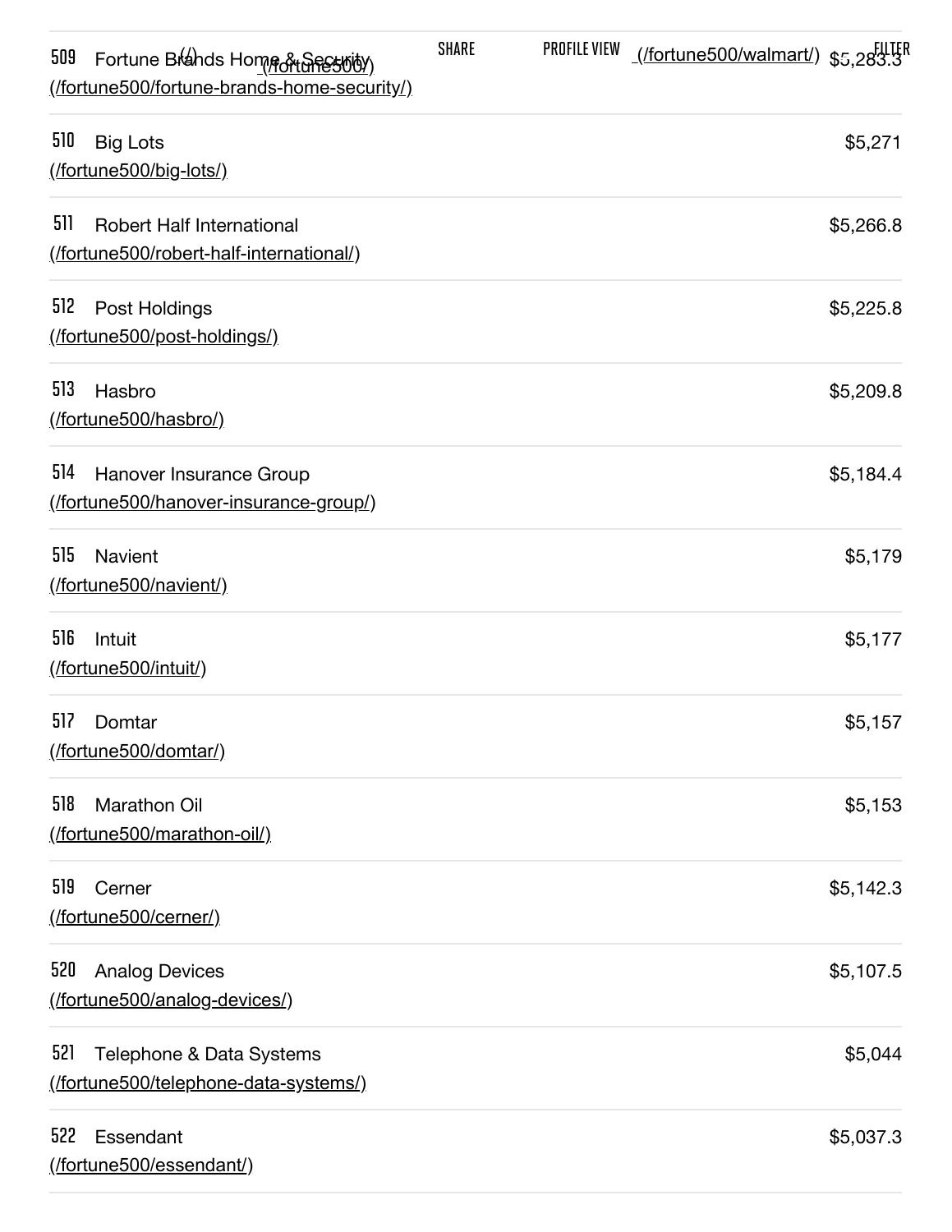| 523 | <b>Sonoco Products</b><br>(fortune500/sondco-produtatione500/)      | <b>SHARE</b> | <b>PROFILE VIEW</b> | (/fortune500/walmart/) | \$5,036.7 |
|-----|---------------------------------------------------------------------|--------------|---------------------|------------------------|-----------|
| 524 | Juniper Networks<br>(fortune500/juniper-networks/)                  |              |                     |                        | \$5,027.2 |
| 525 | <b>Commercial Metals</b><br>(/fortune500/commercial-metals/)        |              |                     |                        | \$4,999.1 |
| 526 | <b>CSRA</b><br>(fortune500/csra/)                                   |              |                     |                        | \$4,993   |
| 527 | <b>Under Armour</b><br>(/fortune500/under-armour/)                  |              |                     |                        | \$4,976.6 |
| 528 | <b>RPM</b> International<br>(/fortune500/rpm-international/)        |              |                     |                        | \$4,958.2 |
| 529 | <b>Total System Services</b><br>(fortune500/total-system-services/) |              |                     |                        | \$4,928   |
| 530 | Levi Strauss<br>(/fortune500/levi-strauss/)                         |              |                     |                        | \$4,904   |
| 531 | <b>Brunswick</b><br>(/fortune500/brunswick/)                        |              |                     |                        | \$4,897.6 |
| 532 | <b>YRC Worldwide</b><br>(fortune500/yrc-worldwide/)                 |              |                     |                        | \$4,891   |
| 533 | Mattel<br>(fortune500/mattel/)                                      |              |                     |                        | \$4,882   |
| 534 | <b>FM Global</b><br>(fortune500/fm-global/)                         |              |                     |                        | \$4,874.8 |
| 535 | <b>NiSource</b><br>(fortune500/nisource/)                           |              |                     |                        | \$4,874.6 |
| 536 | <b>Caesars Entertainment</b><br>(fortune500/caesars-entertainment/) |              |                     |                        | \$4,852   |
|     |                                                                     |              |                     |                        |           |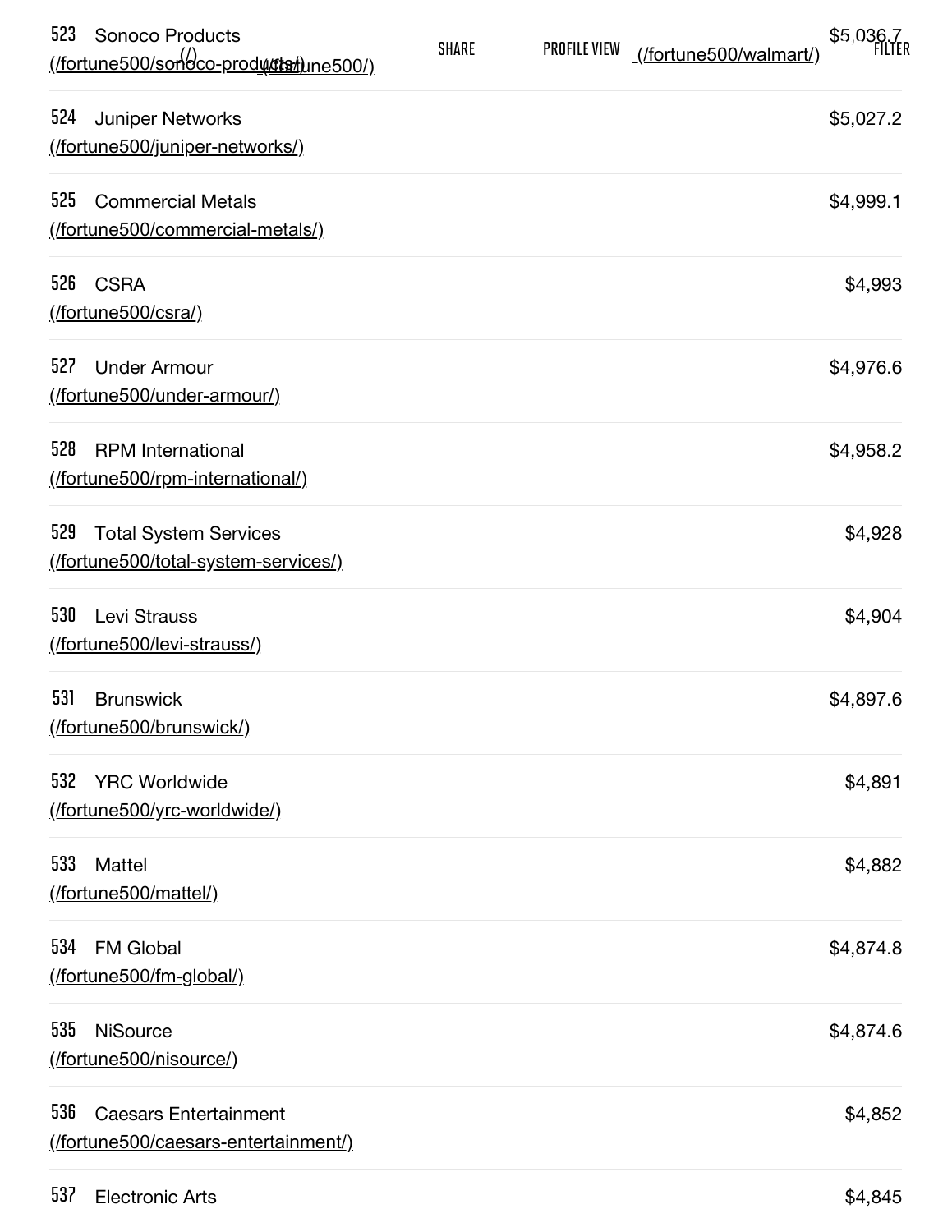| (/fortune500/electronic-arts/)<br>$\langle \rho \rangle$                       | <b>SHARE</b> | <b>PROFILE VIEW</b> | (/fortune500/walmart/) | <b>FILTER</b> |
|--------------------------------------------------------------------------------|--------------|---------------------|------------------------|---------------|
| <u>(/fortune500/)</u><br>538<br><b>Dynegy</b><br>(fortune500/dynegy/)          |              |                     |                        | \$4,842       |
| 539<br><b>McCormick</b><br>(fortune500/mccormick/)                             |              |                     |                        | \$4,834.1     |
| 540<br>T. Rowe Price<br>(fortune500/t-rowe-price/)                             |              |                     |                        | \$4,793       |
| 541<br><b>Orbital ATK</b><br>(/fortune500/orbital-atk/)                        |              |                     |                        | \$4,764       |
| 542<br><b>Tutor Perini</b><br>(/fortune500/tutor-perini/)                      |              |                     |                        | \$4,757.2     |
| 543<br><b>Brookdale Senior Living</b><br>(fortune500/brookdale-senior-living/) |              |                     |                        | \$4,747.1     |
| 544<br>Huntington Bancshares<br>(fortune500/huntington-bancshares/)            |              |                     |                        | \$4,740       |
| 545<br>Wayfair<br>(fortune500/wayfair/)                                        |              |                     |                        | \$4,720.9     |
| 546<br><b>Rush Enterprises</b><br>(fortune500/rush-enterprises/)               |              |                     |                        | \$4,713.9     |
| 547<br><b>Xylem</b><br>(fortune500/xylem/)                                     |              |                     |                        | \$4,707       |
| 548<br>Neiman Marcus Group<br>(fortune500/neiman-marcus-group/)                |              |                     |                        | \$4,706       |
| 549<br><b>Hyatt Hotels</b><br>(fortune500/hyatt-hotels/)                       |              |                     |                        | \$4,685       |
| 550<br><b>Sprouts Farmers Market</b><br>(fortune500/sprouts-farmers-market/)   |              |                     |                        | \$4,664.6     |